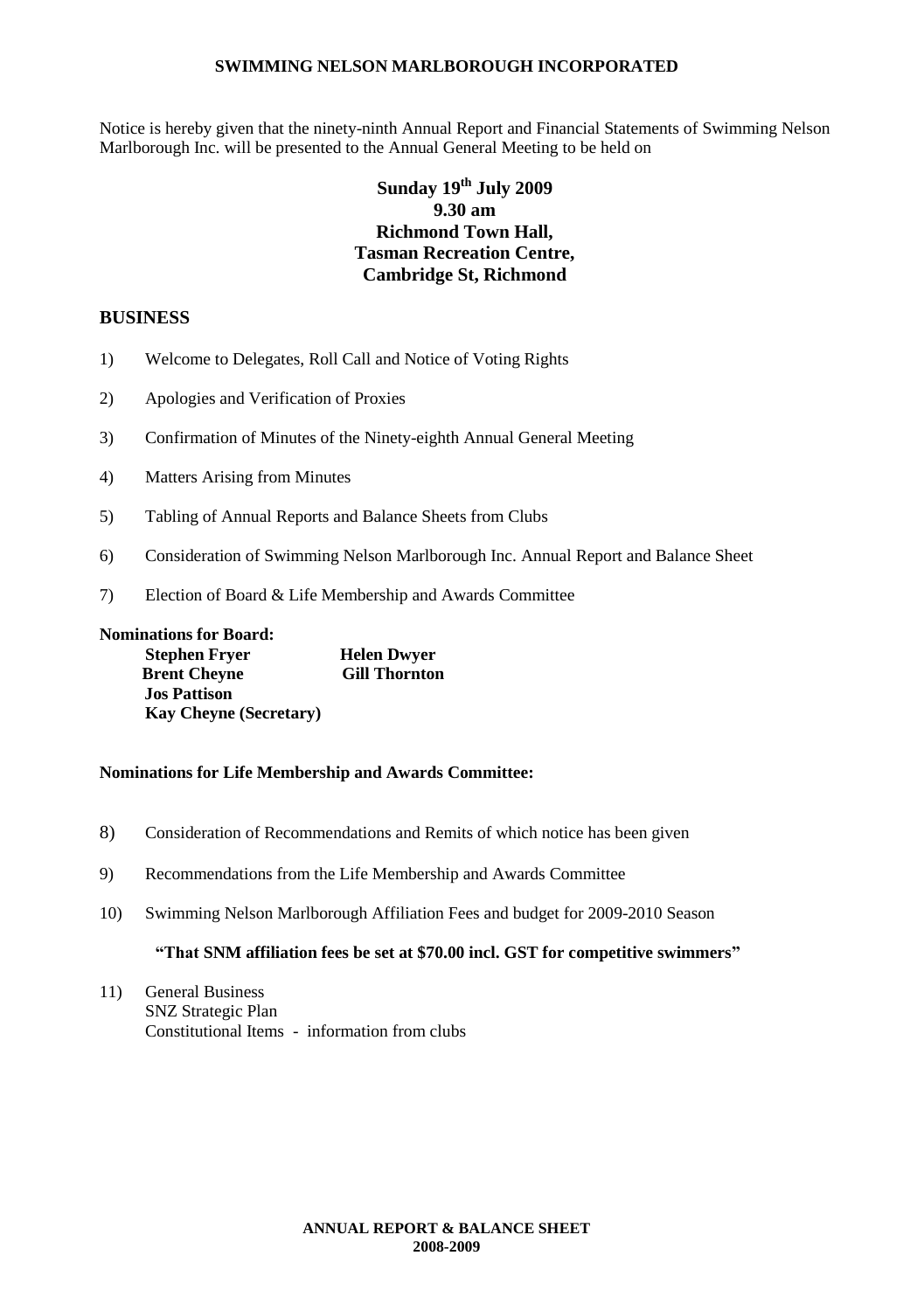# **OFFICERS FOR THE 2008-2009 SEASON**

| <b>PRESIDENT</b>                                       | Mr Stephen Fryer                                                                               |                          |
|--------------------------------------------------------|------------------------------------------------------------------------------------------------|--------------------------|
| <b>CHAIRMAN:</b>                                       | Mr Stephen Fryer                                                                               |                          |
| <b>EXECUTIVE OFFICER:</b>                              | vacant                                                                                         |                          |
| <b>BOARD OF SNM:</b>                                   | Mr Stephen Fryer                                                                               |                          |
|                                                        | Mr Brent Cheyne<br>Mrs Johanna Gessler<br>Mr Jos Pattison<br>Mr Ian Kerry<br>Mrs Gill Thornton | (Resigned)               |
|                                                        | Mrs Lisa Brown<br>Mrs Mechthild Lauftkotter (Resigned)<br>Mr Steven Anderson                   | (Resigned)<br>(Resigned) |
| LIFE MEMBERSHIP & AWARDS COMMITTEE: Mrs Margaret Young | Mr Ivon Clemett<br>Mr Jos Pattison<br>& NMS Chairman Mr Stephen Fryer                          |                          |
| <b>CONVENOR OF OFFICIALS:</b>                          |                                                                                                |                          |
| <b>EXAMINERS:</b>                                      | Mr Ivon Clemett<br>Mr Stephen Fryer                                                            |                          |
| <b>NATIONAL EXAMINER:</b>                              | Mr Leslie Hutchins                                                                             |                          |
| <b>TECHNICAL OFFICIALS COMMITTEE:</b>                  | Mr Ivon Clemett<br>Mr Stephen Fryer                                                            |                          |

**CONVENOR OF PUBLICITY SUB-COMMITTEE:** Vacant

**CONVENOR OF FUNDING SUB-COMMITTEE:** Vacant

FUNDING ORGANISATIONS: Canterbury Community Trust

**AUDITOR:** Taxation Limited

NZ Community Trust

**SNM TRUST Recipient Jasmine Bewley**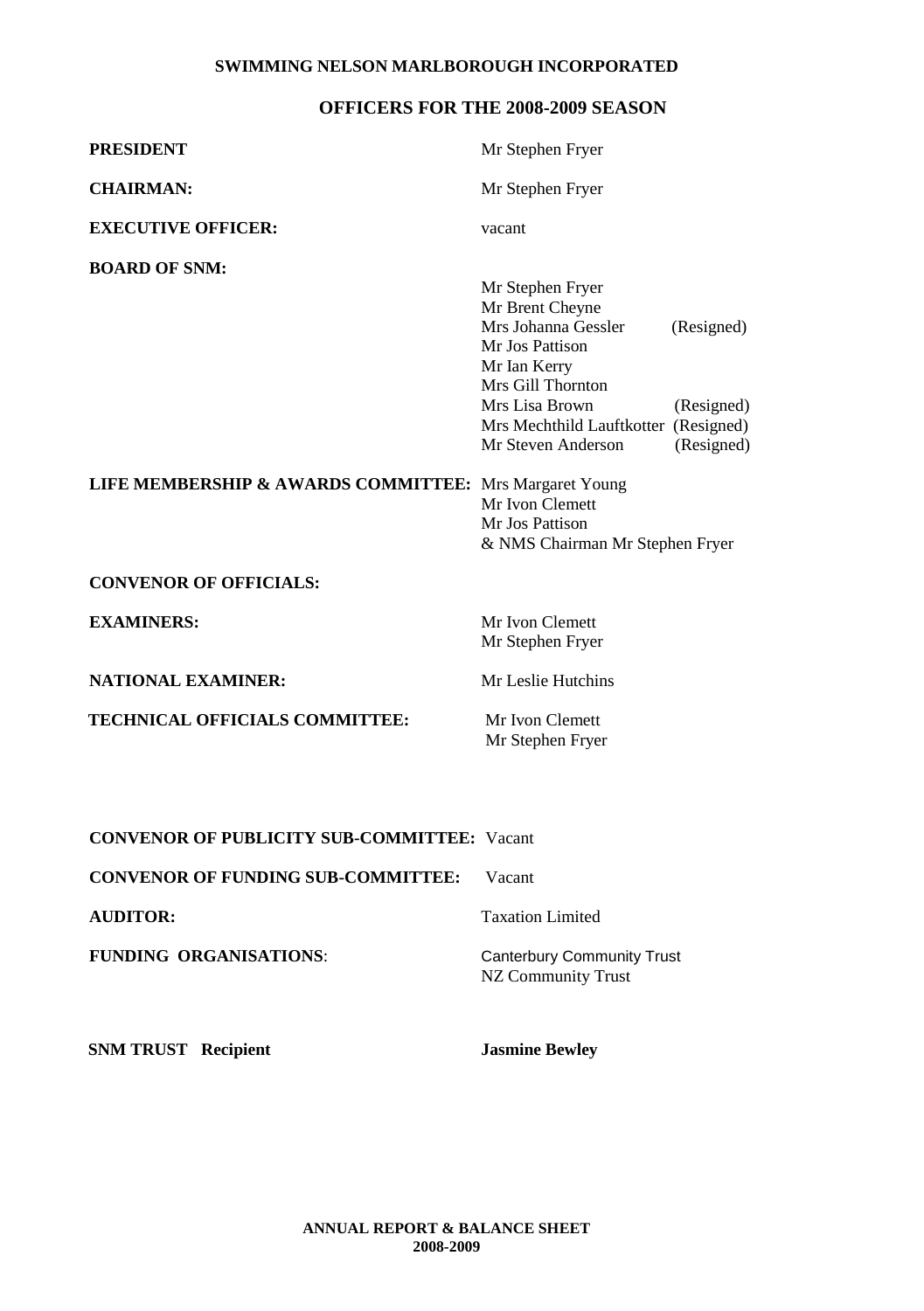# **LIFE MEMBERS, HONOURS & SERVICE AWARDS**

#### **LIFE MEMBERS**

| <b>NAME</b>                          | <b>YEAR</b> | <b>NAME</b>                  | <b>YEAR</b> |
|--------------------------------------|-------------|------------------------------|-------------|
| Mr F E M Boulton (dec'd)             | 1952        | Mr Laurie J Crabb (dec'd)    | 1974        |
| Mr George Aston (dec'd)              | 1975        | Mr E (Ted) J Hockey          | 1982        |
| Mrs Marie Saul                       | 1987        | Mrs Margaret J Young         | 1999        |
| Mr Ross Bragg                        | 2000        | Mr John Doran                | 2003        |
|                                      |             |                              |             |
|                                      |             | <b>HONOURS</b>               |             |
| <b>NAME</b>                          | <b>YEAR</b> | <b>NAME</b>                  | <b>YEAR</b> |
| Mr P G Jeffs                         | 1976        | Mr E (Ted) J Hockey          | 1979        |
| Mrs Marie Saul                       | 1982        | Mrs Marion Coombs (dec'd)    | 1984        |
| Mr A (Tony) Gargiulo (dec'd)         | 1984        | Mr Fred Ashcroft             | 1990        |
| Mr Ken Riley (dec'd)                 | 1993        | Mr Lawrie Currie             | 1994        |
| Mr Arthur Meighan (dec'd)            | 1994        | Mrs Jill Heath               | 1994        |
| Mrs Margaret J Young                 | 1995        | Mr Ross Bragg                | 1995        |
| Mr John Doran                        | 1996        | Mr Denis Crone               | 1998        |
| Mr Les Rodgers                       | 1998        | Mrs Helen Doran              | 2002        |
| Mr Eric Peterson                     | 2005        | Mr Jos Pattison              | 2005        |
| Mr Ivon Clemett                      | 2006        | Mr Steve Fryer               | 2008        |
| Mrs Marlene Ingram                   | 2008        | Mrs Ngaroma Saunders         | 2008        |
| <b>Mrs Diane Saunders</b>            | 2008        |                              |             |
|                                      |             | <b>SERVICE</b>               |             |
| <b>NAME</b>                          | <b>YEAR</b> | <b>NAME</b>                  | YEAR        |
| Mr A J Bolam                         | 1954        | Mrs N A Stewart              | 1954        |
| Mr E R Coote (dec'd)                 | 1954        | Mr R A Stewart (dec'd)       | 1954        |
| Mr A H Day (dec'd)                   | 1954        | Mr F E M Boulton (dec'd)     | 1954        |
| Mr George Aston (dec'd)              | 1955        | Mr G S Bruce (dec'd)         | 1955        |
| Mr $A$ H R Houlston (dec'd)          | 1955        | Mr W S Moorehouse (dec'd)    | 1955        |
| Mrs W S Moorehouse                   | 1955        | Mr J E Patterson (dec'd)     | 1955        |
| Mr E G Waterson (dec'd)              | 1955        | $Mr J A Y = (dec'd)$         | 1955        |
| Mrs G Wickett (nee Low) (dec'd) 1955 |             | Mr K Gray (dec'd)            | 1955        |
| Mr H Doggett (dec'd)                 | 1956        | Mrs G Hille (dec'd)          | 1956        |
| Mr W Merrifield (dec'd)              | 1956        | Mr M C Cox (dec'd)           | 1957        |
| Mr Laurie J Crabb (dec'd)            | 1957        | Mr M G Dayman (dec'd)        | 1957        |
| Mrs D Pearce (dec'd)                 | 1957        | Mr W P Norman (dec'd)        | 1957        |
| Mr W Gundry (dec'd)                  | 1958        | Mrs W Wemyss (dec'd)         | 1958        |
| Mrs C Neale                          | 1959        | Mr T P Stephens (dec'd)      | 1959        |
| Mr S Massey                          | 1959        | Mr W Burrows                 | 1960        |
| Mr J O Tait (dec'd)                  | 1960        | Mrs P G Howarth              | 1962        |
| Mrs M Kenny                          | 1962        | Mr J MacGibbon (dec'd)       | 1962        |
| Mrs R N Barney                       | 1963        | Mr N McFredries              | 1963        |
| Mr A G Pierson (dec'd)               | 1964        | Mr C Howman (dec'd)          | 1965        |
| Mr D Kerr                            | 1965        | Mr P JG Jeffs                | 1966        |
| Mr R Roberts (dec'd)                 | 1966        | Mr Syd J Guppy (dec'd)       | 1973        |
| Mr E (Ted) J Hockey                  | 1974        | Mr A J Masters               | 1974        |
| Mr H J Smith                         | 1974        | Mrs H M Tomlinson (dec'd)    | 1974        |
| Mr C Couchman                        | 1974        | Mrs Woolfe                   | 1974        |
| Mr Ken J Cressey                     | 1975        | Mr A (Tony) Gargiulo (dec'd) | 1975        |
| Mr A E Gladstone                     | 1975        | Mrs N Jeffs                  | 1975        |
| Mr G Munro                           | 1975        | Mr J J Richards (dec'd)      | 1975        |
| Mrs J Collings                       | 1977        | Mrs Marie Saul               | 1977        |
| Mrs H Mackie                         | 1977        | Mrs I Crabb                  | 1978        |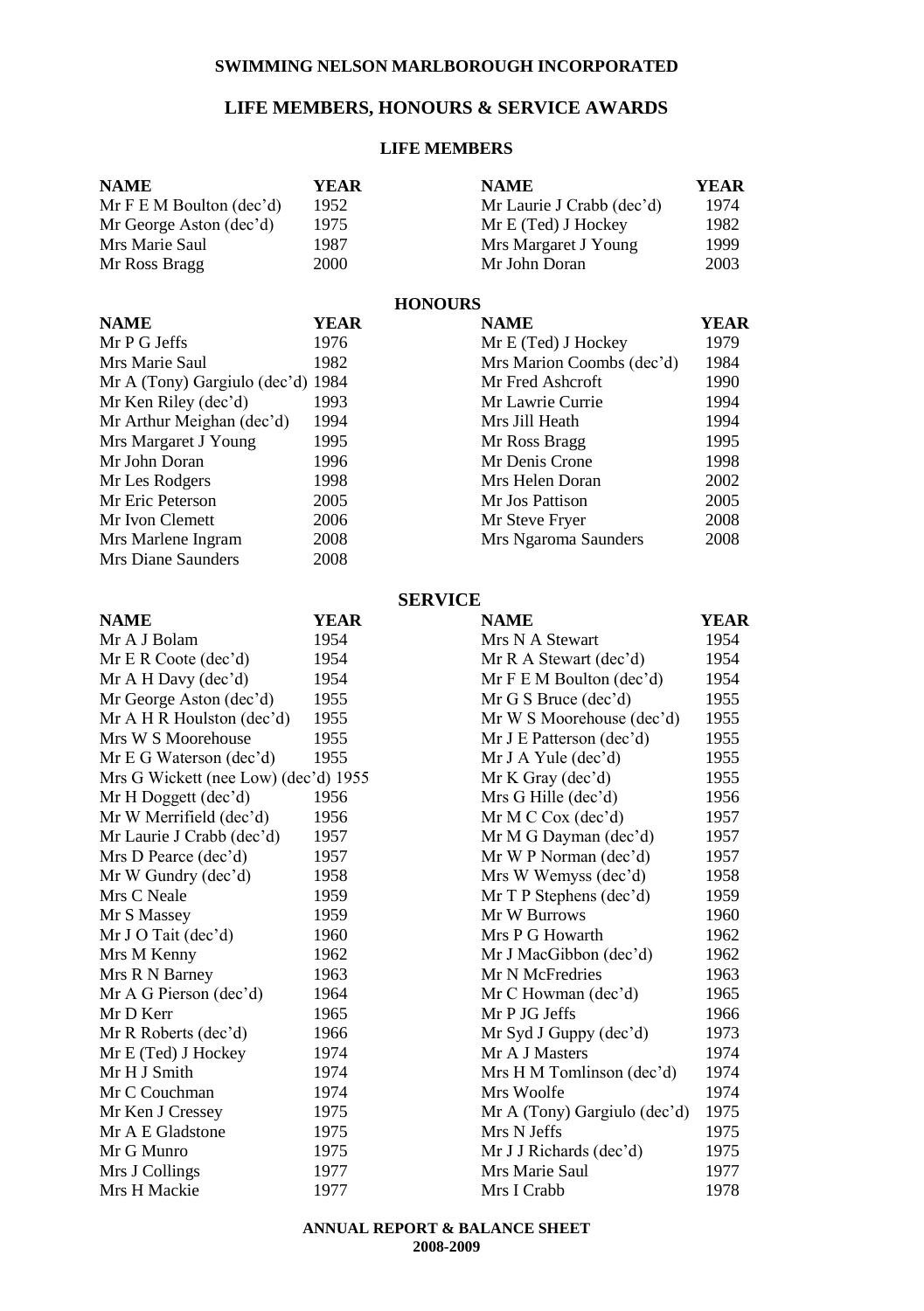# **LIFE MEMBERS, HONOURS & SERVICE AWARDS (cont'd)**

# **SERVICE (cont'd)**

| <b>NAME</b>              | YEAR | <b>NAME</b>                   | YEAR |
|--------------------------|------|-------------------------------|------|
| Mrs N Illsley            | 1978 | Mr D Illsley (dec'd)          | 1978 |
| Mr P Van Beek (dec'd)    | 1978 | Mrs M Leeds                   | 1978 |
| Mrs M Reilly             | 1978 | Mrs Marion Coombs (dec'd)     | 1979 |
| Mrs Fran Rose            | 1979 | Mrs A McIlveney               | 1982 |
| Mrs J Tardieu            | 1982 | Mrs Janet Gourdie             | 1982 |
| Mrs P Lauder (dec'd)     | 1982 | Mrs D Ward                    | 1982 |
| Mrs J Thomas             | 1982 | Mr Fred Ashcroft              | 1982 |
| Mr Chris Armstrong       | 1982 | Mr T Gardiner                 | 1982 |
| Mrs Win Belsham (dec'd)  | 1983 | Mrs Judi Jessop               | 1983 |
| Mrs Helen Eagle          | 1983 | Mrs I Tapp                    | 1983 |
| Mr Jack Belsham (dec'd)  | 1983 | Mr A Boyce                    | 1983 |
| Mrs M Vallance           | 1984 | Mrs B Smith                   | 1984 |
| Mrs C Fleming            | 1984 | Mr R Smith                    | 1984 |
| Mrs Jill Heath           | 1985 | Mr Neil Goodman               | 1985 |
| Mr A Olliver (dec'd)     | 1985 | Mr K Stagg                    | 1987 |
| Mrs Rita Durrant (dec'd) | 1987 | Mrs H Girvin                  | 1987 |
| Mrs M Rollo              | 1987 | Mr Arthur Meighan (dec'd)     | 1987 |
| Mr P Adams               | 1988 | Mrs L Wade                    | 1988 |
| Mr Ken Riley (dec'd)     | 1988 | Mr Lawrie Currie              | 1989 |
| Mr John Davis            | 1989 | Mr John Doran                 | 1990 |
| Mrs Helen Doran          | 1990 | Mrs J Smart (dec'd)           | 1990 |
| Mrs M Ingram             | 1990 | Mrs Margaret Young            | 1990 |
| Mr Ross Bragg            | 1990 | Mr Ian Robinson               | 1990 |
| Mrs Sue Norton           | 1990 | Mr P Rea                      | 1990 |
| Mrs Viv Broughton        | 1992 | Mrs Pam Wakefield             | 1992 |
| Mr Dave Ferguson         | 1992 | Mr Les Rodgers                | 1992 |
| Mrs Pam Smale            | 1993 | Mrs M Johnstone               | 1993 |
| Mr Denis Crone           | 1993 | Mrs Diana Ferguson            | 1994 |
| Mrs G Win                | 1995 | Mrs C Clemett                 | 1995 |
| Mrs P Clarke             | 1995 | Mrs S Adams                   | 1995 |
| Mrs Diane McCartney      | 1996 | Mrs Margaret Peterson (dec'd) | 1996 |
| Mr Eric Peterson         | 1996 | Mr Bill Gilhooley (dec'd)     | 1996 |
| Mrs Judy Steenhart       | 1996 | Mrs Wendy Knight              | 1996 |
| Mrs Christine Ferguson   | 1998 | Mrs Sheryl Grainger           | 1998 |
| Mrs S Rush               | 1998 | Mrs Kathryn Hattersley        | 1998 |
| Mr Ivon Clemett          | 1998 | Mr Jos Pattison               | 1998 |
| Mrs Margaret Pattison    | 1998 | Mrs Glenis McAlpine           | 2000 |
| Mrs Noeleen Ramsay       | 2001 | Mr Stephen Fryer              | 2003 |
| Mr Monroe Ramsay         | 2003 | Mrs Kareen Howes              | 2003 |
| Mr Brett Currie          | 2003 | Mrs Dianne Saunders           | 2003 |
| Mrs Ngaroma Saunders     | 2005 | Mrs Monette Johnson           | 2005 |
| <b>Mrs Marion Moore</b>  | 2006 | Mrs Anne Bryant               | 2006 |
| Mrs Wendy Fryer          | 2006 | Mr Stefan Laing               | 2006 |
| Mr Andrew McFarlane      | 2008 | Mrs Johanna Gessler           | 2008 |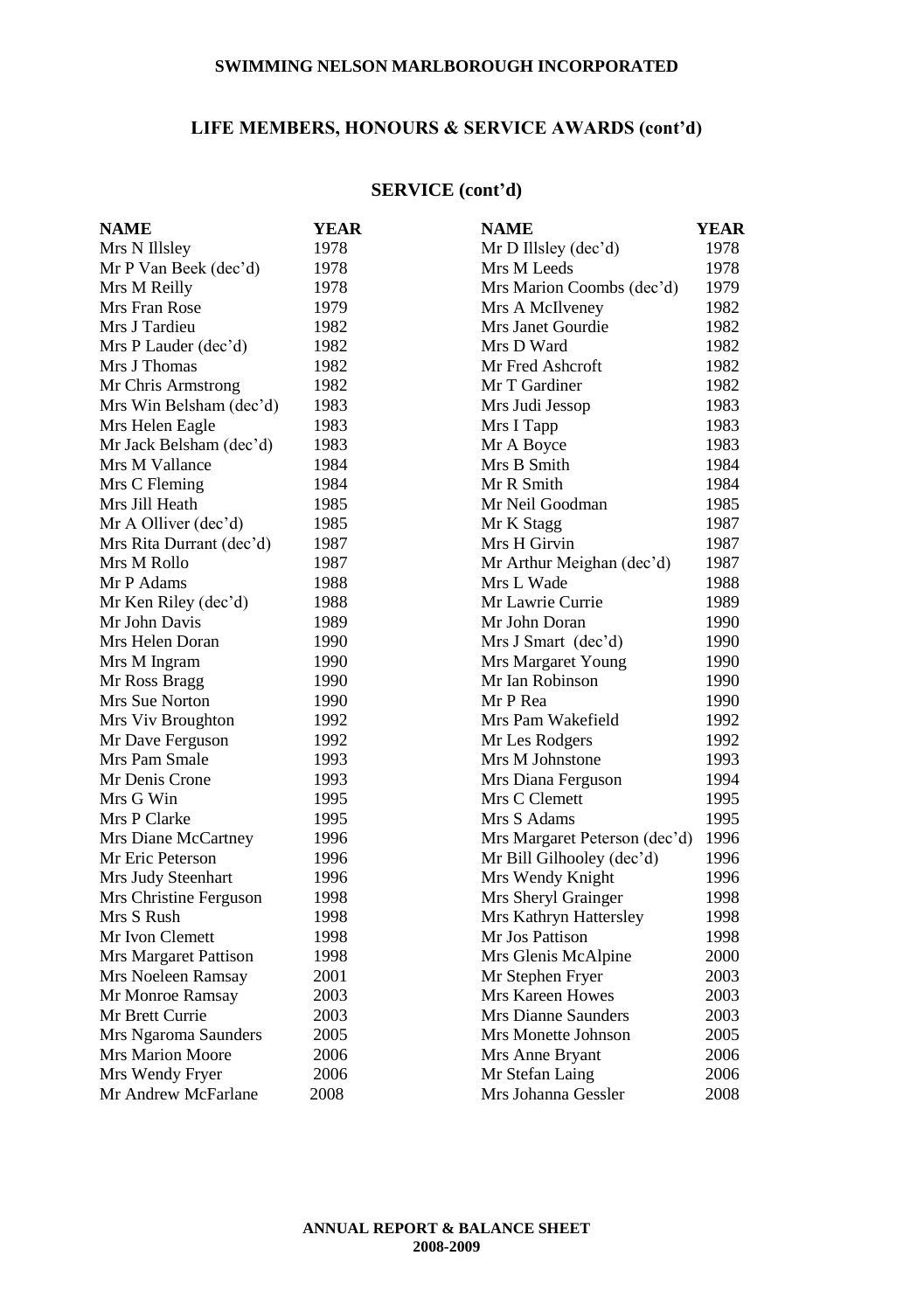### **RECOGNITION**

| Mrs Donna Thulow         | 2005 | Mrs Hannake Koevoet | 2005 |
|--------------------------|------|---------------------|------|
| Mrs Anne Bryant          | 2005 | Mrs Julia Armstrong | 2005 |
| Mrs Brenda Reipen        | 2005 | Mr Doug Jackson     | 2005 |
| Mrs Michelle Cooper      | 2006 | Mr Dave Hart        | 2007 |
| Mrs Linda Broughan       | 2007 | Mr Brent Cheyne     | 2007 |
| Mr John Bewley           | 2007 | Mrs Liz Bewley      | 2007 |
| Ms Debbie Troman         | 2007 | Mr Graeme Troman    | 2007 |
| Ms Sandy Brown           | 2007 | Mrs Johanna Gessler | 2007 |
| Mrs Jan Coppins          | 2007 | Mrs Maree Satherley | 2007 |
| Mrs Mechthild Laufkotter | 2007 | Mrs Lisa Brown      | 2008 |
| Mrs Helen Boyle          | 2008 | Mr Mark Boyle       | 2008 |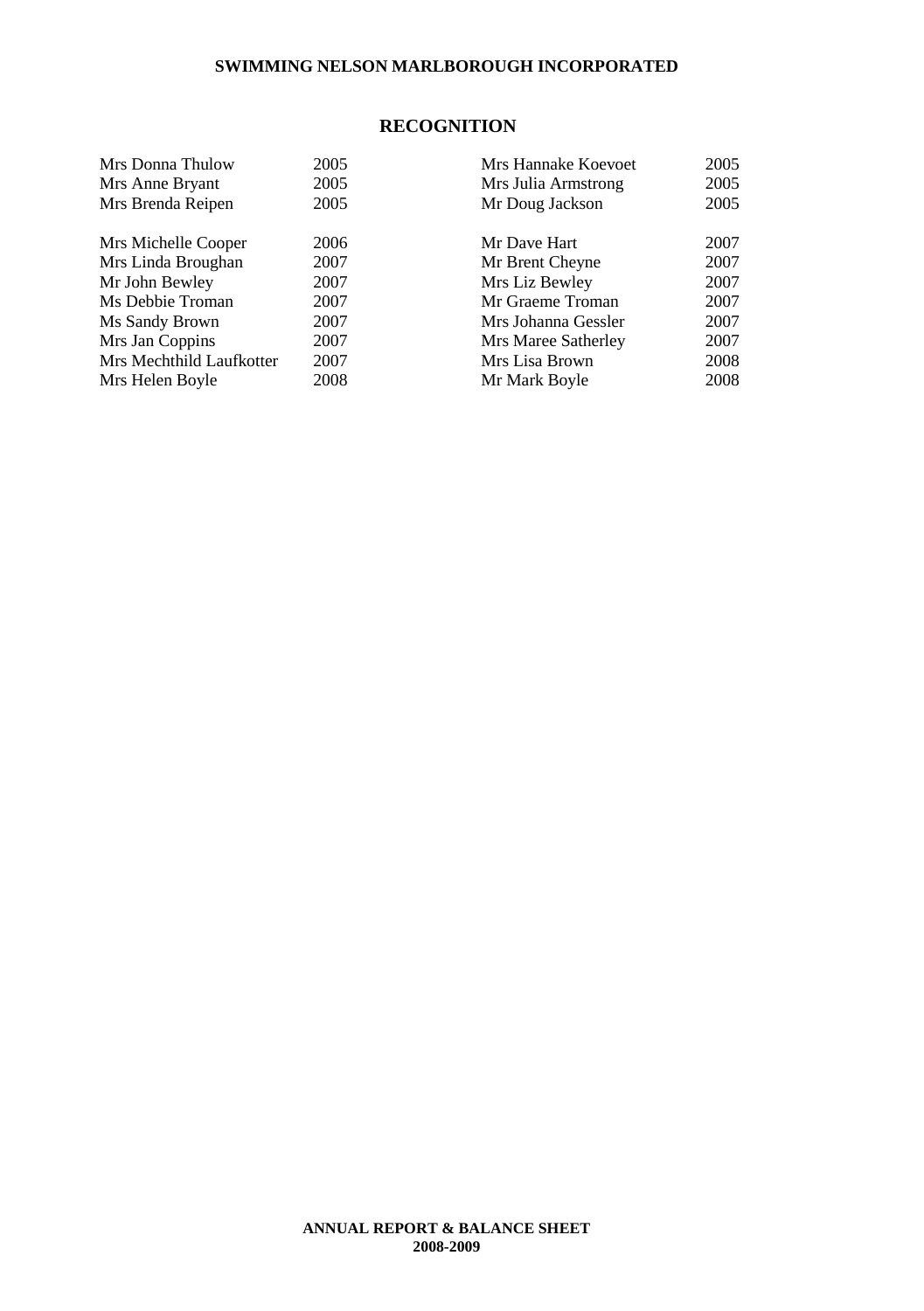# **SWIMMING NEW ZEALAND AWARDS**

#### **LIFE MEMBERS**

| <b>NAME</b><br>Mr F E M Boulton (dec'd) | <b>YEAR</b><br>1964 | <b>NAME</b><br>Mr A J Donaldson | <b>YEAR</b><br>1964 |
|-----------------------------------------|---------------------|---------------------------------|---------------------|
| Mr L J Crabb (dec'd)                    | 1986                |                                 |                     |
|                                         |                     | <b>HONOURS</b>                  |                     |
| <b>NAME</b>                             | YEAR                | <b>NAME</b>                     | <b>YEAR</b>         |
| Mr A H Day (dec'd)                      | 1954                | Mr W S Moorehouse (dec'd)       | 1958                |
| Mr R H Houlston $(dec'd)$               | 1962                | Mrs G Wickett                   | 1962                |
| Mr G Aston (dec'd)                      | 1963                | Mr R A Stewart (dec'd)          | 1972                |
| Mr L J Crabb (dec'd)                    | 1972                | Mr Ross Bragg                   | 2004                |
| Mrs Kerry Downie                        | 2006                | Mrs Margaret Young              | 2007                |
|                                         |                     | <b>SERVICE</b>                  |                     |
| <b>NAME</b>                             | YEAR                | <b>NAME</b>                     | <b>YEAR</b>         |
| Miss E Stewart (dec'd)                  | 1939                | Mr E R Coote (dec'd)            | 1944                |
| Mr A H Day (dec'd)                      | 1944                | Mr B W Lane (dec'd)             | 1946                |
| Mr W S Moorehouse (dec'd)               | 1948                | Mr R H Houlston (dec'd)         | 1952                |
| Mrs G Wickett                           | 1952                | Mr G Aston (dec'd)              | 1953                |
| Mr J E R Patterson (dec'd)              | 1953                | Mr J A Yule $(dec'd)$           | 1955                |
| Mr G S Bruce (dec'd)                    | 1960                | Mr T E M Boulton (dec'd)        | 1960                |
| Mr R A Stewart (dec'd)                  | 1962                | Mr L J Crabb (dec'd)            | 1962                |
| Mr P G Jeffs                            | 1975                | Mr E J Hockey                   | 1984                |
| Mrs M Coombs (dec'd)                    | 1990                | Mr L Currie                     | 1994                |
| Mr R Bragg                              | 1996                | Mrs M Young                     | 1997                |
| Mr J Doran                              | 1998                | Mr D Crone                      | 1999                |
| Mr E Peterson                           | 2002                | Mrs M Peterson                  | 2002                |
| Mr Jos Pattison                         | 2003                | Mrs Margaret Pattison           | 2003                |
| Mr Ivon Clemett                         | 2004                |                                 |                     |

#### **RECOGNITION**

#### **QUEENS BIRTHDAY HONOURS**

Mr G Aston (dec'd) 1991 M.B.E.

### **N.Z. SWIMMING COACHES & TEACHERS ASSOCIATION INC**

#### **LIFE MEMBERSHIP**

Mr Jos Pattison 2000

#### **SPECIAL AWARD FOR SERVICES TO COUNTRY CLUB SWIMMING IN NELSON MARLBOROUGH**

John & Helen Doran 2001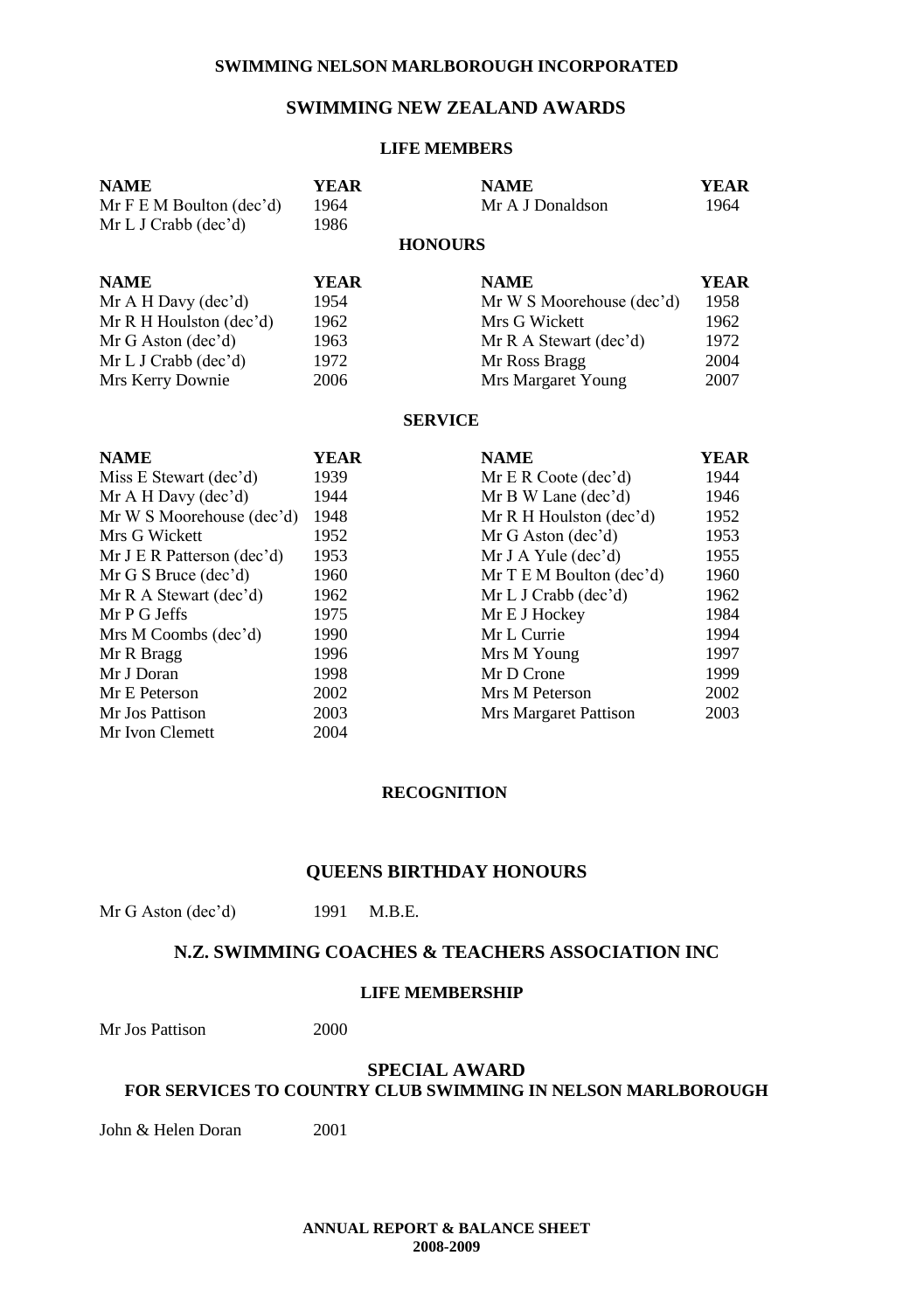Swimming Nelson Marlborough Inc



# **President/Chairpersons Report 2008/2009**

Firstly there are a few people I would like to thank. They have kept this organisation going this year!!

On your behalf, I would like to say a big thank you to Johanna Gessler, the retiring Regional Recorder/Registrar, who has worked hard in this position for a number of years. This role has entailed hours of work and this has been very much appreciated!

My thanks also go to Brent Cheyne for his work as Treasurer and Vice Chairman. Brent has assisted me this year whilst I have been out of town and when I was unable to attend meetings. The rest of the Board thank you for your commitment to the sport.

Margaret Young; thank you for your support to the Board, myself, and for your knowledge and assistance on subcommittees.

Also, a big thank you to Kay Cheyne for stepping into the Secretary's position and doing this job so well.

I would also like to acknowledge the hard work put in by Lisa Brown and her committee in running a very successful South Island Country and Town Meeting. We had a lot of positive feedback on this event.

Now to our swimmers. I cannot remember seeing so many best times in one season before!!

Congratulations to all of our swimmers who attended National Meets and on your great results!

Thank you to all those who sat for Officials positions. Well done and keep it up. We do look forward to you putting your hands up and moving into these positions. I look forward to seeing some of you as Referees and going on to National positions.

Now. This is the hardest part of my report this year. I would like to address you, **THE CLUBS!! A Memorandum was sent out to you (for distribution to your members) detailing the Board's role and stressing the need for more members to carry out these tasks and complete its objectives. No further nominations were received for the Board after this Memo was sent out!!** The Board is made up of a few individuals who give up their time to make this sport successful in our region. With the few members we had at the end of this past season who were giving all the spare time they could offer, there were many tasks that simply could not be completed. We all have busy lives and the spreading of this load with an adequate Board would allow a greater level of achievement for our swimmers and ensure the ongoing existence of swimming in this region. A number of the existing members on the Board are looking to retire in the near future. Now is the time to bring in "new blood" to learn the various roles. If this is not done, then swimming here is in jeopardy and Swimming New Zealand may have to take over which would mean that our region would go into recession. All of our funds would be handed over to the parent body – Swimming New Zealand.

#### **I would like to think that this would not be the case, but if people do not come forward and volunteer, THEN IT WILL COME TO THIS!**

**S.C. FRYER PRESIDENT/CHAIRMAN SWIMMING NELSON MARLBOROUGH**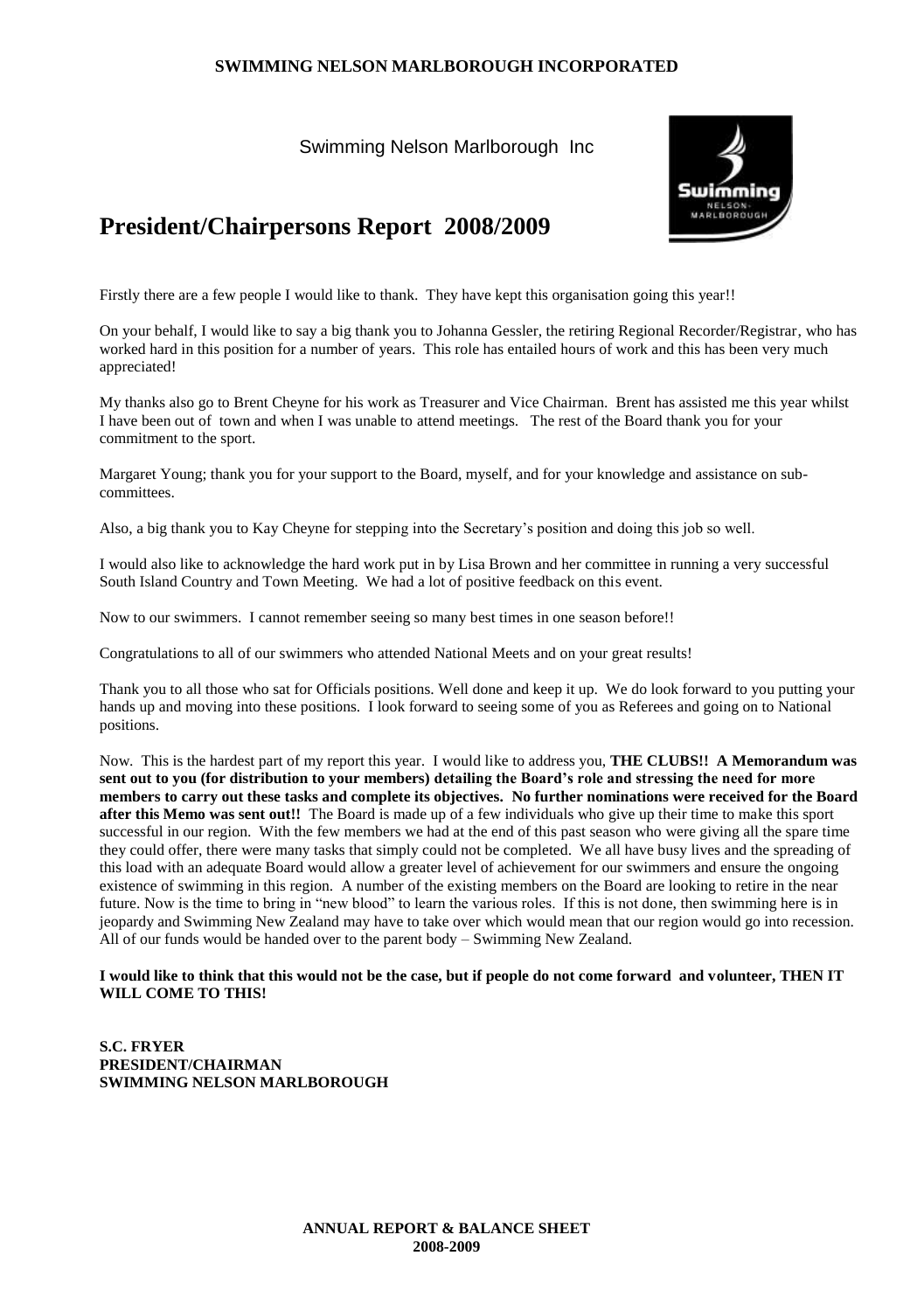### **SWIMMING NELSON MARLBOROUGH ADMINISTRATION**

The Board of Swimming Nelson Marlborough met on seven occasions to conduct the business of the Regional Association. Thanks to Nelson South Swimming Club, who made their rooms available, and Wendy and Stephen Fryer who made their home available for these meetings.

#### *Original Board Members appointed at the Annual General Meeting 01/07/2008 and meetings attended:*

| Stephen Fryer       | 6 meetings (1 apology)   | <b>Jos Pattison</b>   | 5 meetings (2 apologies)          |
|---------------------|--------------------------|-----------------------|-----------------------------------|
| <b>Brent Cheyne</b> | 7 meetings               | Gill Thornton         | 5 meetings (2 apologies)          |
| Ian Kerry           | 6 meetings (1 apology)   | Johanna Gessler       | 5 meetings                        |
| Lisa Brown          | 4 meetings (2 apologies) | Mechthild Lauftkotter | 2 meetings $((1 \text{ apology})$ |
| Steve Anderson      | 1 meeting (2 apologies)  |                       |                                   |
|                     |                          |                       |                                   |

| <b>Observers at Board meetings:</b> |           |                  |            |
|-------------------------------------|-----------|------------------|------------|
| Margaret Young                      | 1 meeting | Helen Dwyer      | 2 meetings |
| Heidrun Deplazes-Berl 1 meeting     |           | M Bennich-Wolter | 1 meeting  |

#### **NELSON MARLBOROUGH SWIMMING MEMBERSHIP FOR PAST NINE YEARS**

|                 | 2001 | 2002 | 2003 | 2004 | 2005 | 2006 | 2007 | 2008 | 2009 |
|-----------------|------|------|------|------|------|------|------|------|------|
|                 |      |      |      |      |      |      |      |      |      |
| <b>Blenheim</b> | 63   | 91   | 54   | 67   | 60   | 46   | 48   | 43   | 45   |
| Kaikoura        | 23   | 24   | 17   | 17   | 9    | 1    | 8    | 55   |      |
| Motueka         | 130  | 92   | 115  | 79   | 87   | 86   | 90   | 113  | 94   |
| Murchison       | 21   | 17   | 20   | 7    | 10   |      | 8    |      | 33   |
| Nayland Park    | 144  | 131  | 131  | 122  | 12   | 28   | 44   | 8    |      |
| Nelson          | 107  | 53   | 86   | 56   | 52   | 32   | 35   | 59   | 48   |
| Nelson South    | 93   | 87   | 75   | 82   | 65   | 68   | 72   | 75   | 63   |
| Golden Bay      | 15   | 15   | 29   | 20   | 30   | 49   | 45   | 78   | 88   |
| Waimea          | 60   | 55   | 85   | 94   | 70   | 32   | 38   | 27   | 29   |
| <b>Total</b>    | 656  | 565  | 612  | 544  | 400  | 342  | 388  | 458  | 400  |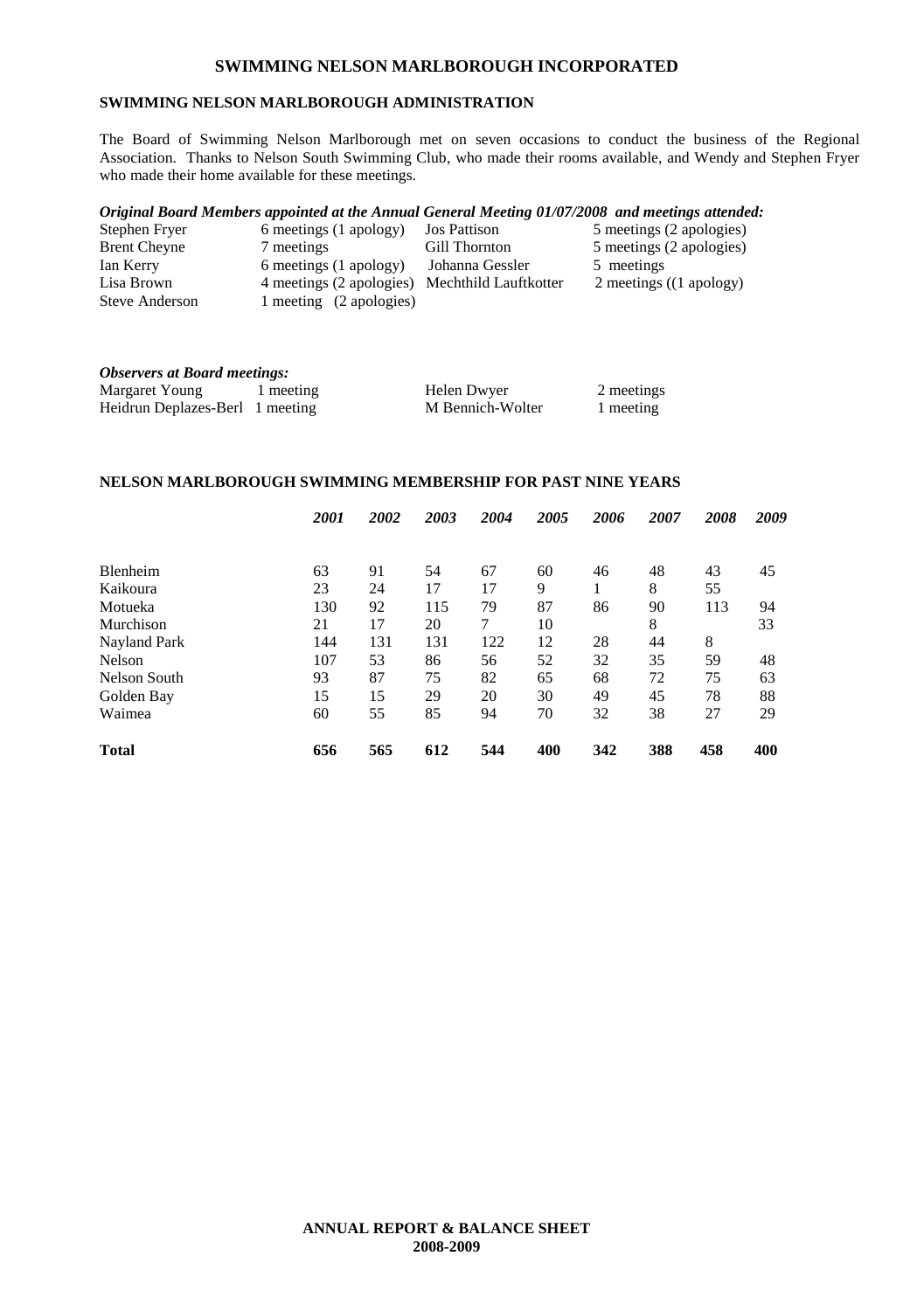# **CLUB OFFICERS 2008-2009**

|                      | <b>PRESIDENT</b>       | <b>SECRETARY</b>     | <b>TREASURER</b>        |
|----------------------|------------------------|----------------------|-------------------------|
| Blenheim             | Ian Kerry              | Jillian Trayling     | <b>Beth Stewart</b>     |
| Kaikoura             | Karen Schroder         | Linda Broughan       | <b>Judy Allison</b>     |
| Motueka              | Ian Fenemore           | Heidrun Berl         | Gillian Bisley          |
| Murchison            | Christina Penman       | <b>Shelley Neame</b> | <b>Odette Collins</b>   |
| Nayland Park         | Gail Pope              | Brenda Skurr         | Janice Brommell         |
| Nelson               | Paul Thornton          | Liz McMasters        | Richard/Karen Borrell   |
| Nelson South         | <b>Martin Anderson</b> | Lindie Nelson        | Liz Bewley              |
| Golden Bay           | Graeme Wells           | Maddy King           | Giesela Winter          |
| Waimea               | Lynn Anderson          | Jane Binskin         | <b>Shireen Stringer</b> |
| Awatere is in recess |                        |                      |                         |

# **DELEGATES TO NELSON MARLBOROUGH SWIMMING 2008-2009**

| <b>Clubs</b>        |                               |
|---------------------|-------------------------------|
| Blenheim            | Ivon Clemett/Ian Kerry        |
| Kaikoura            | Apologies                     |
| Motueka             | Helen Dwyer                   |
| Murchison           | Apologies                     |
| Nayland Park        | Gail Pope/Brenda Skurr        |
| <b>Nelson</b>       | Gill Thornton                 |
| <b>Nelson South</b> | Martin Anderson/Lindie Nelson |
| Takaka              | Not advised                   |
| Waimea              | Lynn Anderson                 |
|                     |                               |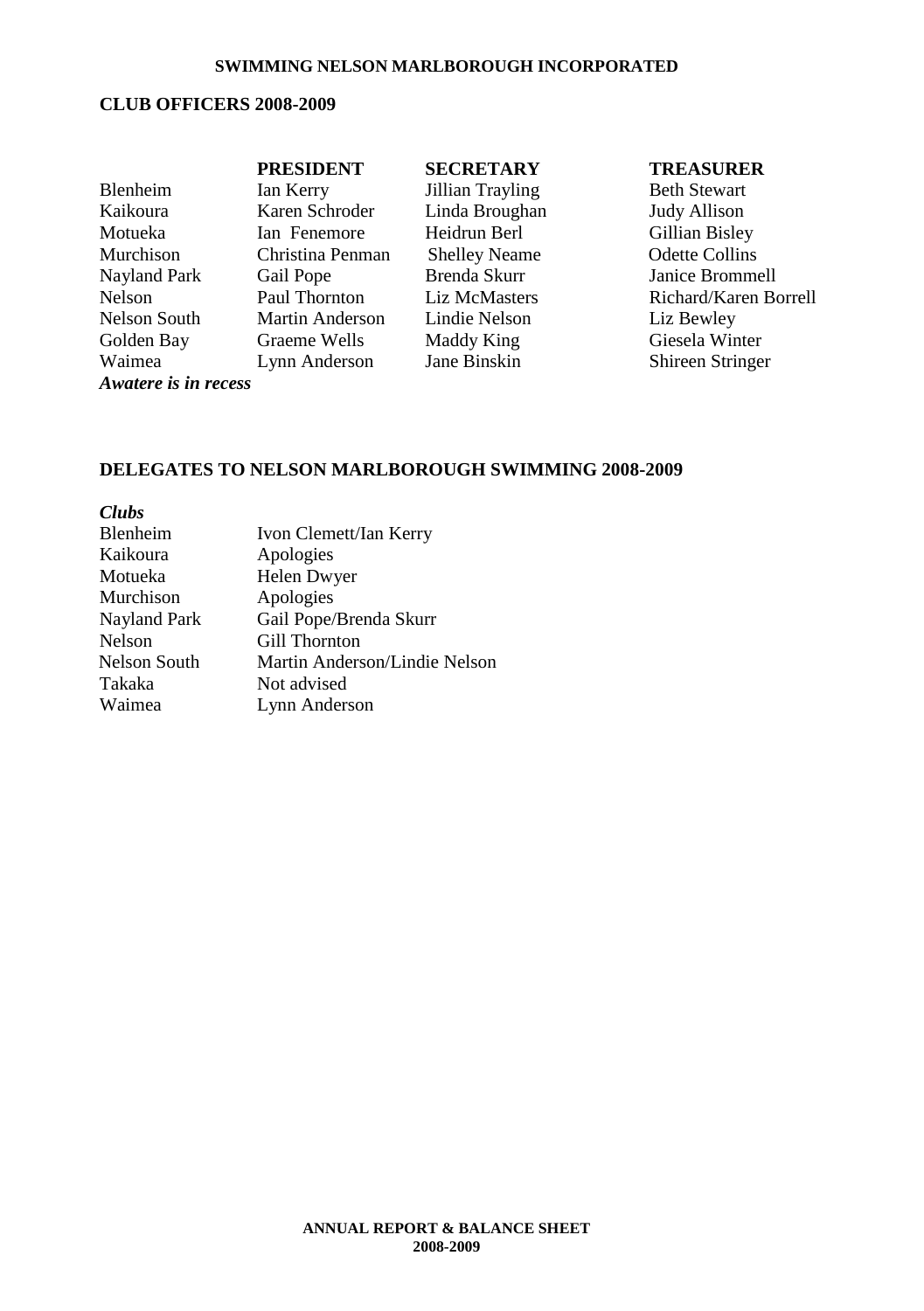#### **SWIMMING NELSON MARLBOROUGH INCORPORATED NELSON MARLBOROUGH SWIMMING REGISTERED OFFICIALS 2008-2009**

| Club            | <b>Surname</b>      | <b>First Name</b> | <b>Timekeeper</b> | I.0.T.   | <b>Starter</b> | Recorder | <b>Referee</b> |
|-----------------|---------------------|-------------------|-------------------|----------|----------------|----------|----------------|
|                 |                     |                   |                   |          |                |          |                |
| <b>Blenheim</b> | Amsler              | Therese           | Regional          |          |                |          |                |
|                 | Atkinson            | Sally             | Regional          |          |                |          |                |
|                 | Boyle               | Mark              | Regional          | Regional |                |          |                |
|                 | Brannigan           | Mick              | Regional          |          |                |          |                |
|                 | Clemett             | Ivon              | National          | National | Regional       |          | Regional       |
|                 | Colbert             | Peter             | Regional          |          |                |          |                |
|                 | Cummack             | Terrance          | Regional          |          |                |          |                |
|                 | Doran               | John              | National          | National | National       |          | National       |
|                 | Froden              | Susan             | Regional          |          |                |          |                |
|                 | Harris              | <b>DL</b>         | Regional          |          |                |          |                |
|                 | Harris              | RM                | Regional          |          |                |          |                |
|                 | Hart                | David             | Regional          | Regional |                |          |                |
|                 | Hood                | Fiona             | Regional          |          |                |          |                |
|                 | Kendrick            | Margaret          | Regional          |          |                |          |                |
|                 | Kerry               | Ian               | Regional          | Regional | Regional       |          | Regional       |
|                 | Larcombe            | John              | Regional          |          |                |          |                |
|                 | Lee                 | Catherine         | Regional          |          |                |          |                |
|                 | Lee                 | Michael           | Regional          |          |                |          |                |
|                 | McArtney            | Roger             | Regional          |          |                |          |                |
|                 | McFarlane           | Andrew            | National          | Regional | Regional       |          | Regional       |
|                 | McKenzie            | Glenys            | Regional          |          |                |          |                |
|                 | McKone              | Monica            | Regional          |          |                |          |                |
|                 | Moore               | Peter             | Regional          |          |                |          |                |
|                 | Rogers              | <b>Brian</b>      | Regional          |          |                |          |                |
|                 | Rogers              | Lynn              | Regional          |          |                |          |                |
|                 | Scherf              | Ernie             | Regional          | Regional | Regional       |          | Regional       |
|                 | Schrodet            | Karen             | Regional          |          |                |          |                |
|                 | Sharrack            | Victor            | Regional          |          |                |          |                |
|                 | Vincent             | Chris             | Regional          |          |                |          |                |
|                 | Wills               | Jenny             | Regional          |          |                |          |                |
|                 | Woods               | Jillian           | Regional          |          |                |          |                |
| <b>Motueka</b>  | Blackbeard          | Sharon            | Regional          | Regional |                |          |                |
|                 | Coppins             | Jan               | Regional          |          |                |          |                |
|                 | Currie              | <b>Brett</b>      | Regional          | National | Regional       |          | Regional       |
|                 | Drummond            | <b>Nick</b>       | Regional          | Regional |                |          |                |
|                 | Drummond            | Nikki             | Regional          |          |                |          |                |
|                 | Laing               | Stefan            |                   | Regional | Regional       |          |                |
|                 | Satherley           | Maree             | Regional          |          |                |          |                |
|                 | Saunders            | Diane             | Regional          | Regional | Regional       |          |                |
|                 | Saunders            | Ngaroma           | Regional          | Regional | Regional       |          | Regional       |
|                 | Gessler             | Johanna           |                   | Regional | Regional       |          |                |
|                 | Gessler             | Wolfram           | Regional          |          |                |          |                |
|                 | Berl                | Heidrun           |                   | Regional |                |          |                |
|                 | Laufkotter          | Mechthild         |                   | Regional |                |          |                |
|                 |                     |                   |                   |          |                |          |                |
| <b>Nelson</b>   | Armstrong           | Julia             | National          | Regional | Regional       |          |                |
|                 | Armstrong           | Kevin             | National          | Regional | Regional       |          |                |
|                 | <b>Bragg</b>        | Ross              | National          | National | National       |          | <b>FINA</b>    |
|                 | <b>Brown</b>        | Sandy             | Regional          | Regional |                |          |                |
|                 |                     |                   |                   |          |                |          |                |
|                 | Knight              | Wendy             | National          | Regional |                |          |                |
|                 |                     |                   |                   |          |                |          |                |
|                 | Luddon              | Trish<br>Jane     | Regional          | Regional |                |          |                |
|                 | Milligan<br>Thomson | Jocelyn           | National          | Regional |                |          |                |
|                 |                     |                   |                   |          |                |          |                |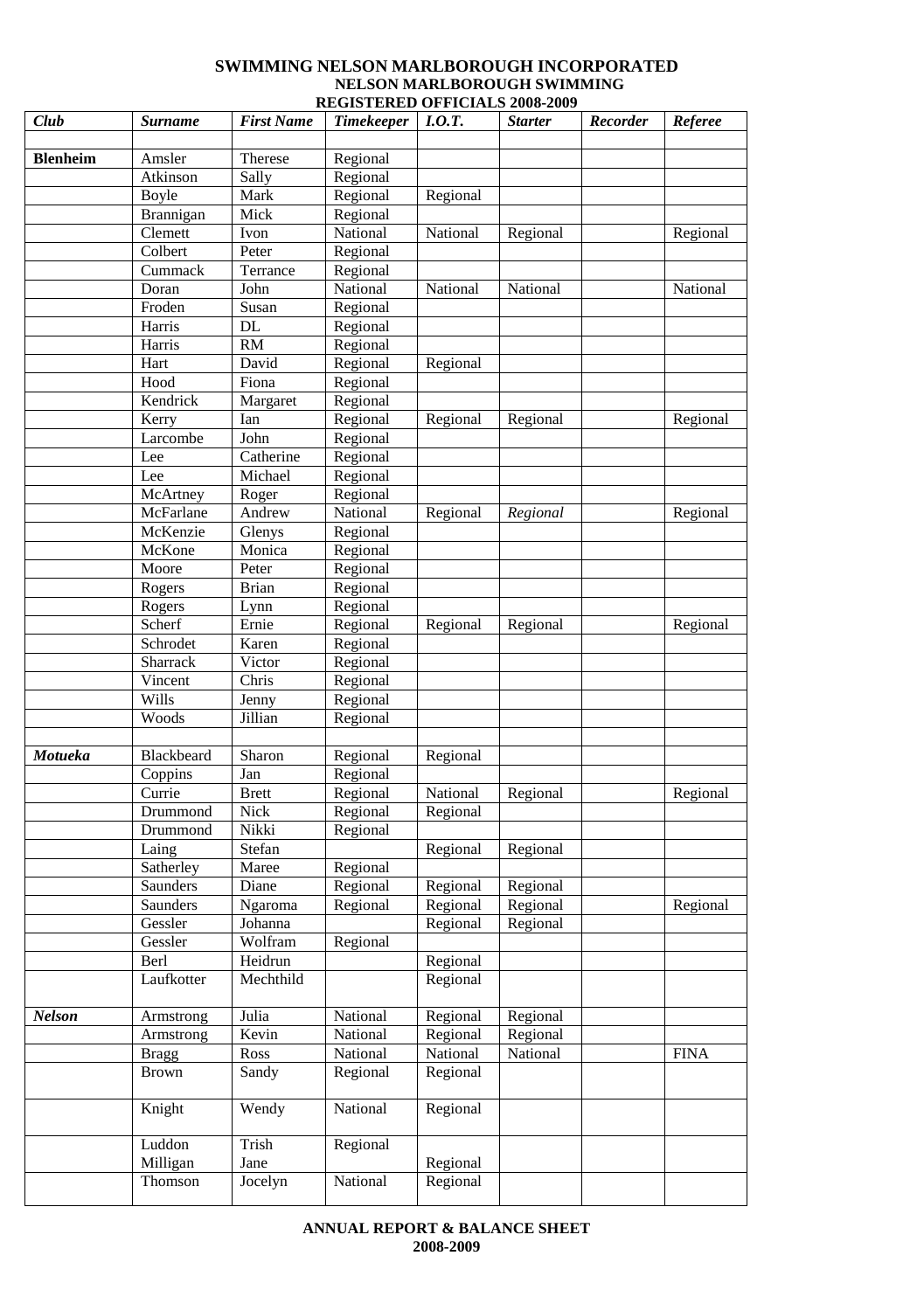| Club                | <b>Surname</b>    | <b>First Name</b> | <b>Timekeeper</b> | I.0.T.   | <b>Starter</b> | Recorder | Referee  |
|---------------------|-------------------|-------------------|-------------------|----------|----------------|----------|----------|
|                     |                   |                   |                   |          |                |          |          |
| <b>Nelson</b>       | Kelly             | Eileen            |                   | Regional | Regional       |          |          |
|                     | Thornton          | Gill              |                   | Regional |                |          |          |
| <b>Nayland Park</b> | <b>Barry</b>      | Yvonne            | Regional          |          |                |          |          |
| <b>Nelson South</b> | Bergman           | Shelley           |                   | Regional |                |          |          |
|                     | Bewley            | John              |                   | Regional |                |          |          |
|                     | <b>Bryant</b>     | Anne              |                   | Regional |                |          |          |
|                     | Dean              | Tim               | Regional          |          |                |          |          |
|                     | Downie            | Kerry             | National          | National | <b>FINA</b>    |          | National |
|                     | Fryer             | Stephen           | Regional          | National | Regional       |          | National |
|                     | Fryer             | Wendy             | National          | Regional |                |          |          |
|                     | Howes             | Kareen            | National          |          | Regional       |          |          |
|                     | Pattison          | Jos               | Regional          |          |                |          |          |
|                     | Pattison          | Margaret          | Regional          | Regional |                |          |          |
|                     | Rodgers           | Les               | National          | Regional | Regional       |          | Regional |
|                     | Troman            | Debbie            |                   | Regional |                |          |          |
|                     | Troman            | Graeme            | Regional          | Regional | Regional       |          | Regional |
|                     | Young             | Margaret          | Regional          |          |                |          |          |
|                     | Rukawai           | Nigel             |                   | Regional |                |          |          |
|                     | Rukawai           | Kirsty            |                   | Regional |                |          |          |
|                     | Page              | Deborah           |                   | Regional |                |          |          |
| <b>Golden Bay</b>   |                   |                   |                   |          |                |          |          |
|                     | Coughlan          | Linda             | Regional          |          |                |          |          |
|                     | Coughlan          | Peter             | Regional          |          |                |          |          |
|                     | Kohler            | Melinda           | Regional          |          |                |          |          |
|                     | Wells             | Graeme            | Regional          | Regional |                |          |          |
| <b>Waimea</b>       | Cooper            | Michelle          |                   | Regional |                |          |          |
|                     | Flowers           | Clare             | Regional          | Regional |                |          |          |
|                     | Flowers           | Stuart            | Regional          |          |                |          |          |
|                     | Anderson          | Lynn              |                   | Regional |                |          |          |
|                     | Karwoski<br>(Lay) | Angie             |                   |          | Regional       |          |          |
|                     |                   |                   |                   |          |                |          |          |
|                     |                   |                   |                   |          |                |          |          |
|                     |                   |                   |                   |          |                |          |          |
|                     |                   |                   |                   |          |                |          |          |
|                     |                   |                   |                   |          |                |          |          |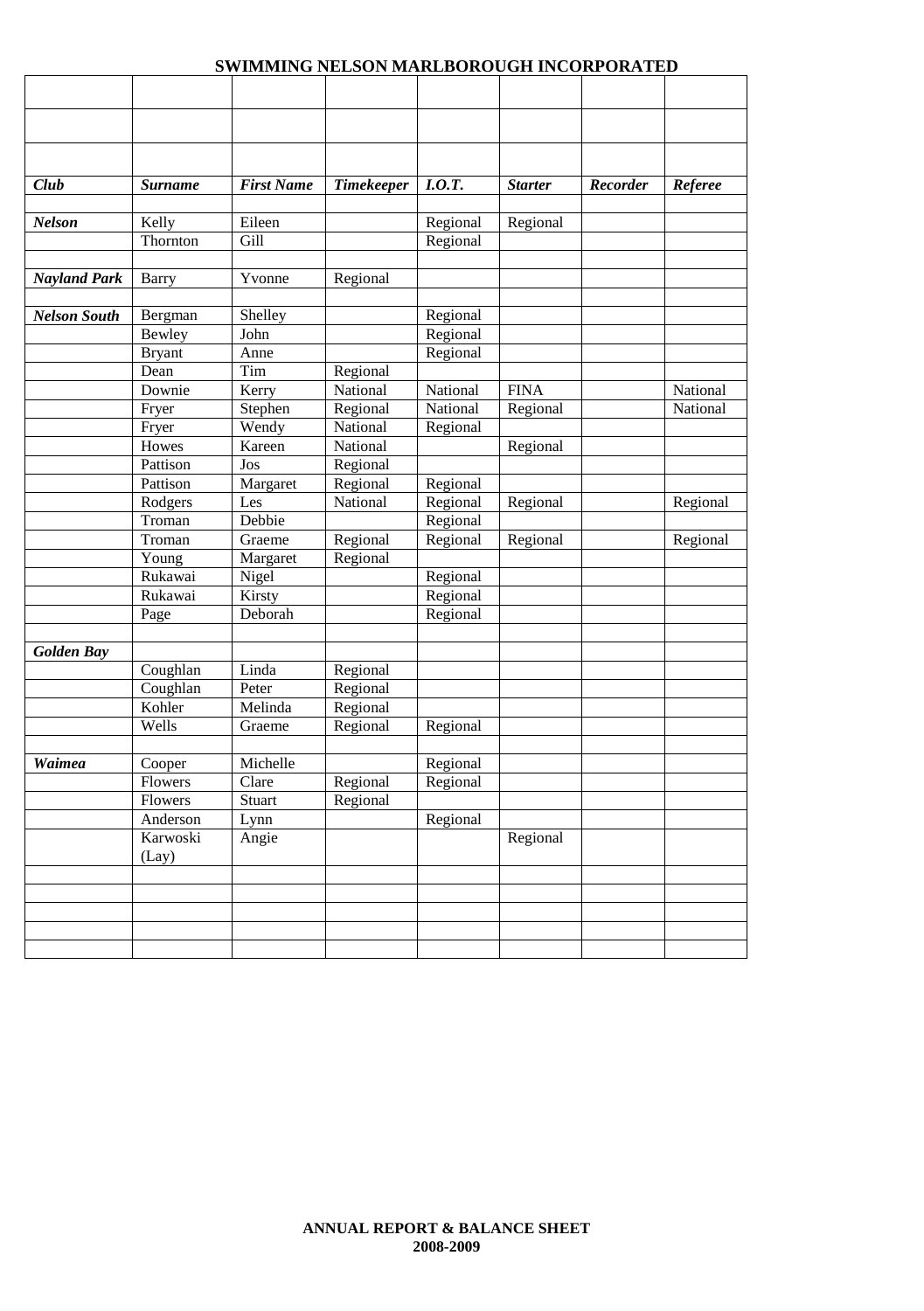#### **SWIMMING NELSON MARLBOROUGH REPRESENTATION AT NATIONAL AND SOUTH ISLAND SWIMMING COMPETITIONS 2008-2009 SEASON**

#### **SNZ SPRING COMPETITION 28 September -1 October 2008 - Mt Maunganui**

Swimmers and top 8/10 placings

| <b>Blenheim</b> | Josie Kydd     | $8th 100$ Fly                     |
|-----------------|----------------|-----------------------------------|
|                 | Simon Leach    | $9th$ 200 Breast, $7th$ 50 Breast |
|                 | Leighton Price | $10^{th}$ 50 Breast               |

#### **NZ NATIONAL JUNIOR CHAMPIONSHIPS 21-22 February 2009 - Invercargill**

| Sara Gane<br>Greta Pearce    | $4th$ 200 Breast, $3rd$ 100 Breast                                                                           |
|------------------------------|--------------------------------------------------------------------------------------------------------------|
|                              | <b>Nelson South</b> Ellie Rukawai $3^{rd}$ 50 Breast, 9 <sup>th</sup> 200 Breast, 4 <sup>th</sup> 100 Breast |
| William Borrell $9th 50$ Fly |                                                                                                              |
|                              |                                                                                                              |

*Motueka* Phillippa Dwyer

#### **SOUTH ISLAND CHAMPIONSHIPS 5th -7 th September 2008 – Christchurch**

| <b>Blenheim:</b>    | Angus Boyle<br>Nick Kerry               | $8^{th}$ : 100 IM, 10 <sup>th</sup> : 100 Fly<br>$8^{th}$ : 400 IM, 4 <sup>th</sup> 200 Breast, 5 <sup>th</sup> 200 Fly, 9 <sup>th</sup> 200 IM, 9 <sup>th</sup> 50 Breast,<br>$7th$ : 100 IM, $5th$ 100 Breast, $6th$ 100 Fly |
|---------------------|-----------------------------------------|--------------------------------------------------------------------------------------------------------------------------------------------------------------------------------------------------------------------------------|
|                     | Georgina Kydd                           |                                                                                                                                                                                                                                |
|                     | Josie Kydd                              | $1st$ 50 Fly, 4 <sup>th</sup> 200 Free, 5 <sup>th</sup> 50 Back, 1 <sup>st</sup> 200 Fly, 4 <sup>th</sup> 100 Free<br>$4^{th}$ 200 IM, $3^{rd}$ 100 IM, $1^{st}$ 100 Fly, $3^{rd}$ 50 Free                                     |
|                     | Leighton Price                          | $10^{th}$ 50 Fly, 1 <sup>st</sup> 200 Breast, 9 <sup>th</sup> 100 Free, 8 <sup>th</sup> 200 IM, 2 <sup>nd</sup> 50 Breast,<br>$3rd$ 100 IM, $1st$ 100 Breast                                                                   |
|                     |                                         | Nathanial Ridley $9^{th}$ 200 Breast, $7^{th}$ 100 Breast                                                                                                                                                                      |
|                     |                                         |                                                                                                                                                                                                                                |
| <b>Nelson South</b> |                                         | Jasmine Bewley $7^{th}$ 200 Breast, $8^{th}$ 100 Back, $7^{th}$ 50 Breast, $9^{th}$ 100 IM, $5^{th}$ 100 Breast,<br>8 <sup>th</sup> 100 Fly, 10 <sup>th</sup> 50 Free                                                          |
|                     | Krystal Bewley<br><b>Hannah Gittens</b> |                                                                                                                                                                                                                                |
|                     | Jonathan Page                           | $9^{th}$ 200 Breast, 6 <sup>th</sup> 200 IM, 8 <sup>th</sup> 50 Breast, 9 <sup>th</sup> 100 IM, 6 <sup>th</sup> 100 Breast,<br>$9th 100$ Fly                                                                                   |
|                     |                                         |                                                                                                                                                                                                                                |
| <b>Nelson</b>       | Ryan Cheyne                             | $4^{th}$ 200 Breast, $5^{th}$ 100 Free, $7^{th}$ 50 Breast, $10^{th}$ 100 IM, $5^{th}$ 100 Breast<br>$9th 50$ Free                                                                                                             |
|                     | Tim Corbett                             | $1st$ 50 Breast, $8th$ 100 Breast                                                                                                                                                                                              |
|                     | Austen Dean                             | $5th$ 200 Breast, $5th$ 50 Breast, 4 <sup>th</sup> 100 Breast                                                                                                                                                                  |

#### **2008 NZ SUMMER SHORT COURSE CHAMPIONSHIPS 11th - 13th December 2008 – Christchurch**

*Blenheim* Josie Kydd

#### **SOUTH ISLAND COUNTRY & TOWN COMPETITION 28th February -2 nd March 2009 - Nelson**

*Blenheim* Oriana Houra  $9<sup>th</sup> 50$  Back,  $2<sup>nd</sup> 50$  Fly,  $3<sup>rd</sup> 100$  Breast Sally McMath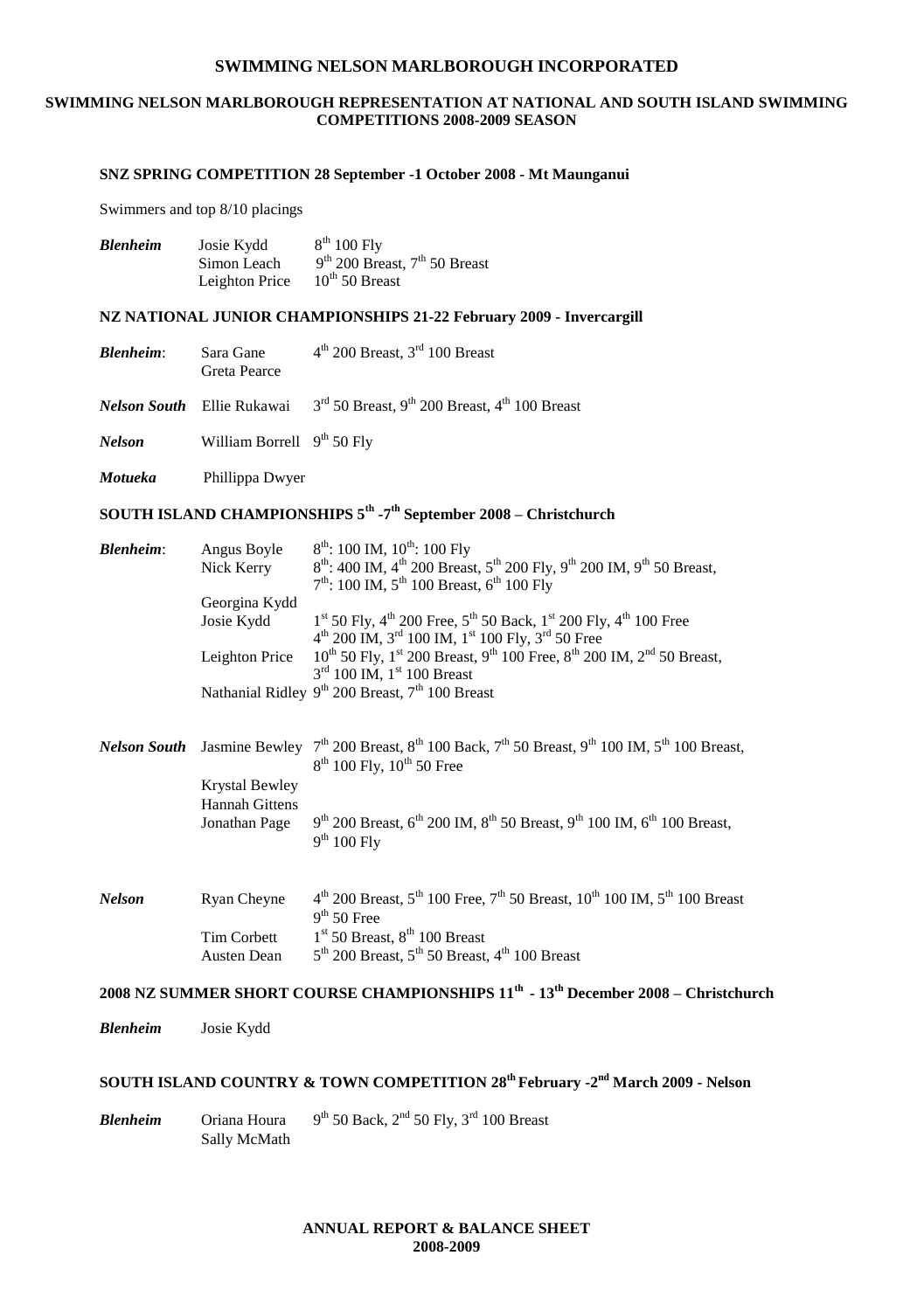| Motueka             | Josie Bisley                                      |                                                                                                                                                                                                                                                                                         |
|---------------------|---------------------------------------------------|-----------------------------------------------------------------------------------------------------------------------------------------------------------------------------------------------------------------------------------------------------------------------------------------|
|                     | <b>Bradley Brown</b><br>Daniel Dwyer              | $8th$ 200 Breast, 7 <sup>th</sup> 200 IM, 7 <sup>th</sup> 50 Breast<br>$3rd 100$ Fly                                                                                                                                                                                                    |
|                     | Libby Gray                                        |                                                                                                                                                                                                                                                                                         |
|                     | Hayden Squance                                    |                                                                                                                                                                                                                                                                                         |
|                     |                                                   | Samantha Trevurza $2^{nd}$ 50 Back, $8^{th}$ 100 IM, $2^{nd}$ 50 Free, $3^{rd}$ 100 Back, $8^{th}$ 50 Breast<br>$2nd 100$ Free                                                                                                                                                          |
| <b>Nelson South</b> | Caitlin Abbott                                    | $8^{th}$ 50 Back, $8^{th}$ 200 Back, $8^{th}$ 100 Back                                                                                                                                                                                                                                  |
|                     | Nicola Britten                                    | $2nd$ 200 Breast, 3 <sup>rd</sup> 100 IM, 6 <sup>th</sup> 50 Free, 2 <sup>nd</sup> 200 IM, 7 <sup>th</sup> 100 Free                                                                                                                                                                     |
|                     | Monty Brosnshan                                   | $3rd$ 50 Back, $8th$ 50 Breast                                                                                                                                                                                                                                                          |
|                     |                                                   | Claire Cadwalladder 3 <sup>rd</sup> 200 Breast, 2 <sup>nd</sup> 50 Back, 4 <sup>th</sup> 100 IM, 4 <sup>th</sup> 200 Back, 2 <sup>nd</sup> 100 Breast<br>$3^{\text{rd}}$ 50 Free, $3^{\text{rd}}$ 100 Back, $9^{\text{th}}$ 200 IM, $2^{\text{nd}}$ 50 Breast, $5^{\text{th}}$ 100 Free |
|                     | Francesco Cheruseo 8 <sup>th</sup> 100 Breast     |                                                                                                                                                                                                                                                                                         |
|                     | Hazel Davidsen                                    | $7th$ 200 Breast, $5th$ 50 Fly, 4 <sup>th</sup> 100 Breast                                                                                                                                                                                                                              |
|                     | Katherine Davies                                  | $3^{rd}$ 50 Back, $3^{rd}$ 200 Free, $7^{th}$ 100 IM, $2^{nd}$ 200 Back, $1^{st}$ 100 Back,<br>$6th 100$ Free                                                                                                                                                                           |
|                     | Annie Eden                                        | $4^{th}$ 100 IM, $2^{nd}$ 50 Fly, $8^{th}$ 100 Breast, $4^{th}$ 50 Free, $5^{th}$ 50 Breast,<br>$8th 100$ Free                                                                                                                                                                          |
|                     | <b>Bastian Guzinski</b><br>Louise Howes           | $7th$ 200 Breast                                                                                                                                                                                                                                                                        |
|                     | <b>Patrick Howes</b>                              | $5^{th}$ 50 Back, 4 <sup>th</sup> 100 IM, 6 <sup>th</sup> 50 Breast, 1 <sup>st</sup> 100 Free                                                                                                                                                                                           |
|                     | Hazel McColl                                      | $10^{th}$ 100 IM, $7^{th}$ 200 Back, $9^{th}$ 50 Fly, $6^{th}$ 100 Breast, $9^{th}$ 50 Free,<br>$5th$ 200 IM, $8th$ 50 Breast, $5th$ 100 Free                                                                                                                                           |
|                     |                                                   | Kaiori McGuinniety 4 <sup>th</sup> 200 Free, 1 <sup>st</sup> 50 Fly, 4 <sup>th</sup> 50 Free, 5 <sup>th</sup> 100 Back, 4 <sup>th</sup> 100 Free                                                                                                                                        |
|                     |                                                   | Matai McGuinniety 8 <sup>th</sup> 50 Free, 9 <sup>th</sup> 100 Free                                                                                                                                                                                                                     |
|                     |                                                   | Merekara McGuinniety 1 <sup>st</sup> 50 Back, 3 <sup>rd</sup> 50 Fly, 1 <sup>st</sup> 100 Breast, 1 <sup>st</sup> 50 Free, 1 <sup>st</sup> 50 Breast,<br>$1st 100$ Free                                                                                                                 |
|                     | <b>Thomas Mills</b>                               | $2nd$ 200 Free, 3 <sup>rd</sup> 50 Free, 7 <sup>th</sup> 100 Back, 1 <sup>st</sup> 100 Free                                                                                                                                                                                             |
|                     | Monica Nelson                                     | $1^{\text{st}}$ 200 Breast, $7^{\text{th}}$ 200 Free, $1^{\text{st}}$ 100 IM, $2^{\text{nd}}$ 50 Fly, $1^{\text{st}}$ 100 Breast,<br>$2nd$ 50 Free, 9 <sup>th</sup> 100 Back, 2 <sup>nd</sup> 200 IM, 1 <sup>st</sup> 50 Breast, 7 <sup>th</sup> 100 Free                               |
|                     | Damian Page                                       | $1st$ 200 Breast, $3rd$ 200 Free, $5th$ 100 IM, $2nd$ 100 Breast, $2nd$ 200 IM,<br>$6th 50$ Breast                                                                                                                                                                                      |
|                     | Gerard Page                                       | $1st$ 200 Breast, $3rd$ 200 Free, $5th$ 100 IM, $3rd$ 50 Fly, $1st$ 100 Breast,<br>$1st$ 200 IM, $1st$ 100 Fly, $1st$ 50 Breast                                                                                                                                                         |
|                     | Mitchel Raine                                     | $2nd$ 200 Breast, $3rd$ 100 Breast, $2nd$ 50 Breast, $8th$ 100 Free                                                                                                                                                                                                                     |
|                     | Jessica Roper                                     | $7th$ 50 Back, $5th$ 100 Back, $9th$ 100 Free<br>$1^{\text{st}}$ 200 Breast, $3^{\text{rd}}$ 200 Free, $2^{\text{nd}}$ 100 IM, $2^{\text{nd}}$ 50 Fly, $1^{\text{st}}$ 100 Breast,                                                                                                      |
|                     | Misha Sinner                                      | 3 <sup>rd</sup> 50 Free, 3 <sup>rd</sup> 200 IM, 1 <sup>st</sup> 100 Fly, 2 <sup>nd</sup> 50 Breast, 2 <sup>nd</sup> 100 Free                                                                                                                                                           |
|                     | Alice Trengrove                                   | $10^{th}$ 200 Free, $5^{th}$ 50 Free, $6^{th}$ 100 Free                                                                                                                                                                                                                                 |
|                     | Kyle Whyte                                        | $9^{th}$ 100 IM, $9^{th}$ 50 Fly                                                                                                                                                                                                                                                        |
|                     | Grace Woodall                                     | $7th$ 50 Back, 10 <sup>th</sup> 100 IM, 5 <sup>th</sup> 100 Breast, 6 <sup>th</sup> 50 Breast                                                                                                                                                                                           |
|                     | Paige Woodall                                     |                                                                                                                                                                                                                                                                                         |
| <b>Nelson</b>       | <b>Charlotte Handforth</b>                        | $9th 100$ Breast, $10th 50$ Free                                                                                                                                                                                                                                                        |
|                     | <b>Edward Neill</b>                               | 8 <sup>th</sup> 50 Back, 3 <sup>rd</sup> 100 IM, 10 <sup>th</sup> 100 Breast, 7 <sup>th</sup> 50 Free, 9 <sup>th</sup> 100 Back,<br>$5^{th}$ 200 IM, 4 <sup>th</sup> 100 Free                                                                                                           |
|                     | Jenna Padial                                      | $8th$ 200 Breast, 9 <sup>th</sup> 50 Breast                                                                                                                                                                                                                                             |
| <b>Takaka</b>       | Zak Gibbs                                         | $1st 100$ Breast                                                                                                                                                                                                                                                                        |
|                     | Holly Johnson                                     | $10^{th}$ 50 Free                                                                                                                                                                                                                                                                       |
|                     | Tui Kraal                                         | $2nd 100$ IM, $1st 50$ Fly, $4th 50$ Free, $3rd 100$ Back                                                                                                                                                                                                                               |
|                     | Kieran Levatt                                     | $7th$ 50 Breast                                                                                                                                                                                                                                                                         |
| Waimea              | Katherine Kempthorne 1 <sup>st</sup> 50 Freestyle |                                                                                                                                                                                                                                                                                         |
|                     | Jemma Stirling                                    | $9^{th}$ 200 Breast, $10^{th}$ 100 Breast, $5^{th}$ 50 Breast,                                                                                                                                                                                                                          |
|                     | Seane Watkins<br>Kaitlyn Wehner                   | $5th 50$ Back                                                                                                                                                                                                                                                                           |
|                     |                                                   |                                                                                                                                                                                                                                                                                         |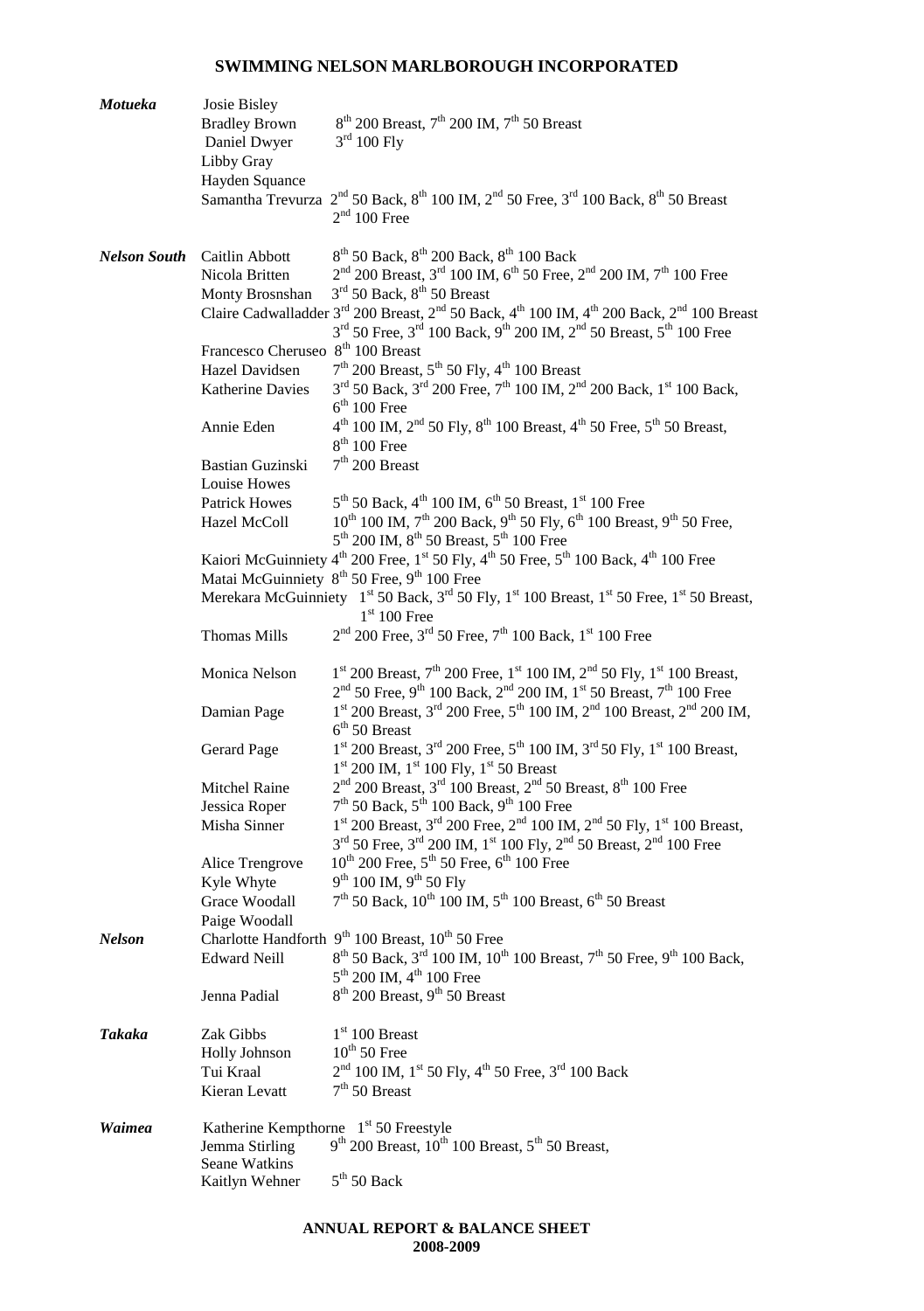**2009 NZ NATIONAL AGE GROUP CHAMPIONSHIPS 3 rd -7 th March 2009 – Wellington** Swimmers and top 10 placings:

| <b>Blenheim</b>                      | Brendon Ferguson<br>Mark Jackson<br>Josie Kydd | $10^{th}$ 400m Free, 1st 50m Fly, 4 <sup>th</sup> 100m Free, 7 <sup>th</sup> 200m Free,<br>$1st 100m$ Fly, $2nd 200m$ Fly, $3rd 50m$ Free, $9th 200m$ IM |
|--------------------------------------|------------------------------------------------|----------------------------------------------------------------------------------------------------------------------------------------------------------|
|                                      | Leighton Price<br>Nathaniel Ridley             | $5th$ 50m breast, $5th$ 100m breast                                                                                                                      |
| <b>Nelson South</b><br><b>Nelson</b> | Jasmine Bewley<br><b>Austen Dean</b>           | $7th$ 50m Breast, 9 <sup>th</sup> 100m Breast                                                                                                            |
| Motueka                              | Fave Hudson<br>Max Gessler                     | $9th$ 50m Breast                                                                                                                                         |

#### **2009 NZ NATIONAL DIVISION II AGE GROUP COMPETITION 18th -21st March 2009 Rotorua** Swimmers and top 10 placings:

| Blenheim | Georgina Kydd  | $2nd$ 100m Breast, $7th$ 200m IM, 1 <sup>st</sup> 50 Breast, $7th$ 100m IM, $2nd$ 200 Breast |
|----------|----------------|----------------------------------------------------------------------------------------------|
|          | Nick Kerry     | $2nd$ 200m Fly, 7 <sup>th</sup> 4 00m IM, 6 <sup>th</sup> 100m Fly                           |
|          | Lachlan Ridley | $5th$ 200m Breast                                                                            |
| Nelson   | Ryan Cheyne    | $1st$ 100 Breast, $5th$ 400 Free, $5th$ 100m IM, $1st$ 50 Breast, $1st$ 200 Free             |
|          |                | $1st 100$ Free, $1st 200$ Breast, $2nd 50$ Free                                              |
| Motueka  | Liam Anderson  |                                                                                              |
|          |                | Salim Deplazes Berl $8^{th}$ 50m Fly, 2nd 100 Fly                                            |
|          | Aedan Fenemor  |                                                                                              |
|          |                |                                                                                              |

### **2009 NZ Open Championships 1st -5 th April, Christchurch**

Swimmers and top 10 placings:

| Blenheim     | Josie Kydd     |                  |
|--------------|----------------|------------------|
|              | Leighton Price |                  |
| Nelson South | Jasmine Bewley | $7th$ 50m Breast |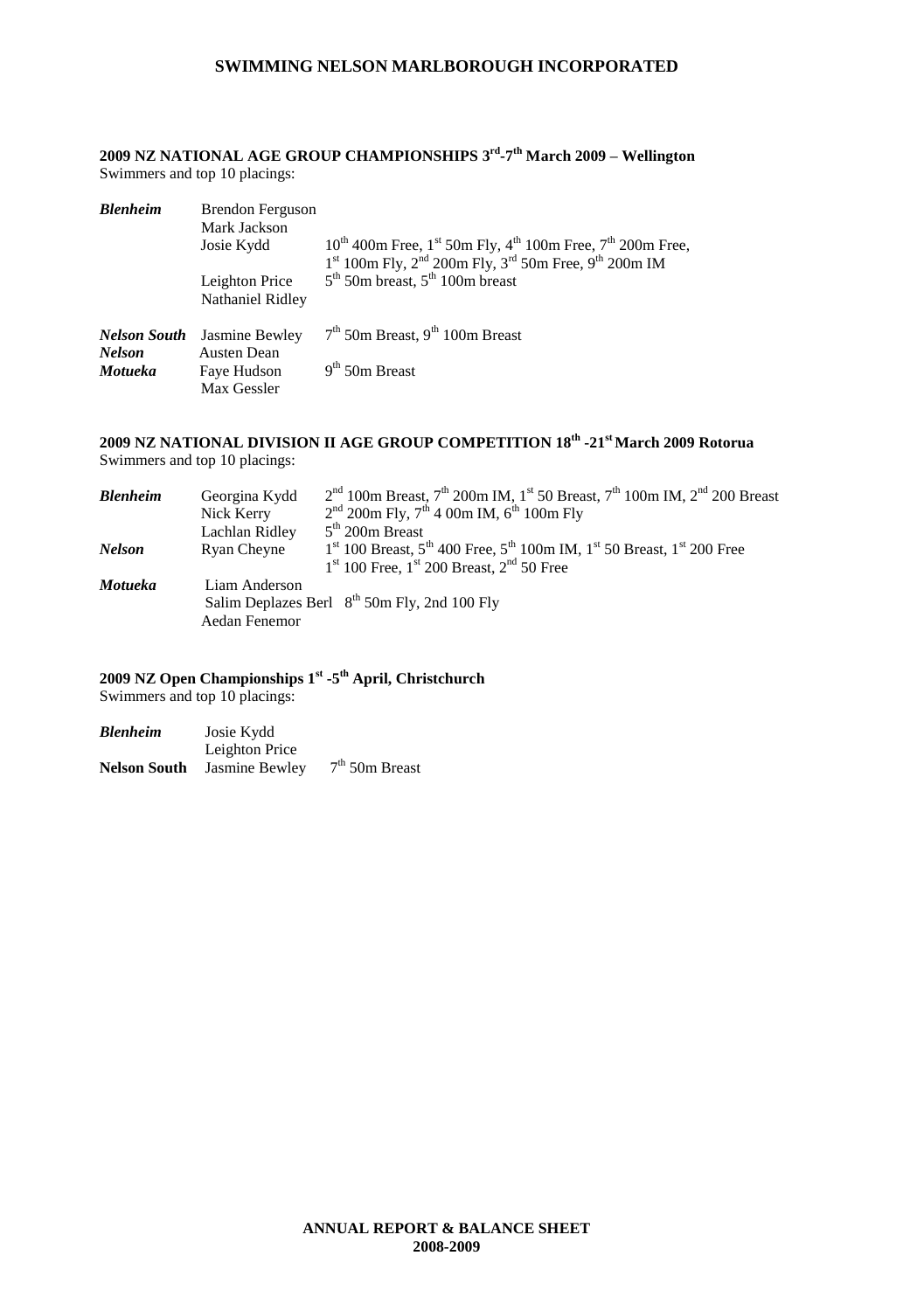# **TROPHY WINNERS**

# **RECORDS**

**&**

# **TITLEHOLDERS**

**2008-2009**

# **SEASON**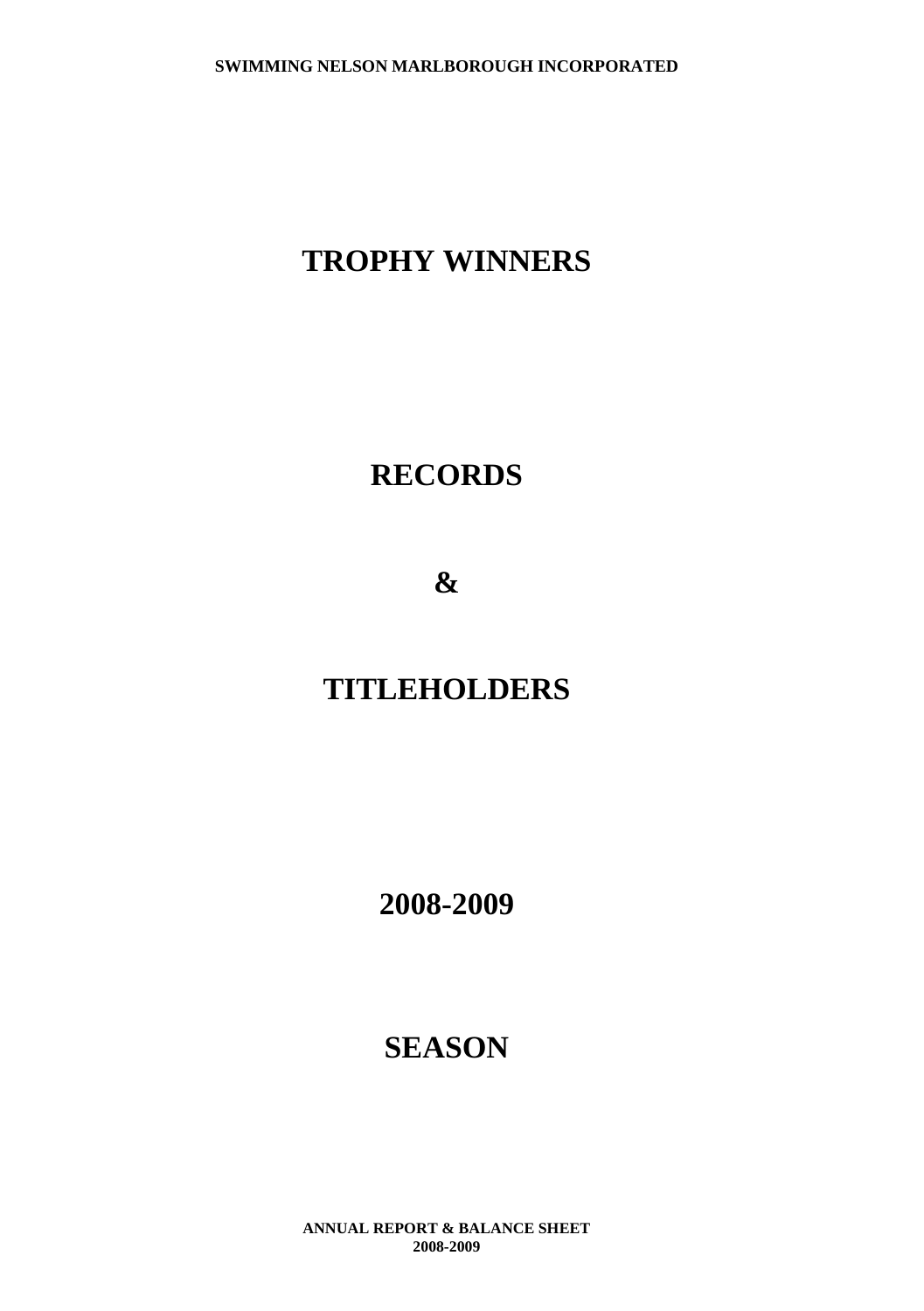# **TROPHY WINNERS 2008-2009 SEASON**

| <b>Belsham Trophy</b><br><b>Competitor of the Year</b>                  | Mark Jackson              |
|-------------------------------------------------------------------------|---------------------------|
| <b>George Aston Cup</b><br>Decathlon                                    | Not Awarded               |
| <b>Crest Cup</b><br><b>Country Club most points</b>                     | Motueka Swim Club         |
| Marie Saul Cup<br>Best all round swimmer                                | Mark Jackson              |
| Y.M.C.A. Cup<br><b>Clubs with most Handicap points</b>                  | <b>Blenheim Swim Club</b> |
| <b>Pattison Family Trophy</b><br>Best all round 14yr girl               | Josie Kydd                |
| <b>Pattison Family Trophy</b><br>Best all round 14yr boy                | Nick Kerry                |
| <b>Durrant Family Trophy</b><br><b>Best all round 12yr girl</b>         | <b>Greta Pearce</b>       |
| <b>Durrant Family Trophy</b><br>Best all round 12yr boy                 | <b>Fraser Neill</b>       |
| <b>Margaret Young Trophy</b><br><b>Best all round 10yr girl</b>         | Pip Dwyer                 |
| <b>Margaret Young Trophy</b><br><b>Best all round 10yr boy</b>          | <b>Patrick Howes</b>      |
| <b>Workers Co-Op Shield</b><br>Mens inter-club relay                    | <b>Blenheim Swim Club</b> |
| Ton Boulton Cup<br>Womens inter-club relay                              | <b>Blenheim Swim Club</b> |
| Laurie Crabb Cup<br>Inter-club age group relay                          | Nelson South Swim Club    |
| J G Bacon Memorial Cup<br><b>Inter Provincial 8 a side relay</b>        | <b>Blenheim Swim Club</b> |
| <b>Harry Davy Goodwill Trophy</b><br>Nelson area inter-club competition | Marlborough               |
| Buchanan Cup<br><b>Inter-club points competition</b>                    | Nelson South Swim Club    |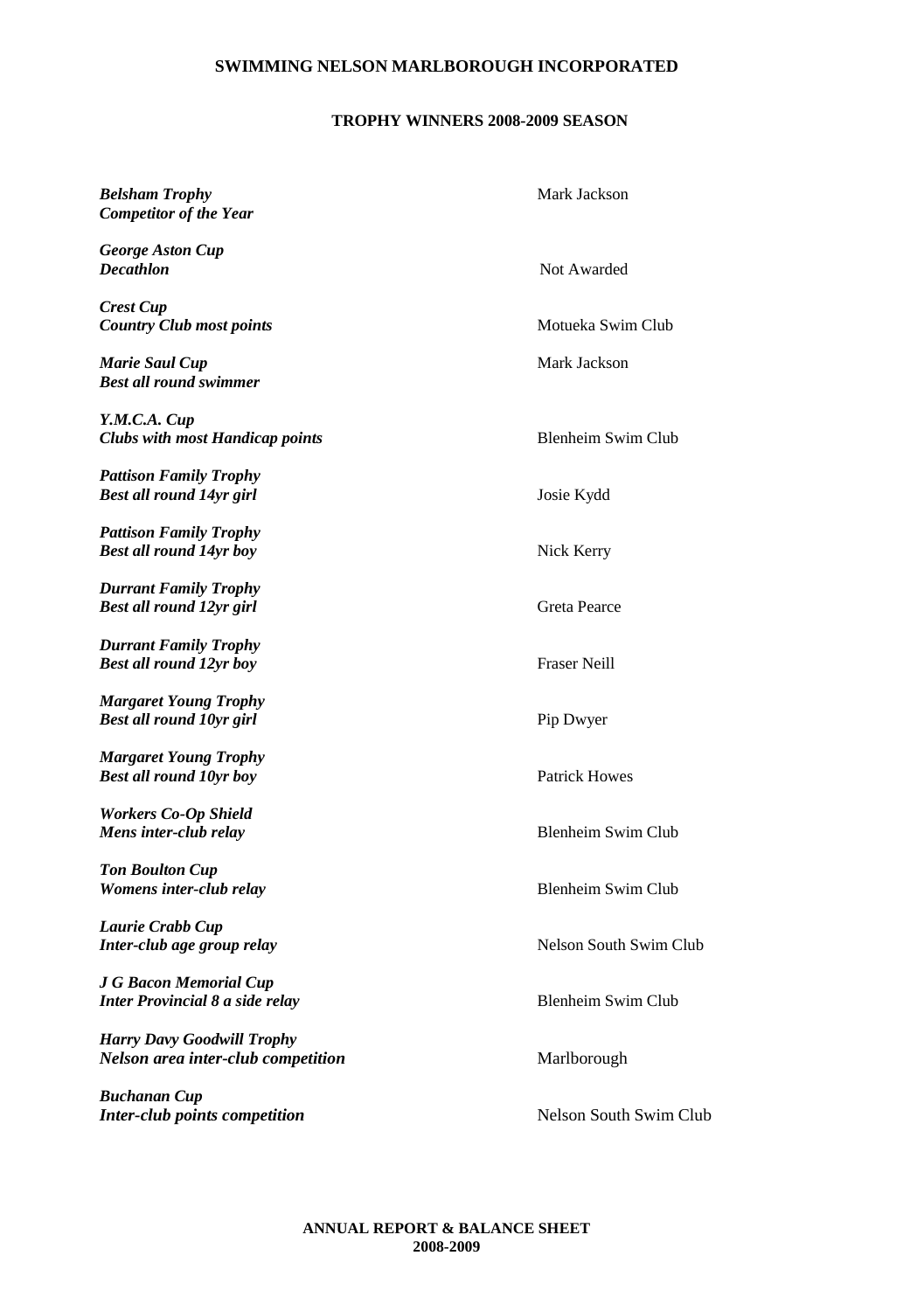| <b>Collings Family Cup</b><br><b>Best all round diver</b> | Not Awarded |
|-----------------------------------------------------------|-------------|
| <b>Water Polo Shield</b>                                  |             |
| <b>Best all round player</b>                              | Not Awarded |
| <b>Marion Coombs Cup</b>                                  |             |
| <b>Best all round Synchro swimmer</b>                     | Not Awarded |
| <b>Life Members Cup</b>                                   |             |
| <b>Best all round swimmer Country Clubs</b>               | Not Awarded |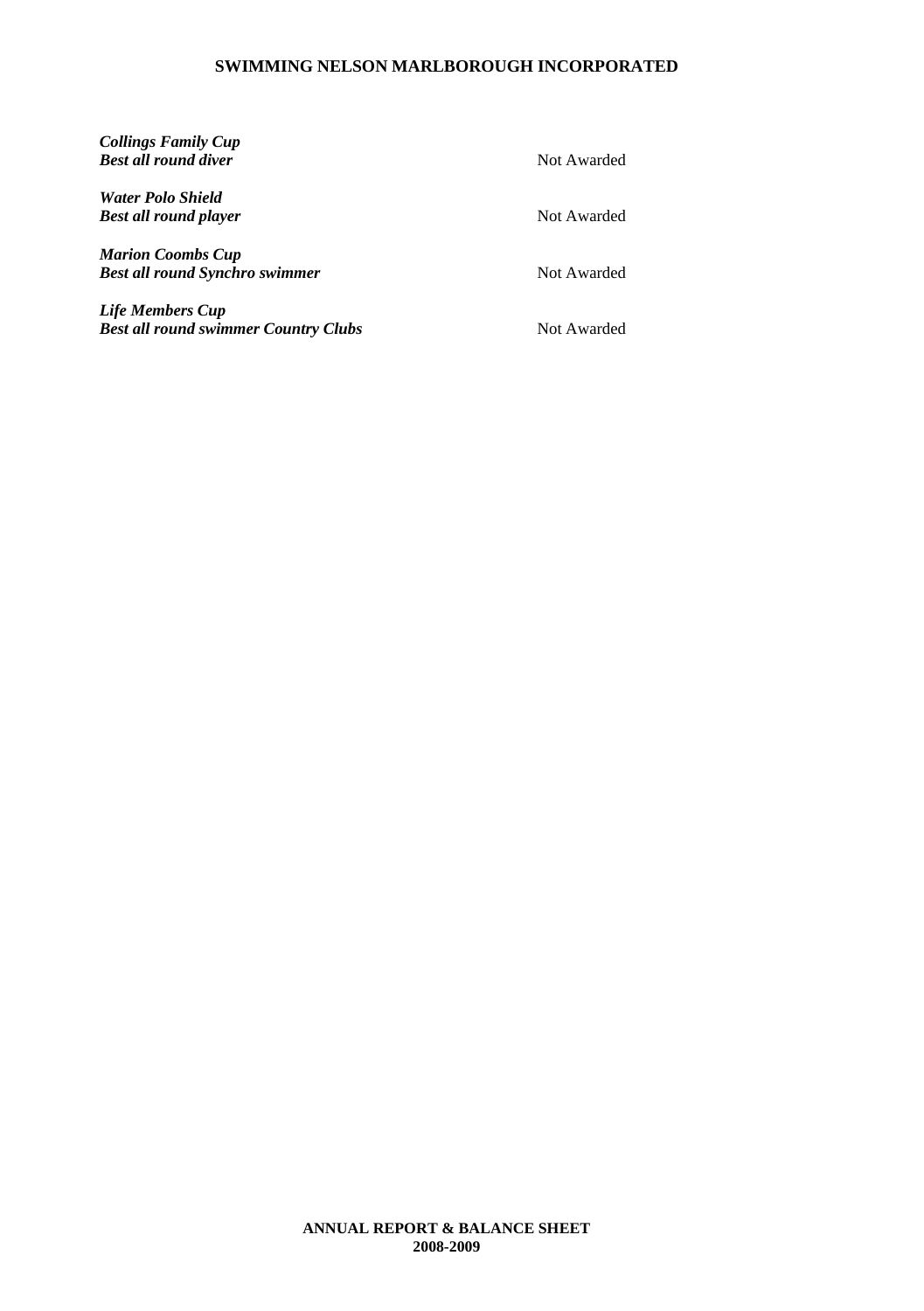#### **SNM RECORDS BETTERED IN THE 2008-2009 SEASON ( listed in order of events during the season )**

#### **LC Meters-Female**

| 10 & U | 50 Free    | 32.42    | 26-Aug-99       | <b>NELNM</b> | <b>EMMA THOMSON</b>                      |
|--------|------------|----------|-----------------|--------------|------------------------------------------|
|        | 100 Free   | 1:09.01  | 26-Aug-99       | <b>NELNM</b> | <b>EMMA THOMSON</b>                      |
|        | 200 Free   | 2:34.95  | 16-Jan-02       | <b>BLENM</b> | ANNELIE PIETERSE                         |
|        | 50 Back    | 39.69    | 16-Jan-02       | <b>BLENM</b> | ANNELIE PIETERSE                         |
|        | 100 Back   | 1:23.77  | 16-Jan-02       | <b>BLENM</b> | ANNELIE PIETERSE                         |
|        | 50 Breast  | 41.80    | 14-Jan-04       | <b>BLENM</b> | EMMA K. MOORE                            |
|        | 100 Breast | 1:32.05  | 21-Nov-08       | <b>NLSNM</b> | <b>ELLIE RUKAWAI</b>                     |
|        | 50 Fly     | 35.86    | 10-Feb-01       | <b>NELNM</b> | <b>AMAKA GESSLER</b>                     |
|        | 100 Fly    | 1:23.85  | $16$ -Jan-02    | <b>BLENM</b> | ANNELIE PIETERSE                         |
|        | 200 IM     | 2:54.77  | 26-Aug-99       | <b>NELNM</b> | <b>EMMA THOMSON</b>                      |
| 11-11  | 50 Free    | 29.96    | $9-Apr-00$      | <b>NELNM</b> | <b>EMMA THOMSON</b>                      |
|        | 100 Free   | 1:03.48  | <b>8-Dec-00</b> | <b>NELNM</b> | <b>EMMA THOMSON</b>                      |
|        | 200 Free   | 2:17.47  | <b>8-Dec-00</b> | <b>NELNM</b> | <b>EMMA THOMSON</b>                      |
|        | 400 Free   | 4:48.87  | <b>8-Dec-00</b> | <b>NELNM</b> | <b>EMMA THOMSON</b>                      |
|        | 50 Back    | 39.15    | 19-Jan-09       | <b>NLSNM</b> | ELLIE RUKAWAI                            |
|        | 100 Back   | 1:17.53  | $7-Jul-00$      | <b>NELNM</b> | <b>EMMA THOMSON</b>                      |
|        | 200 Back   | 2:44.63  | 27-Jul-00       | <b>NELNM</b> | <b>EMMA THOMSON</b>                      |
|        | 50 Breast  | 39.71    | 21-Feb-09       | <b>NLSNM</b> | ELLIE RUKAWAI                            |
|        | 100 Breast | 1:24.45  | 9-Dec-88        | <b>BLENM</b> | KAREN ASHCROFT                           |
|        | 200 Breast | 3:05.80  | 10-Feb-01       | <b>NELNM</b> | <b>ANNABELLE CAREY</b>                   |
|        | 50 Fly     | 33.66    | 1-Oct-88        | <b>BLENM</b> | <b>TRACEY NORTON</b>                     |
|        | 100 Fly    | 1:14.50  | 28-Feb-82       | <b>NLSNM</b> | <b>VICKI GLEESON</b>                     |
|        | $200$ Fly  | 3:00.30  | 19-Jan-09       | <b>BLENM</b> | <b>DIANNE TRAYLING</b>                   |
|        | 200 IM     | 2:42.11  | $7-Jul-00$      | <b>NELNM</b> | <b>EMMA THOMSON</b>                      |
| 12-12  | 50 Free    | 28.58    | 12-Mar-01       | <b>NELNM</b> | <b>EMMA THOMSON</b>                      |
|        | 100 Free   | 1:02.27  | 10-Feb-01       | <b>NELNM</b> | <b>EMMA THOMSON</b>                      |
|        | 200 Free   | 2:15.57  | 26-Jan-01       | <b>NELNM</b> | <b>EMMA THOMSON</b>                      |
|        | 400 Free   | 4:43.29  | 10-Feb-01       | <b>NELNM</b> | <b>EMMA THOMSON</b>                      |
|        | 800 Free   | 10:04.52 | 26-Jan-01       | <b>NELNM</b> | <b>EMMA THOMSON</b>                      |
|        |            |          |                 | 2008-2000    | <b>ANNUAL REPORT &amp; BALANCE SHEET</b> |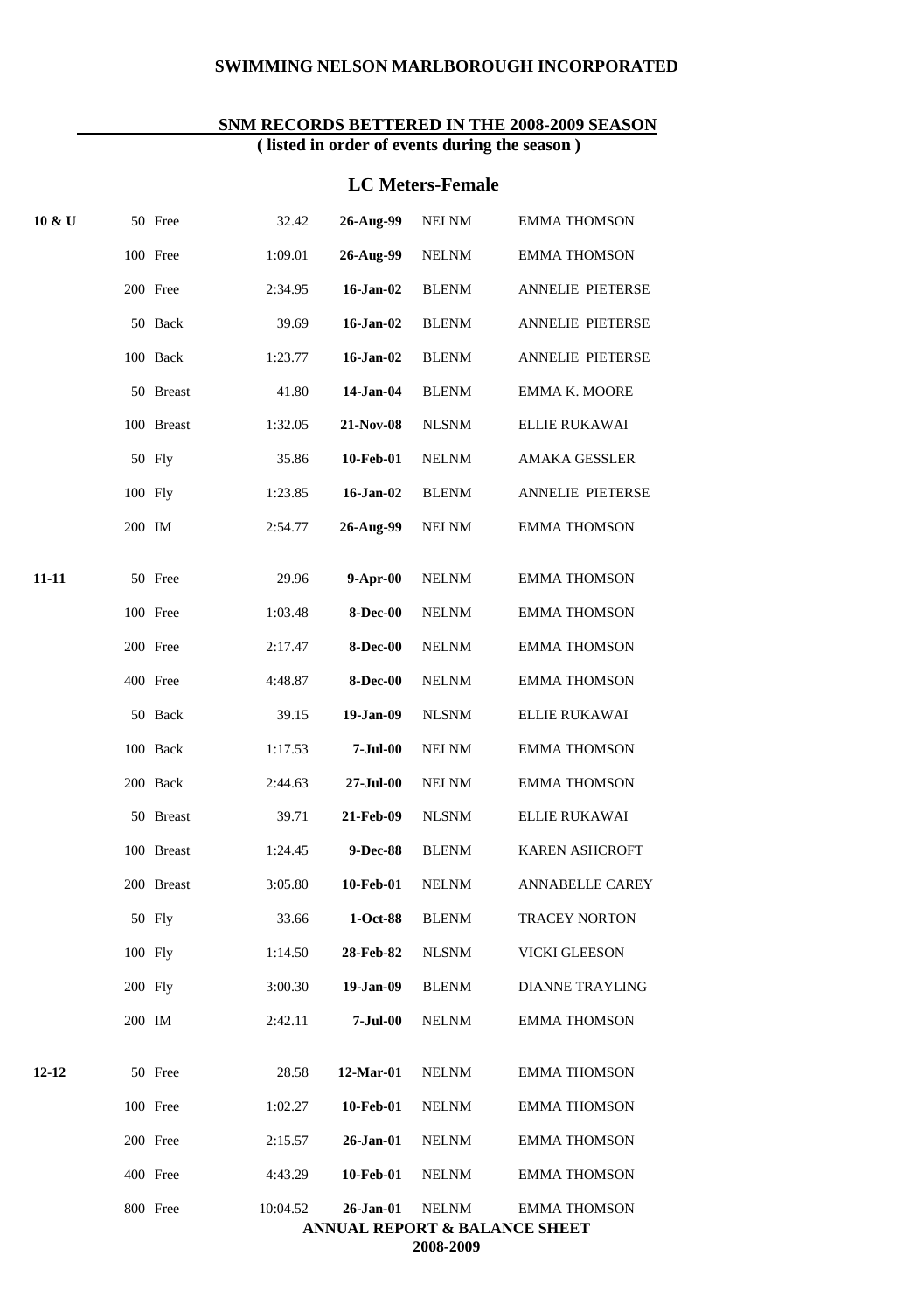|       | 1500 Free |            | 20:16.85 | 7-Jan-90   | <b>NLSNM</b> | <b>TRACY FERGUSON</b>                                         |
|-------|-----------|------------|----------|------------|--------------|---------------------------------------------------------------|
|       |           | 50 Back    | 36.37    | 19-Jan-09  | <b>BLENM</b> | <b>GRETA PEARCE</b>                                           |
|       |           | 100 Back   | 1:15.82  | 7-Dec-85   | <b>NLSNM</b> | <b>TRUDI WADSWORTH</b>                                        |
|       |           | 200 Back   | 2:45.20  | 16-Feb-85  | <b>NLSNM</b> | TRUDI WADSWORTH                                               |
|       |           | 50 Breast  | 36.46    | 16-Jan-02  | <b>NELNM</b> | ANNABELLE CAREY                                               |
|       |           | 100 Breast | 1:21.24  | 14-Dec-01  | <b>NELNM</b> | <b>ANNABELLE CAREY</b>                                        |
|       |           | 200 Breast | 2:56.71  | 14-Dec-01  | <b>NELNM</b> | <b>ANNABELLE CAREY</b>                                        |
|       |           | 50 Fly     | 31.89    | 23-Nov-07  | <b>BLENM</b> | <b>JOSIE KYDD</b>                                             |
|       | 100 Fly   |            | 1:11.20  | 12-Feb-83  | <b>NLSNM</b> | VICKI GLEESON                                                 |
|       | 200 Fly   |            | 2:46.37  | 19-Feb-05  | <b>BLENM</b> | <b>LILY YTSMA</b>                                             |
|       | 200 IM    |            | 2:34.08  | 16-Aug-01  | <b>NELNM</b> | <b>EMMA THOMSON</b>                                           |
|       | 400 IM    |            | 5:40.59  | $2-Mar-01$ | <b>NELNM</b> | <b>EMMA THOMSON</b>                                           |
| 13-13 |           | 50 Free    | 28.02    | 5-Mar-02   | <b>MOTNM</b> | <b>EMMA THOMSON</b>                                           |
|       |           | 100 Free   | 1:00.55  | 5-Mar-02   | <b>MOTNM</b> | <b>EMMA THOMSON</b>                                           |
|       |           | 200 Free   | 2:12.69  | 5-Mar-02   | <b>MOTNM</b> | <b>EMMA THOMSON</b>                                           |
|       |           | 400 Free   | 4:36.88  | 5-Mar-02   | <b>MOTNM</b> | <b>EMMA THOMSON</b>                                           |
|       |           | 800 Free   | 9:57.61  | 20-Dec-92  |              | <b>STANDARD</b>                                               |
|       | 1500 Free |            | 18:59.54 | 15-Dec-90  | <b>BLENM</b> | KAREN ASHCROFT                                                |
|       |           | 50 Back    | 34.72    | 18-Jan-06  | <b>NELNM</b> | <b>ALEX LAIDLAW</b>                                           |
|       |           | 100 Back   | 1:11.69  | 12-Mar-86  | <b>NLSNM</b> | <b>TRUDI WADSWORTH</b>                                        |
|       |           | 200 Back   | 2:37.86  | 12-Mar-86  | <b>NLSNM</b> | TRUDI WADSWORTH                                               |
|       |           | 50 Breast  | 38.50    | 14-Jan-04  | <b>NELNM</b> | <b>AMAKA GESSLER</b>                                          |
|       |           | 100 Breast | 1:20.92  | 20-Feb-92  | <b>NELNM</b> | <b>KYLA STEENHART</b>                                         |
|       |           | 200 Breast | 2:53.62  | 6-Sep-90   | <b>BLENM</b> | KAREN ASHCROFT                                                |
|       |           | 50 Fly     | 30.96    | 4-Mar-08   | <b>BLENM</b> | <b>JOSIE KYDD</b>                                             |
|       | 100 Fly   |            | 1:07.26  | 14-Aug-08  | <b>BLENM</b> | <b>JOSIE KYDD</b>                                             |
|       | 200 Fly   |            | 2:38.19  | 10-Aug-06  | <b>NELNM</b> | <b>ALEX LAIDLAW</b>                                           |
|       | 200 IM    |            | 2:30.69  | 13-Dec-02  | <b>MOTNM</b> | <b>EMMA THOMSON</b>                                           |
|       | 400 IM    |            | 5:33.53  | 15-Feb-90  | <b>BLENM</b> | <b>TRACEY NORTON</b>                                          |
| 14-14 |           | 50 Free    | 27.72    | $1-Apr-09$ | <b>BLENM</b> | <b>JOSIE KYDD</b>                                             |
|       |           | 100 Free   | 1:01.40  | 3-Mar-09   | <b>BLENM</b> | <b>JOSIE KYDD</b>                                             |
|       |           | 200 Free   | 2:13.57  | 3-Mar-09   | <b>BLENM</b> | <b>JOSIE KYDD</b><br><b>ANNUAL REPORT &amp; RALANCE SHEET</b> |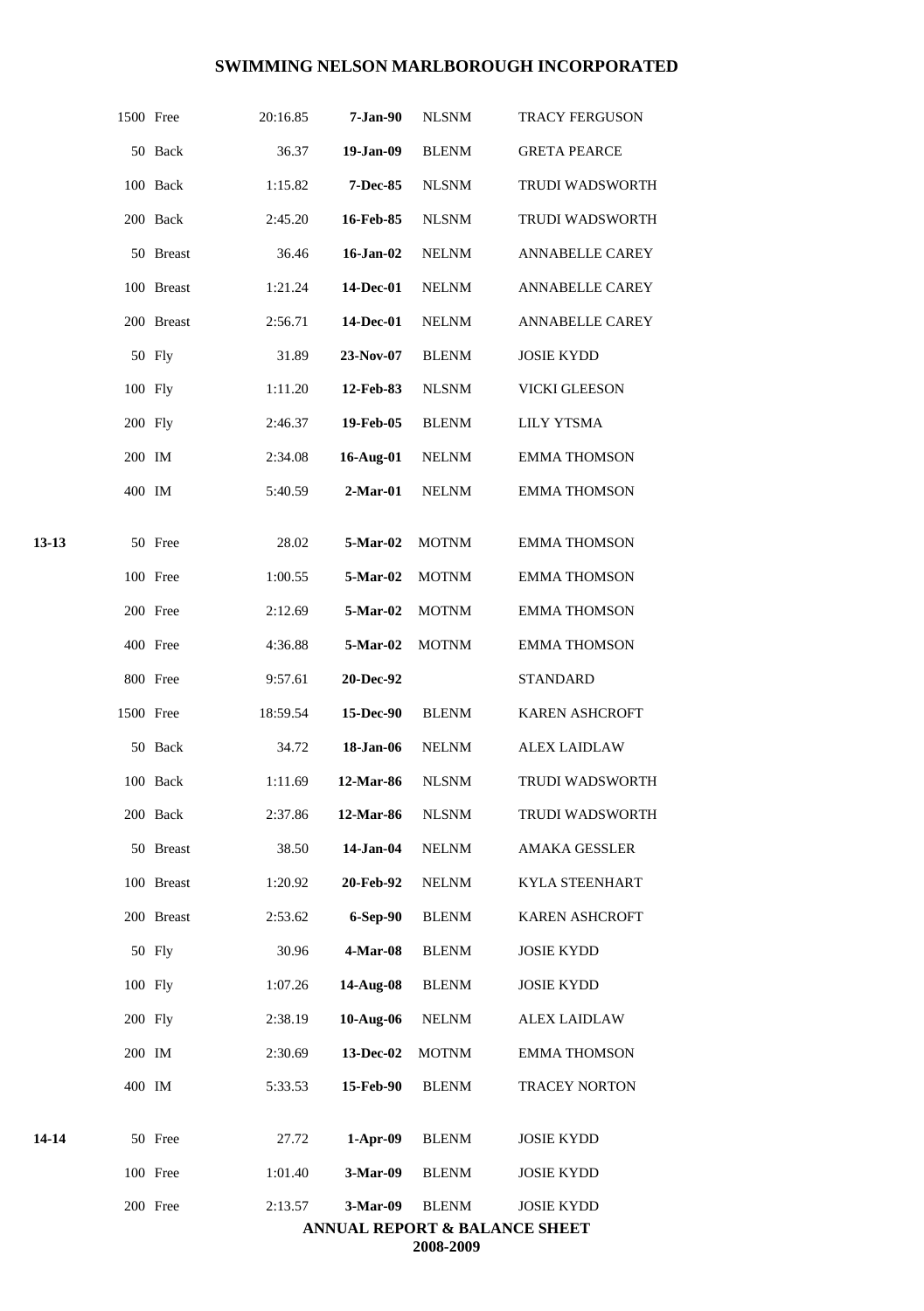|       |           | 400 Free   | 4:41.90  | $17 - Jan-07$    | <b>NELNM</b> | ALEX LAIDLAW           |
|-------|-----------|------------|----------|------------------|--------------|------------------------|
|       |           | 800 Free   | 9:46.83  | 17-Feb-94        | <b>BLENM</b> | <b>LAURIE WILLIAMS</b> |
|       | 1500 Free |            | 18:34.84 | 4-Mar-89         | <b>NLSNM</b> | <b>KATE THORNALLEY</b> |
|       |           | 50 Back    | 33.46    | $17 - Jan-07$    | <b>NELNM</b> | <b>ALEX LAIDLAW</b>    |
|       |           | 100 Back   | 1:11.98  | 18-Feb-87        | <b>NLSNM</b> | <b>TRUDI WADSWORTH</b> |
|       |           | 200 Back   | 2:35.66  | 18-Feb-87        | <b>NLSNM</b> | <b>TRUDI WADSWORTH</b> |
|       |           | 50 Breast  | 35.90    | 18-Feb-93        | <b>NELNM</b> | <b>KYLA STEENHART</b>  |
|       |           | 100 Breast | 1:18.50  | 17-Mar-77        | <b>NLSNM</b> | <b>DEIDRE WALLS</b>    |
|       |           | 200 Breast | 2:47.60  | 18-Feb-77        | <b>NELNM</b> | <b>DEIDRE WALLS</b>    |
|       |           | 50 Fly     | 29.38    | 3-Mar-09         | <b>BLENM</b> | <b>JOSIE KYDD</b>      |
|       | 100 Fly   |            | 1:05.39  | 3-Mar-09         | <b>BLENM</b> | <b>JOSIE KYDD</b>      |
|       | 200 Fly   |            | 2:27.73  | 3-Mar-09         | <b>BLENM</b> | <b>JOSIE KYDD</b>      |
|       | 200 IM    |            | 2:31.51  | $17-Jan-03$      | <b>MOTNM</b> | <b>EMMA THOMSON</b>    |
|       | 400 IM    |            | 5:20.92  | 12-Dec-03        | <b>MOTNM</b> | <b>EMMA THOMSON</b>    |
|       |           |            |          |                  |              |                        |
| 15-15 |           | 50 Free    | 28.04    | <b>7-Mar-06</b>  | <b>MOTNM</b> | AMAKA L. GESSLER       |
|       |           | 100 Free   | 1:00.92  | <b>7-Mar-06</b>  | <b>MOTNM</b> | AMAKA L. GESSLER       |
|       |           | 200 Free   | 2:12.74  | 14-Jan-04        | <b>MOTNM</b> | <b>EMMA THOMSON</b>    |
|       |           | 400 Free   | 4:38.95  | <b>16-Feb-90</b> | <b>NLSNM</b> | KATE THORNALLEY        |
|       |           | 800 Free   | 9:51.50  | 16-Feb-95        | <b>BLENM</b> | LAURIE WILLIAMS        |
|       | 1500 Free |            | 18:40.05 | 18-Dec-89        | <b>NLSNM</b> | <b>KATE THORNALLEY</b> |
|       |           | 50 Back    | 33.84    | 18-Apr-01        | <b>MOTNM</b> | HANNAH A SAUNDERS      |
|       |           | 100 Back   | 1:13.15  | 7-Mar-06         | <b>MOTNM</b> | ANN BLACKBEARD         |
|       |           | 200 Back   | 2:36.53  | 18-Jan-06        | <b>MOTNM</b> | ANN BLACKBEARD         |
|       |           | 50 Breast  | 35.55    | 21-Jan-94        | <b>NELNM</b> | KYLA STEENHART         |
|       |           | 100 Breast | 1:17.11  | 17-Feb-94        | <b>NELNM</b> | <b>KYLA STEENHART</b>  |
|       |           | 200 Breast | 2:44.91  | 17-Feb-94        | <b>NELNM</b> | KYLA STEENHART         |
|       |           | 50 Fly     | 31.45    | 7-Mar-06         | <b>MOTNM</b> | AMAKA GESSLER          |
|       | 100 Fly   |            | 1:07.88  | 29-Aug-91        | <b>BLENM</b> | TRACEY NORTON          |
|       | 200 Fly   |            | 2:29.06  | 20-Feb-92        | <b>BLENM</b> | TRACEY NORTON          |
|       | 200 IM    |            | 2:29.12  | $2-Mar-04$       | <b>MOTNM</b> | <b>EMMA THOMSON</b>    |
|       | 400 IM    |            | 5:22.57  | $7-Apr-01$       | <b>BLENM</b> | KYLIE A HUNTER         |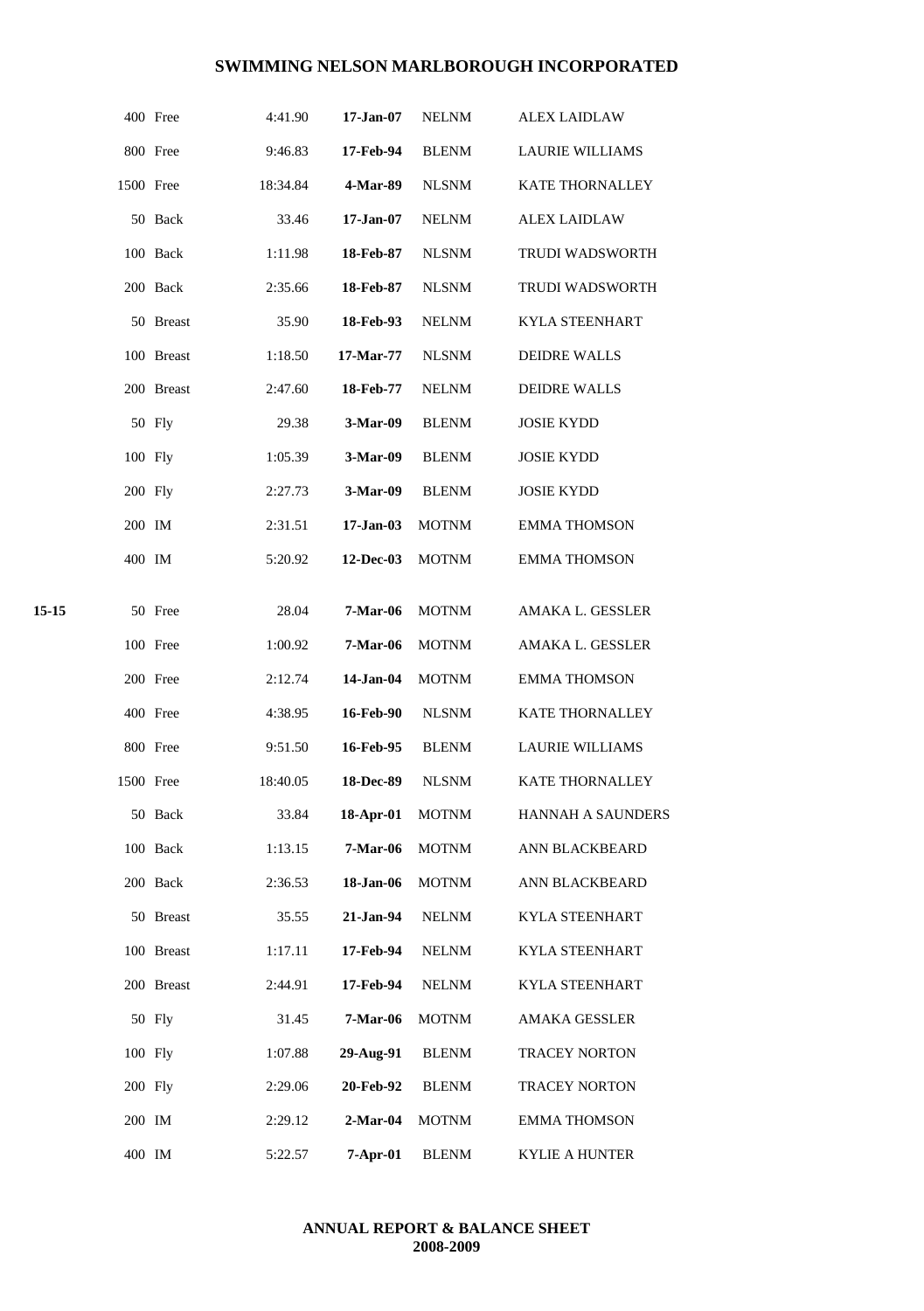| 16-16 |           | 50 Free    | 28.36    | 29-Mar-05   | <b>NELNM</b> | <b>EMMA THOMSON</b>      |
|-------|-----------|------------|----------|-------------|--------------|--------------------------|
|       |           | 100 Free   | 1:02.71  | 18-Nov-05   | <b>NELNM</b> | <b>EMMA THOMSON</b>      |
|       |           | 200 Free   | 2:15.37  | 9-Jul-99    | <b>NELNM</b> | MEGAN RAMSAY             |
|       |           | 400 Free   | 4:48.14  | 13-Jan-99   | <b>NELNM</b> | <b>MEGAN RAMSAY</b>      |
|       |           | 800 Free   | 10:09.58 | 11-Dec-98   | <b>NELNM</b> | MEGAN RAMSAY             |
|       | 1500 Free |            | 19:15.94 | 29-Nov-98   | $\it NELNM$  | <b>MEGAN RAMSAY</b>      |
|       |           | 50 Back    | 33.00    | $5-Mar-02$  | <b>MOTNM</b> | <b>HANNAH A SAUNDERS</b> |
|       |           | 100 Back   | 1:11.36  | 3-Apr-07    | <b>MOTNM</b> | ANN BLACKBEARD           |
|       |           | 200 Back   | 2:37.00  | 5-Mar-02    | <b>MOTNM</b> | <b>HANNAH A SAUNDERS</b> |
|       |           | 50 Breast  | 34.64    | $4-Apr-07$  | <b>MOTNM</b> | <b>FAYE HUDSON</b>       |
|       |           | 100 Breast | 1:17.98  | 25-Mar-08   | <b>NLSNM</b> | <b>JASMINE BEWLEY</b>    |
|       |           | 200 Breast | 2:54.06  | 4-Mar-08    | <b>NLSNM</b> | <b>JASMINE BEWLEY</b>    |
|       |           | 50 Fly     | 31.60    | 10-Mar-99   | <b>NELNM</b> | <b>MEGAN RAMSAY</b>      |
|       | 100 Fly   |            | 1:09.35  | 9-Jul-99    | <b>NELNM</b> | <b>MEGAN RAMSAY</b>      |
|       | 200 Fly   |            | 2:36.23  | 13-Mar-99   | <b>NELNM</b> | MEGAN RAMSAY             |
|       | 200 IM    |            | 2:34.72  | 6-Feb-05    | <b>NELNM</b> | <b>EMMA THOMSON</b>      |
|       | 400 IM    |            | 5:32.16  | 6-Feb-05    | <b>NELNM</b> | <b>EMMA THOMSON</b>      |
| 17-17 |           | 50 Free    | 27.93    | 12-Apr-06   | <b>NELNM</b> | <b>EMMA THOMSON</b>      |
|       |           | 100 Free   | 1:00.29  | 12-Apr-06   | <b>NELNM</b> | <b>EMMA THOMSON</b>      |
|       |           | 200 Free   | 2:14.25  | 26-Aug-99   | <b>NELNM</b> | <b>MEGAN RAMSAY</b>      |
|       |           | 400 Free   | 4:46.09  | 15-Jan-00   | <b>NELNM</b> | <b>MEGAN RAMSAY</b>      |
|       |           | 800 Free   | 9:59.89  | 27-Nov-99   | <b>NELNM</b> | <b>MEGAN RAMSAY</b>      |
|       | 1500 Free |            | 18:52.45 | 27-Nov-99   | <b>NELNM</b> | <b>MEGAN RAMSAY</b>      |
|       |           | 50 Back    | 33.01    | 15-Jan-03   | <b>MOTNM</b> | HANNAH A SAUNDERS        |
|       |           | 100 Back   | 1:14.79  | 15-Jan-03   | <b>MOTNM</b> | HANNAH A SAUNDERS        |
|       |           | 200 Back   | 2:35.05  | 15-Jan-03   | <b>MOTNM</b> | HANNAH A SAUNDERS        |
|       |           | 50 Breast  | 34.84    | 25-Mar-08   | <b>MOTNM</b> | <b>FAYE HUDSON</b>       |
|       |           | 100 Breast | 1:19.11  | $1-Apr-09$  | <b>NLSNM</b> | <b>JASMINE BEWLEY</b>    |
|       |           | 200 Breast | 2:54.09  | $9-Apr-00$  | <b>NELNM</b> | <b>MEGAN PREBBLE</b>     |
|       |           | 50 Fly     | 30.52    | 12-Apr-06   | <b>NELNM</b> | <b>EMMA THOMSON</b>      |
|       | 100 Fly   |            | 1:07.56  | $1-May-00$  | <b>NELNM</b> | MEGAN RAMSAY             |
|       | 200 Fly   |            | 2:31.89  | $22-Jan-00$ | <b>NELNM</b> | MEGAN RAMSAY             |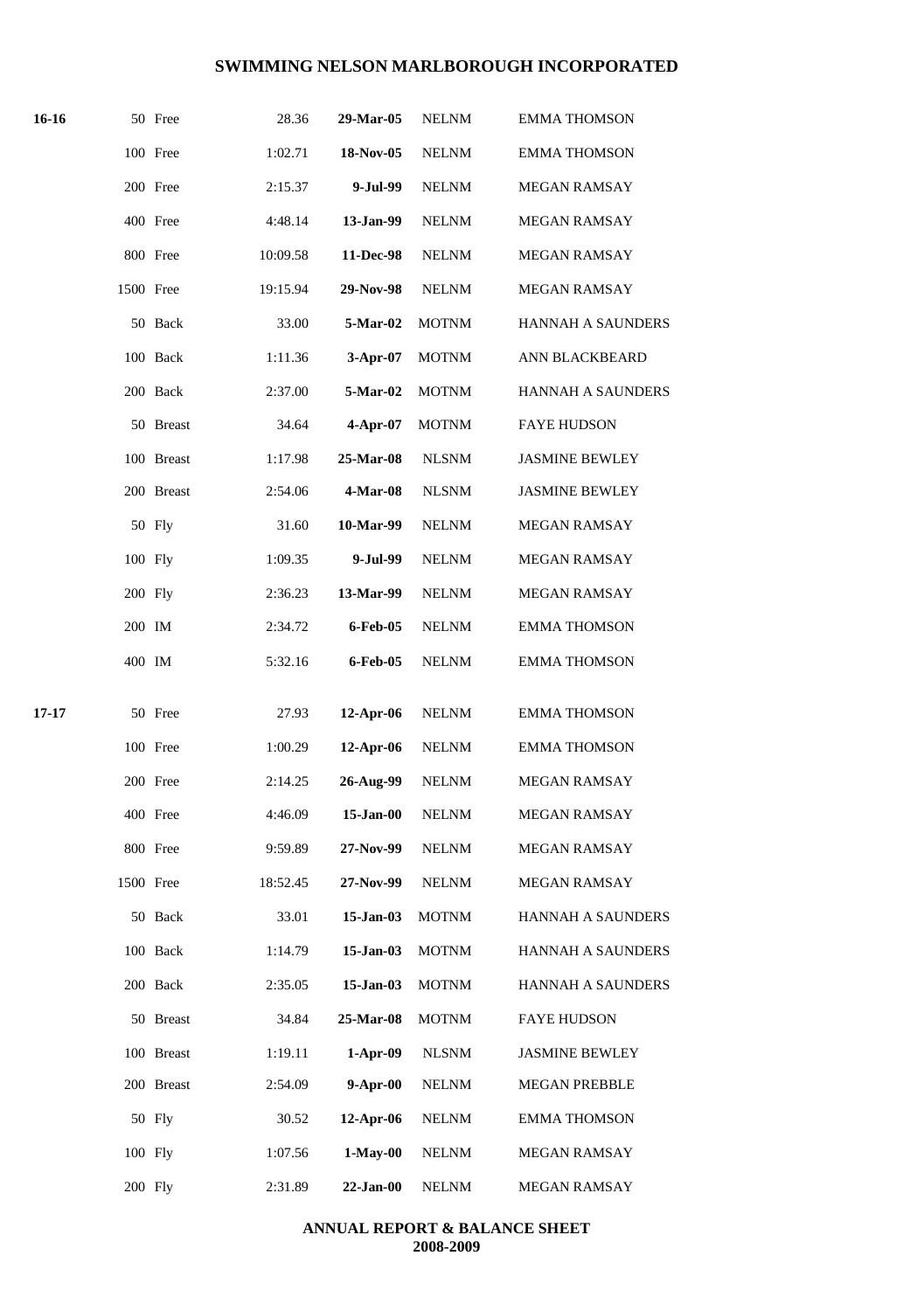|             | 200 IM    |            | 2:32.88  | 3-Feb-06        | <b>NELNM</b> | <b>EMMA THOMSON</b>                                |
|-------------|-----------|------------|----------|-----------------|--------------|----------------------------------------------------|
|             | 400 IM    |            | 5:24.39  | $22-Jan-00$     | <b>NELNM</b> | <b>MEGAN RAMSAY</b>                                |
| 18-18       |           | 50 Free    | 28.93    | $17 - Jan-07$   | <b>NELNM</b> | <b>EMMA THOMSON</b>                                |
|             |           | 100 Free   | 1:01.40  | $17 - Jan-07$   | <b>NELNM</b> | <b>EMMA THOMSON</b>                                |
|             |           | 200 Free   | 2:15.17  | 27-Jul-00       | <b>NELNM</b> | MEGAN RAMSAY                                       |
|             |           | 400 Free   | 4:49.47  | 26-Jan-01       | <b>NELNM</b> | <b>MEGAN RAMSAY</b>                                |
|             |           | 800 Free   | 9:50.32  | 26-Jan-01       | <b>NELNM</b> | <b>MEGAN RAMSAY</b>                                |
|             | 1500 Free |            | 21:19.31 | 17-Feb-03       | <b>BLENM</b> | <b>KEW KENDRICK</b>                                |
|             |           | 50 Back    | 35.19    | 18-Apr-01       | <b>BLENM</b> | FELICITY ORCHARD                                   |
|             |           | 100 Back   | 1:16.73  | 18-Jan-01       | <b>BLENM</b> | FELICITY ORCHARD                                   |
|             |           | 200 Back   | 2:43.23  | 18-Jan-01       | <b>BLENM</b> | FELICITY ORCHARD                                   |
|             |           | 50 Breast  | 36.36    | 3-Mar-09        | <b>MOTNM</b> | <b>FAYE HUDSON</b>                                 |
|             |           | 100 Breast | 1:23.00  | 3-Mar-09        | <b>MOTNM</b> | <b>FAYE HUDSON</b>                                 |
|             |           | 200 Breast | 2:57.84  | $17-Jan-03$     | <b>NLSNM</b> | <b>MARLIES J KOEVOET</b>                           |
|             |           | 50 Fly     | 31.38    | 18-Jan-01       | <b>NELNM</b> | <b>MEGAN RAMSAY</b>                                |
|             | 100 Fly   |            | 1:08.19  | 27-Jul-00       | <b>NELNM</b> | MEGAN RAMSAY                                       |
|             | 200 Fly   |            | 2:34.00  | 21-Oct-00       | <b>NELNM</b> | <b>MEGAN RAMSAY</b>                                |
|             | 200 IM    |            | 2:34.60  | $17 - Jan-07$   | <b>NELNM</b> | <b>EMMA THOMSON</b>                                |
|             | 400 IM    |            | 5:29.94  | $26$ -Jan- $01$ | <b>NELNM</b> | MEGAN RAMSAY                                       |
| <b>Open</b> |           | 50 Free    | 27.72    | 1-Apr-09        | <b>BLENM</b> | <b>JOSIE KYDD</b>                                  |
|             |           | 100 Free   | 1:00.29  | $12$ -Apr-06    | NEL          | <b>EMMA THOMSON</b>                                |
|             |           | 200 Free   | 2:12.69  | 5-Mar-02        | <b>MOTNM</b> | <b>EMMA K THOMSON</b>                              |
|             |           | 400 Free   | 4:36.88  | 5-Mar-02        | <b>MOTNM</b> | <b>EMMA K THOMSON</b>                              |
|             |           | 800 Free   | 9:36.80  | 19-Feb-90       | <b>NLSNM</b> | KATE THORNALLEY                                    |
|             | 1500 Free |            | 18:30.56 | 21-Jan-94       | <b>BLENM</b> | <b>LISA JEFCOATE</b>                               |
|             |           | 50 Back    | 33.00    | 5-Mar-02        | <b>MOTNM</b> | HANNAH A SAUNDERS                                  |
|             |           | 100 Back   | 1:11.36  | $3-Apr-07$      | <b>MOTNM</b> | ANN BLACKBEARD                                     |
|             |           | 200 Back   | 2:33.72  | 6-Apr-98        | <b>NLSNM</b> | <b>CHER BLACK</b>                                  |
|             |           | 50 Breast  | 34.52    | $2$ -Apr-94     | <b>NELNM</b> | KYLA STEENHART                                     |
|             |           | 100 Breast | 1:15.90  | 5-Jul-94        | <b>NELNM</b> | KYLA STYEENHART                                    |
|             |           | 200 Breast | 2:41.48  | $2-Apr-94$      | <b>NELNM</b> | <b>KYLA STEENHART</b>                              |
|             |           | 50 Fly     | 29.38    | 3-Mar-09        | <b>BLENM</b> | <b>JOSIE KYDD</b><br>ANNUAL REPORT & BALANCE SHEET |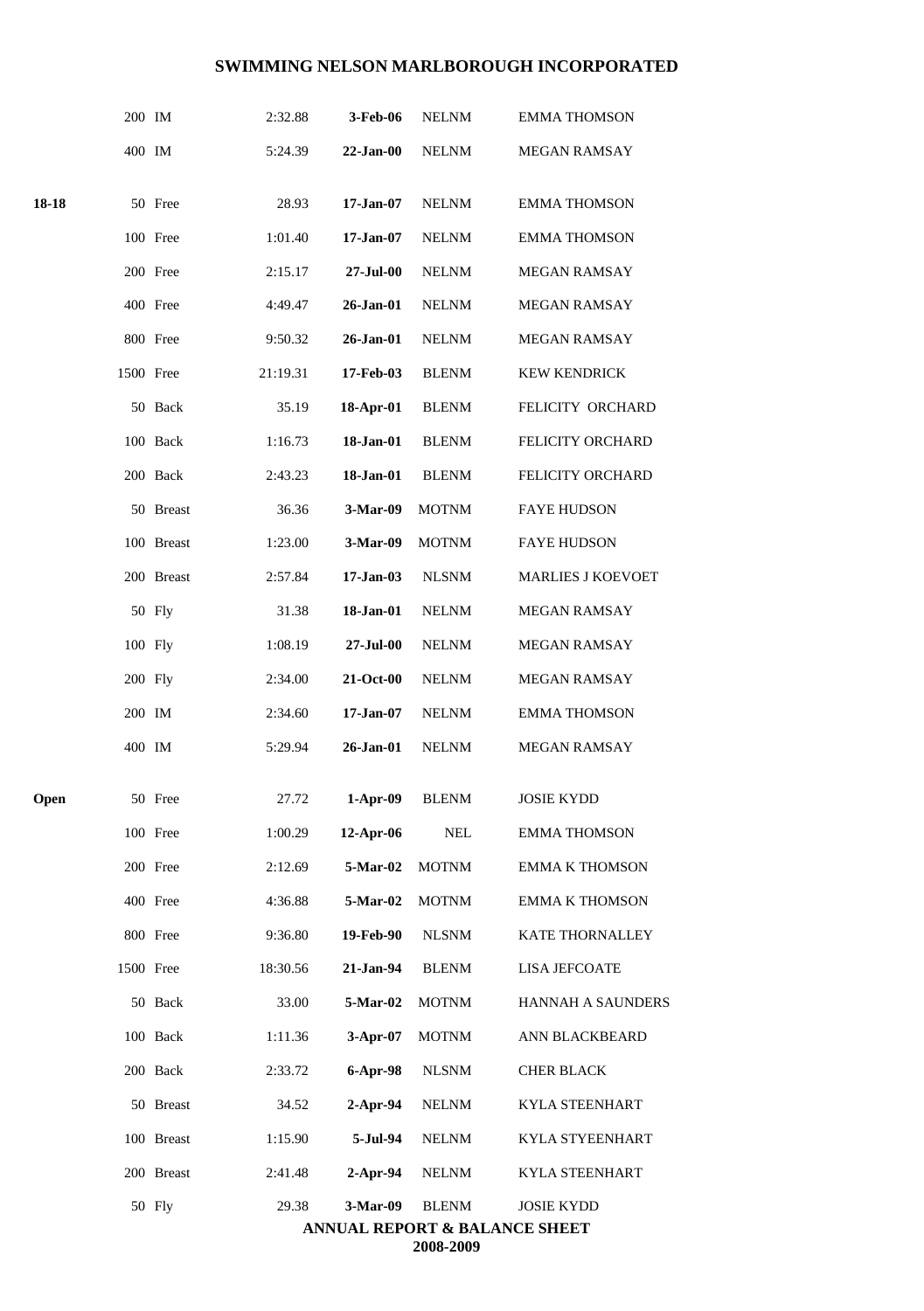| $100$ Fly | 1:05.39 | 3 Mar-09 BLENM |       | <b>JOSIE KYDD</b>     |
|-----------|---------|----------------|-------|-----------------------|
| $200$ Fly | 2:27.49 | 18-Feb-93      | BLENM | <b>TRACEY NORTON</b>  |
| 200 IM    | 2:29.12 | 2-Mar-04 MOTNM |       | <b>EMMA K THOMSON</b> |
| 400 IM    | 5:19.01 | 2-Apr-94       | BLENM | LISA JEFCOATE         |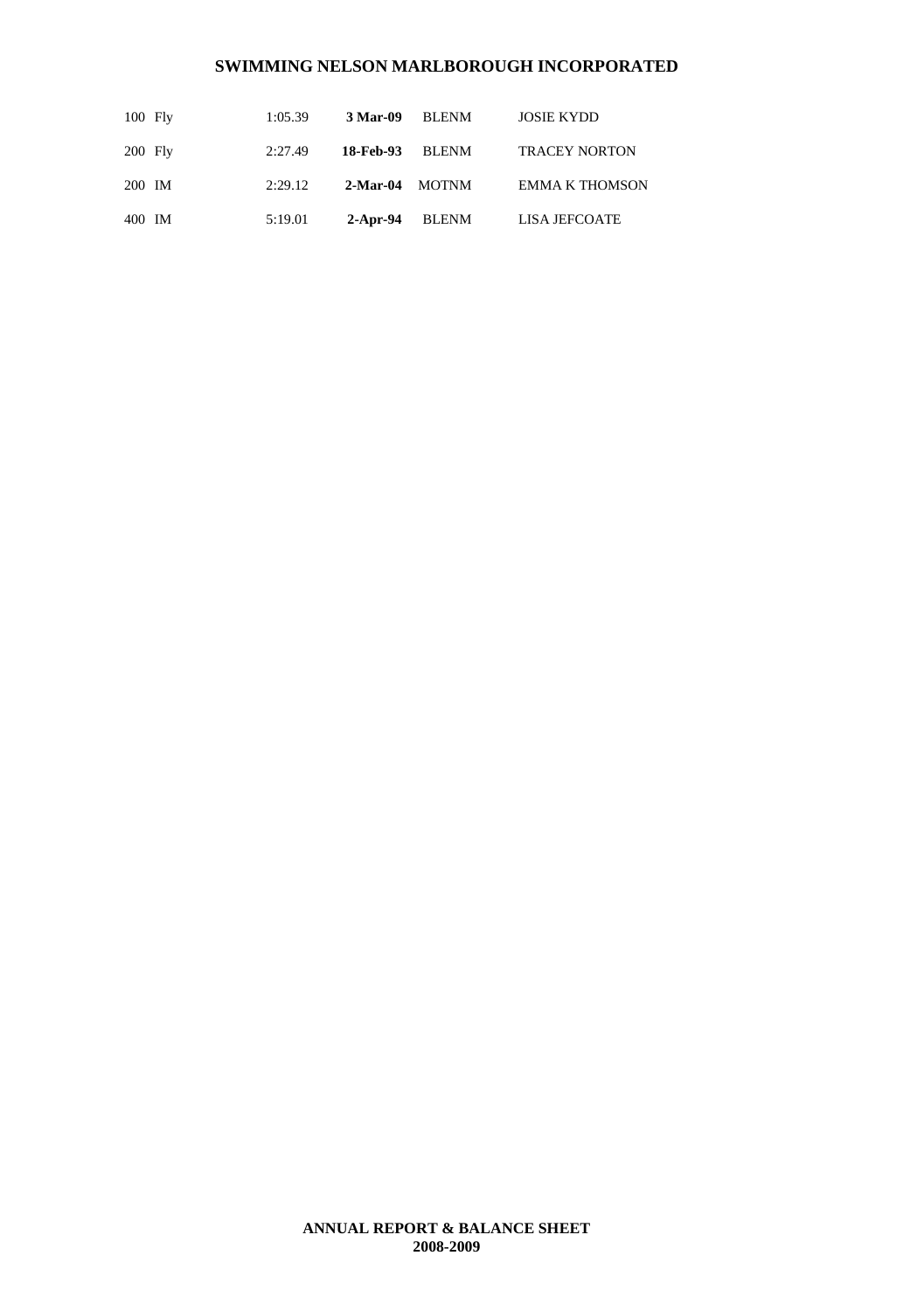# **LC Meters-Male**

| $10 \& U$ |           | 50 Free    | 32.33    | $6$ -Jul- $96$ | <b>NELNM</b> | FERGUS STRICKLAND                          |
|-----------|-----------|------------|----------|----------------|--------------|--------------------------------------------|
|           |           | 100 Free   | 1:10.80  | 20-Jan-96      | <b>NELNM</b> | <b>FERGUS STRICKLAND</b>                   |
|           |           | 200 Free   | 2:33.42  | 6-Jul-96       | <b>NELNM</b> | FERGUS STRICKLAND                          |
|           |           | 50 Back    | 40.19    | 16-Jan-02      | <b>BLENM</b> | <b>SCOTT D MCDONALD</b>                    |
|           |           | 100 Back   | 1:24.79  | 17-Aug-96      | <b>NELNM</b> | <b>FERGUS STRICKLAND</b>                   |
|           |           | 50 Breast  | 43.20    | 25-Jan-98      | <b>BLENM</b> | <b>THOMAS MOORE</b>                        |
|           |           | 100 Breast | 1:30.41  | 14-Feb-98      | <b>BLENM</b> | <b>THOMAS MOORE</b>                        |
|           |           | 50 Fly     | 37.45    | 17-Jan-91      | <b>BLENM</b> | <b>HAYDEN CLEMETT</b>                      |
|           | 100 Fly   |            | 1:29.51  | 18-Aug-05      | <b>BLENM</b> | NICK KERRY                                 |
|           | 200 IM    |            | 2:55.37  | 5-Jul-96       | <b>NELNM</b> | FERGUS STRICKLAND                          |
| 11-11     |           | 50 Free    | 30.75    | 25-Oct-03      | <b>BLENM</b> | <b>JONATHAN LEE</b><br><b>JONATHAN LEE</b> |
|           |           | 100 Free   | 1:07.64  | 17-Jan-92      | <b>BLENM</b> | <b>HAYDEN CLEMETT</b>                      |
|           |           | 200 Free   | 2:24.78  | 24-Jan-97      | <b>NELNM</b> | <b>FERGUS STRICKLAND</b>                   |
|           |           | 400 Free   | 5:13.13  | 14-Dec-96      | <b>NELNM</b> | <b>FERGUS STRICKLAND</b>                   |
|           |           | 50 Back    | 35.67    | $7-Mar-03$     | <b>NELNM</b> | <b>JOEL J WIECHERN</b>                     |
|           |           | 100 Back   | 1:18.38  | 17-Jan-92      | <b>BLENM</b> | HAYDEN CLEMETT                             |
|           |           | 200 Back   | 2:50.33  | 17-Jan-92      | <b>BLENM</b> | <b>HAYDEN CLEMETT</b>                      |
|           |           | 50 Breast  | 39.90    | 13-Jan-99      | <b>BLENM</b> | <b>THOMAS MOORE</b>                        |
|           |           | 100 Breast | 1:25.09  | 13-Feb-99      | <b>BLENM</b> | <b>THOMAS MOORE</b>                        |
|           |           | 200 Breast | 3:05.55  | 13-Feb-99      | <b>BLENM</b> | <b>THOMAS MOORE</b>                        |
|           |           | 50 Fly     | 35.27    | 18-Jan-92      | <b>BLENM</b> | <b>HAYDEN CLEMETT</b>                      |
|           | 100 Fly   |            | 1:15.32  | 17-Jan-92      | BLENM        | <b>HAYDEN CLEMETT</b>                      |
|           | 200 Fly   |            | 3:19.31  | 7-Mar-03       | <b>BLENM</b> | MARK W JACKSON                             |
|           | 200 IM    |            | 2:48.42  | 15-Feb-97      | <b>NELNM</b> | <b>FERGUS STRICKLAND</b>                   |
| $12 - 12$ |           | 50 Free    | 29.39    | $7-Aug-98$     | NELNM        | <b>FERGUS STRICKLAND</b>                   |
|           |           | 100 Free   | 1:03.64  | 14-Feb-98      | NELNM        | FERGUS STRICKLAND                          |
|           |           | 200 Free   | 2:16.88  | 22-Jan-93      | <b>BLENM</b> | HAYDEN CLEMETT                             |
|           |           | 400 Free   | 4:53.54  | 3-Jul-98       | NELNM        | FERGUS STRICKLAND                          |
|           |           | 800 Free   | 10:18.52 | 7-Dec-97       | <b>NELNM</b> | FERGUS STRICKLAND                          |
|           | 1500 Free |            | 19:11.79 | 6-Dec-97       | <b>NELNM</b> | FERGUS STRICKLAND                          |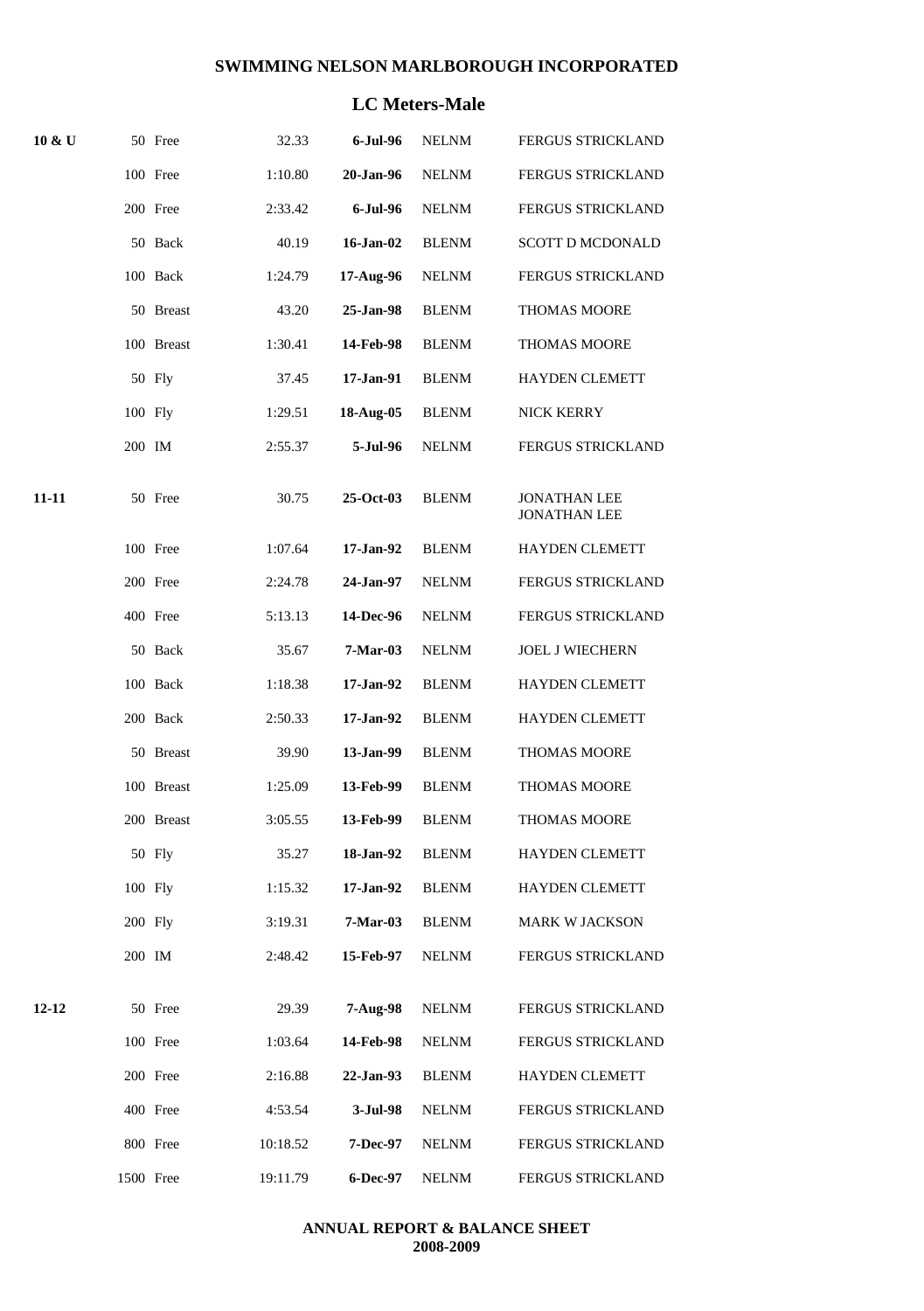|       |           | 50 Back    | 34.96    | 21-Feb-04        | NELNM        | <b>JOEL J. WIECHERN</b>  |
|-------|-----------|------------|----------|------------------|--------------|--------------------------|
|       |           | 100 Back   | 1:12.69  | <b>7-Dec-85</b>  | <b>BLENM</b> | STEPHEN MILLS            |
|       |           | 200 Back   | 2:37.55  | $7 -$ Jul $-00$  | <b>NELNM</b> | THOMAS ARMSTRONG         |
|       |           | 50 Breast  | 37.23    | 15-Jan-00        | <b>BLENM</b> | <b>THOMAS MOORE</b>      |
|       |           | 100 Breast | 1:19.80  | $15$ -Jan- $00$  | <b>BLENM</b> | THOMAS MOORE             |
|       |           | 200 Breast | 2:53.38  | $22-Jan-00$      | <b>BLENM</b> | <b>THOMAS MOORE</b>      |
|       |           | 50 Fly     | 32.02    | 21-Feb-09        | <b>NELNM</b> | WILLIAM BORRELL          |
|       | 100 Fly   |            | 1:10.78  | 11-Dec-92        | <b>BLENM</b> | <b>HAYDEN CLEMETT</b>    |
|       | 200 Fly   |            | 2:41.81  | 11-Dec-98        | <b>NELNM</b> | <b>CRAIG THOMSON</b>     |
|       | 200 IM    |            | 2:39.85  | 3-Jul-98         | <b>NELNM</b> | FERGUS STRICKLAND        |
|       | 400 IM    |            | 5:36.51  | 3-Jul-98         | <b>NELNM</b> | FERGUS STRICKLAND        |
| 13-13 |           | 50 Free    | 27.33    | 10-Mar-99        | <b>NELNM</b> | <b>FERGUS STRICKLAND</b> |
|       |           | 100 Free   | 59.73    | 10-Mar-99        | <b>NELNM</b> | <b>FERGUS STRICKLAND</b> |
|       |           | 200 Free   | 2:09.03  | 21-Jan-94        | <b>BLENM</b> | <b>HAYDEN CLEMETT</b>    |
|       |           | 400 Free   | 4:38.30  | <b>20-Dec-86</b> | <b>BLENM</b> | <b>STEPHEN MILLS</b>     |
|       |           | 800 Free   | 10:00.20 | 22-Jan-94        |              | <b>STANDARD</b>          |
|       | 1500 Free |            | 18:35.33 | 18-Feb-90        | <b>NLSNM</b> | <b>DION HUNTER</b>       |
|       |           | 50 Back    | 32.77    | $23-Oct-93$      | <b>BLENM</b> | <b>HAYDEN CLEMETT</b>    |
|       |           | 100 Back   | 1:09.57  | 4-Dec-93         | <b>BLENM</b> | HAYDEN CLEMETT           |
|       |           | 200 Back   | 2:31.39  | <b>20-Dec-86</b> | <b>BLENM</b> | <b>STEPHEN MILLS</b>     |
|       |           | 50 Breast  | 35.47    | 21-Jan-94        | <b>NELNM</b> | <b>RIKI KOTUA</b>        |
|       |           | 100 Breast | 1:15.44  | 17-Feb-94        | <b>NELNM</b> | <b>RIKI KOTUA</b>        |
|       |           | 200 Breast | 2:44.99  | 17-Feb-94        | <b>NELNM</b> | RIKI KOTUA               |
|       |           | 50 Fly     | 29.74    | 10-Mar-99        | <b>NELNM</b> | FERGUS STRICKLAND        |
|       | 100 Fly   |            | 1:06.11  | 4-Dec-93         | <b>BLENM</b> | HAYDEN CLEMETT           |
|       | 200 Fly   |            | 2:27.96  | 10-Mar-99        | <b>NELNM</b> | FERGUS STRICKLAND        |
|       | 200 IM    |            | 2:25.81  | 10-Mar-99        | <b>NELNM</b> | FERGUS STRICKLAND        |
|       | 400 IM    |            | 5:21.10  | 22-Jan-99        | <b>NELNM</b> | FERGUS STRICKLAND        |
| 14-14 |           | 50 Free    | 26.71    | $1-Mar-05$       | <b>NLSNM</b> | <b>RYAN WILSON</b>       |
|       |           | 100 Free   | 57.76    | 21-Jan-95        | <b>BLENM</b> | HAYDEN CLEMETT           |
|       |           | 200 Free   | 2:08.27  | $1-May-00$       | <b>NELNM</b> | FERGUS STRICKLAND        |
|       |           | 400 Free   | 4:27.37  | 22-Jan-95        | <b>BLENM</b> | <b>HAYDEN CLEMETT</b>    |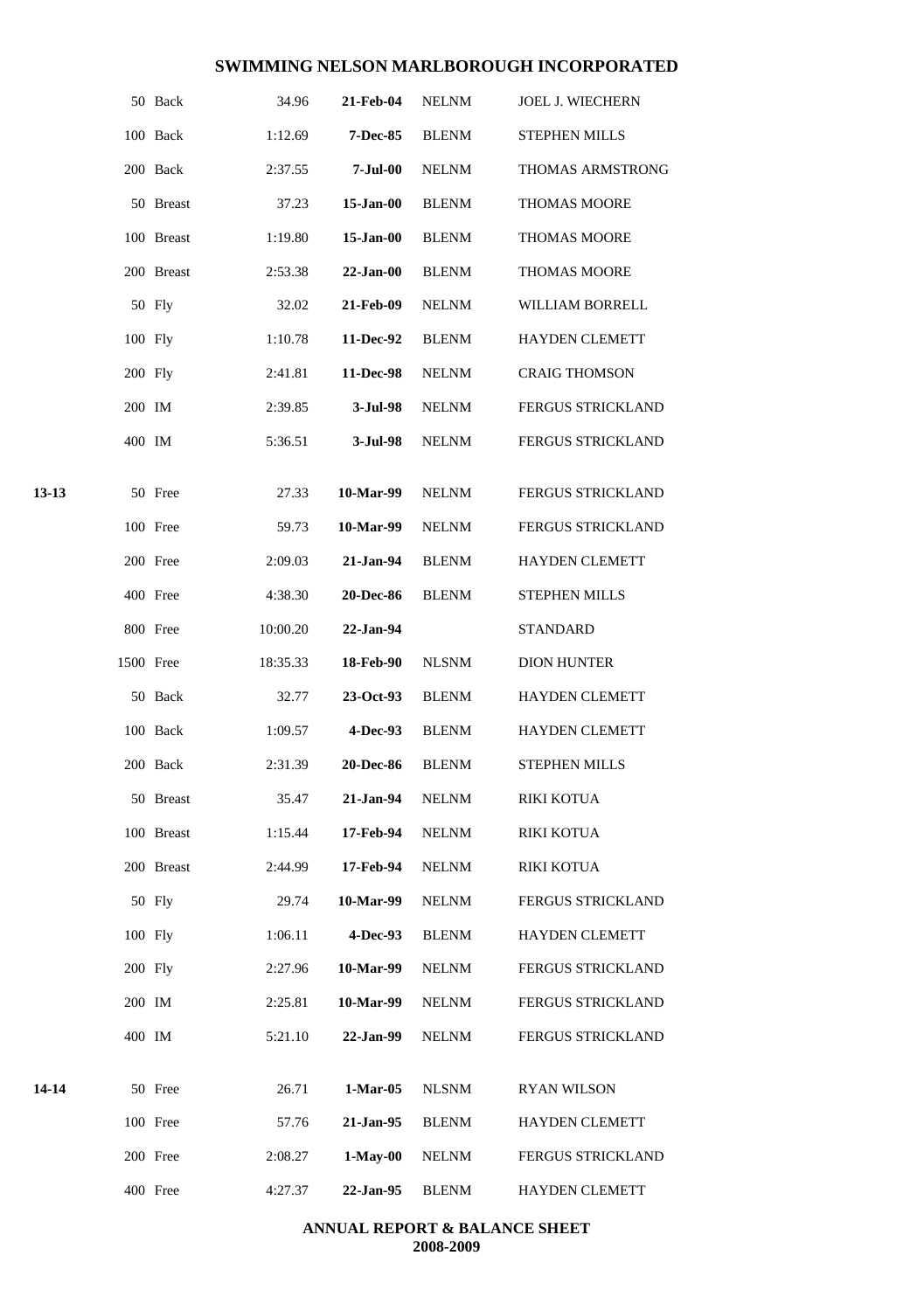|       |           | 800 Free   | 9:24.12  | 21-Jan-95  | <b>BLENM</b> | <b>HAYDEN CLEMETT</b> |
|-------|-----------|------------|----------|------------|--------------|-----------------------|
|       | 1500 Free |            | 17:50.97 | 18-Feb-93  | <b>BLENM</b> | <b>CHRIS YORK</b>     |
|       |           | 50 Back    | 31.04    | 22-Oct-94  | <b>BLENM</b> | <b>HAYDEN CLEMETT</b> |
|       |           | 100 Back   | 1:05.43  | 20-Jan-95  | <b>BLENM</b> | <b>HAYDEN CLEMETT</b> |
|       |           | 200 Back   | 2:25.25  | 20-Jan-95  | <b>BLENM</b> | <b>HAYDEN CLEMETT</b> |
|       |           | 50 Breast  | 32.94    | 22-Mar-95  | <b>NELNM</b> | <b>RIKI KOTUA</b>     |
|       |           | 100 Breast | 1:11.73  | 16-Feb-95  | <b>NELNM</b> | <b>RIKI KOTUA</b>     |
|       |           | 200 Breast | 2:36.36  | 16-Feb-95  | <b>NELNM</b> | <b>RIKI KOTUA</b>     |
|       |           | 50 Fly     | 29.05    | 23-Oct-93  | <b>BLENM</b> | <b>CHRIS YORK</b>     |
|       | 100 Fly   |            | 1:04.05  | 18-Feb-93  | <b>BLENM</b> | <b>CHRIS YORK</b>     |
|       | 200 Fly   |            | 2:21.20  | 18-Feb-93  | <b>BLENM</b> | <b>CHRIS YORK</b>     |
|       | 200 IM    |            | 2:20.87  | 14-Mar-00  | <b>NELNM</b> | FERGUS STRICKLAND     |
|       | 400 IM    |            | 4:56.80  | 14-Mar-00  | <b>NELNM</b> | FERGUS STRICKLAND     |
| 15-15 |           | 50 Free    | 26.12    | 22-Jan-96  | <b>BLENM</b> | <b>HAYDEN CLEMETT</b> |
|       |           | 100 Free   | 56.43    | 22-Oct-95  | <b>BLENM</b> | <b>HAYDEN CLEMETT</b> |
|       |           | 200 Free   | 2:05.18  | 17-Jan-86  | <b>BLENM</b> | <b>AARON DAVIS</b>    |
|       |           | 400 Free   | 4:24.12  | 20-Dec-86  | <b>BLENM</b> | <b>AARON DAVIS</b>    |
|       |           | 800 Free   | 9:11.38  | $2-Apr-94$ | <b>BLENM</b> | <b>CHRIS YORK</b>     |
|       | 1500 Free |            | 17:24.47 | 17-Feb-94  | <b>BLENM</b> | <b>CHRIS YORK</b>     |
|       |           | 50 Back    | 29.63    | 22-Mar-95  | <b>BLENM</b> | <b>HAYDEN CLEMETT</b> |
|       |           | 100 Back   | 1:03.94  | 19-Aug-95  | <b>BLENM</b> | <b>HAYDEN CLEMETT</b> |
|       |           | 200 Back   | 2:17.20  | 17-Mar-78  | <b>NLSNM</b> | <b>SCOTT AUCUTT</b>   |
|       |           | 50 Breast  | 32.77    | 21-Nov-08  | <b>BLENM</b> | <b>LEIGHTON PRICE</b> |
|       |           | 100 Breast | 1:13.55  | $2-Mar-03$ | <b>NELNM</b> | <b>LEIGHTON RILEY</b> |
|       |           | 200 Breast | 2:35.23  | $2-Mar-03$ | <b>NELNM</b> | <b>LEIGHTON RILEY</b> |
|       |           | 50 Fly     | 28.34    | 22-Oct-94  | <b>BLENM</b> | <b>CHRIS YORK</b>     |
|       | 100 Fly   |            | 1:01.64  | $2-Mar-03$ | <b>NELNM</b> | <b>LEIGHTON RILEY</b> |
|       | 200 Fly   |            | 2:18.10  | $2-Mar-03$ | <b>NELNM</b> | <b>LEIGHTON RILEY</b> |
|       | 200 IM    |            | 2:22.11  | $2-Mar-03$ | <b>NELNM</b> | <b>LEIGHTON RILEY</b> |
|       | 400 IM    |            | 5:01.39  | 25-Aug-94  | <b>BLENM</b> | <b>CHRIS YORK</b>     |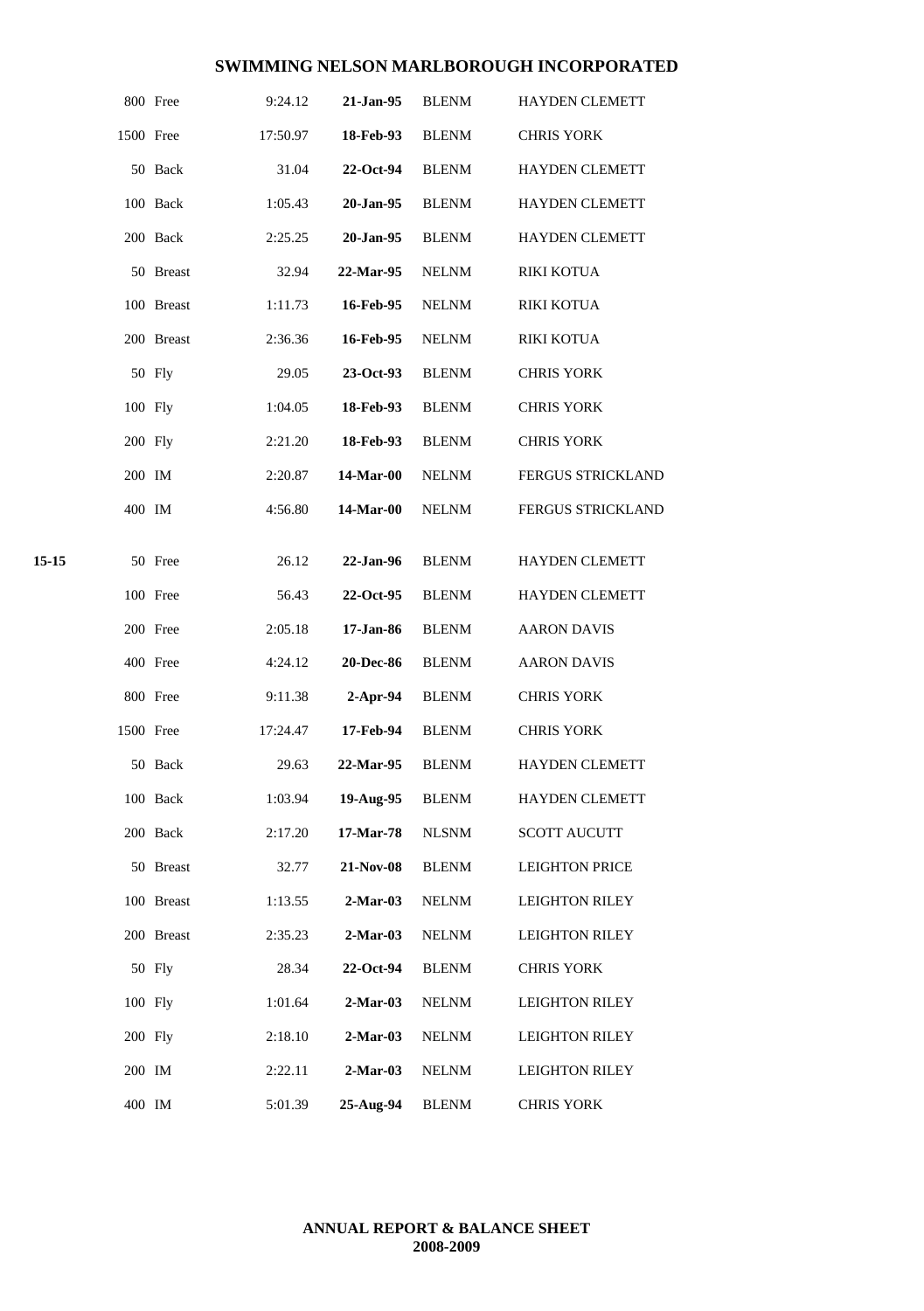| 16-16 |           | 50 Free    | 25.86    | 4-Mar-08         | <b>BLENM</b> | <b>MARK JACKSON</b>     |
|-------|-----------|------------|----------|------------------|--------------|-------------------------|
|       |           | 100 Free   | 56.28    | 4-Mar-08         | <b>BLENM</b> | <b>MARK JACKSON</b>     |
|       |           | 200 Free   | 2:04.78  | 5-Oct-07         | <b>BLENM</b> | <b>MARK JACKSON</b>     |
|       |           | 400 Free   | 4:29.87  | 4-Mar-08         | <b>BLENM</b> | <b>MARK JACKSON</b>     |
|       |           | 800 Free   | 9:58.64  | $17 - Jan-07$    | <b>NLSNM</b> | <b>HARRISON T DEAN</b>  |
|       | 1500 Free |            | 19:06.89 | 22-Feb-08        | <b>BLENM</b> | <b>MARK JACKSON</b>     |
|       |           | 50 Back    | 30.86    | 19-Jan-07        | <b>BLENM</b> | <b>BRENDON FERGUSON</b> |
|       |           | 100 Back   | 1:07.07  | 12-Mar-01        | <b>MOTNM</b> | <b>BEN DRUMMOND</b>     |
|       |           | 200 Back   | 2:24.92  | 12-Mar-01        | <b>MOTNM</b> | <b>BEN DRUMMOND</b>     |
|       |           | 50 Breast  | 33.01    | 4-Mar-08         | <b>BLENM</b> | <b>SIMON LEACH</b>      |
|       |           | 100 Breast | 1:13.85  | 14-Jan-04        | <b>BLNM</b>  | <b>LEIGHTON RILEY</b>   |
|       |           | 200 Breast | 2:39.70  | <b>12-Dec-03</b> | <b>NELNM</b> | <b>LEIGHTON RILEY</b>   |
|       |           | 50 Fly     | 28.34    | 14-Jan-04        | <b>NELNM</b> | <b>LEIGHTON RILEY</b>   |
|       | 100 Fly   |            | 1:02.06  | 18-Jan-08        | <b>BLENM</b> | <b>ANGUS BOYLE</b>      |
|       | 200 Fly   |            | 2:23.66  | 12-Dec-03        | <b>NELNM</b> | <b>LEIGHTON RILEY</b>   |
|       | 200 IM    |            | 2:22.12  | <b>4-Mar-08</b>  | <b>NELNM</b> | <b>MARK JACKSON</b>     |
|       | 400 IM    |            | 5:04.73  | 14-Jan-04        | <b>NELNM</b> | <b>LEIGHTON RILEY</b>   |
| 17-17 |           | 50 Free    | 25.23    | 3-Mar-09         | <b>BLENM</b> | <b>MARK JACKSON</b>     |
|       |           | 100 Free   | 55.83    | 3-Mar-09         | <b>BLENM</b> | <b>MARK JACKSON</b>     |
|       |           | 200 Free   | 2:03.99  | 3-Mar-09         | <b>BLENM</b> | <b>MARK JACKSON</b>     |
|       |           | 400 Free   | 4:26.36  | 5-Mar-02         | <b>MOTNM</b> | <b>BEN H DRUMMOND</b>   |
|       |           | 800 Free   | 20:00.00 | 27-Jun-98        | <b>NONE</b>  | NEW RECORD              |
|       | 1500 Free |            | 18.45.10 | 13-Feb-09        | <b>BLENM</b> | <b>MARK JACKSON</b>     |
|       |           | 50 Back    | 31.20    | 4-Mar-08         | <b>BLENM</b> | <b>BRENDON FERGUSON</b> |
|       |           | 100 Back   | 1:07.02  | 16-Aug-01        | <b>MOTNM</b> | <b>BEN H DRUMMOND</b>   |
|       |           | 200 Back   | 2:23.11  | 16-Jan-02        | <b>MOTNM</b> | <b>BEN H DRUMMOND</b>   |
|       |           | 50 Breast  | 32.75    | 4-Mar-08         | <b>BLENM</b> | <b>SEAN KERRY</b>       |
|       |           | 100 Breast | 1:12.25  | 4-Mar-08         | <b>BLENM</b> | <b>SEAN KERRY</b>       |
|       |           | 200 Breast | 2:42.41  | 4-Mar-08         | <b>BLENM</b> | <b>SEAN KERRY</b>       |
|       |           | 50 Fly     | 28.47    | $2-Mar-01$       | <b>BLENM</b> | DARREN PERANO           |
|       | 100 Fly   |            | 1:03.79  | $2-Mar-01$       | <b>BLENM</b> | DARREN PERANO           |
|       | 200 Fly   |            | 2:30.52  | $2-Mar-01$       | <b>BLENM</b> | <b>DARREN PERANO</b>    |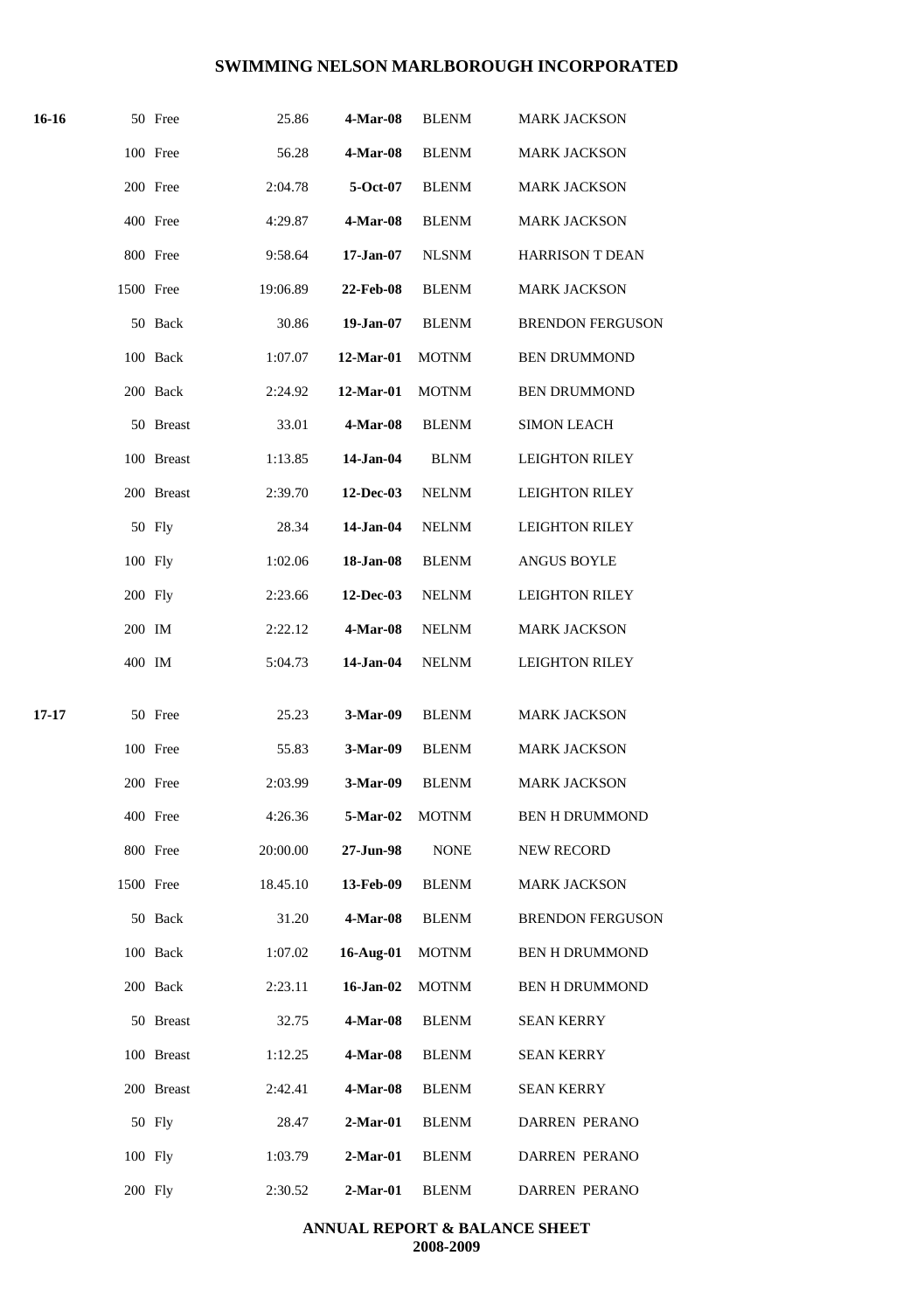|       | 200 IM    |            | 2:22.92  | 10-Jan-09   | <b>BLENM</b> | <b>MARK JACKSON</b>      |
|-------|-----------|------------|----------|-------------|--------------|--------------------------|
|       | 400 IM    |            | 5:07.64  | 3-Mar-09    | <b>BLENM</b> | <b>MARK JACKSON</b>      |
| 18-18 |           | 50 Free    | 26.13    | 26-Jul-02   | <b>BLENM</b> | <b>DARREN PERANO</b>     |
|       |           | 100 Free   | 57.54    | 13-Dec-02   | <b>MOTNM</b> | <b>BEN H DRUMMOND</b>    |
|       |           | 200 Free   | 2:05.32  | 13-Dec-02   | <b>MOTNM</b> | <b>BEN H DRUMMOND</b>    |
|       |           | 400 Free   | 4:50.33  | $25-Jan-02$ | <b>BLENM</b> | <b>DARREN PERANO</b>     |
|       |           | 800 Free   | 9:58.81  | 25-Jan-02   | <b>BLENM</b> | <b>DARREN PERANO</b>     |
|       | 1500 Free |            | 50:00.00 | 27-Jun-98   | <b>NONE</b>  | <b>NEW RECORD</b>        |
|       |           | 50 Back    | 30.73    | 13-Dec-02   | <b>MOTNM</b> | <b>BEN H DRUMMOND</b>    |
|       |           | 100 Back   | 1:06.41  | 13-Dec-02   | <b>MOTNM</b> | <b>BEN H DRUMMOND</b>    |
|       |           | 200 Back   | 2:21.21  | 13-Dec-02   | <b>MOTNM</b> | <b>BEN H DRUMMOND</b>    |
|       |           | 50 Breast  | 34.56    | 14-Aug-08   | <b>BLENM</b> | NATHANIEL RIDLEY         |
|       |           | 100 Breast | 1:15.44  | 14-Aug-08   | <b>BLENM</b> | NATHANIEL RIDLEY         |
|       |           | 200 Breast | 2:47.29  | 14-Aug-08   | <b>BLENM</b> | NATHANIEL RIDLEY         |
|       |           | 50 Fly     | 28.44    | 14-Dec-01   | <b>BLENM</b> | DARREN PERANO            |
|       |           | 100 Fly    | 1:02.00  | 26-Jul-02   | <b>BLENM</b> | DARREN PERANO            |
|       |           | 200 Fly    | 2:28.37  | 19-Jan-09   | <b>MOTNM</b> | <b>OLIVER LAUFKOTTER</b> |
|       | 200 IM    |            | 2:34.27  | 25-Jan-02   | <b>BLENM</b> | <b>DARREN PERANO</b>     |
|       | 400 IM    |            | 5:21.33  | 22-Aug-02   | <b>MOTNM</b> | <b>BEN H DRUMMOND</b>    |
| Open  |           | 50 Free    | 24.91    | 16-Feb-95   | <b>NLSNM</b> | TIM DIVETT               |
|       |           | 100 Free   | 55.35    | 16-Feb-95   | <b>NLSNM</b> | TIM DIVETT               |
|       |           | 200 Free   | 2:02.06  | 18-Feb-87   | <b>BLENM</b> | <b>AARON DAVIS</b>       |
|       |           | 400 Free   | 4:18.61  | 18-Mar-87   | <b>BLENM</b> | <b>AARON DAVIS</b>       |
|       |           | 800 Free   | 8:51.60  | 15-Dec-87   | <b>BLENM</b> | <b>AARON DAVIS</b>       |
|       | 1500 Free |            | 17:04.80 | 12-Dec-87   | <b>BLENM</b> | <b>AARON DAVIS</b>       |
|       |           | 50 Back    | 29.43    | 22-Mar-96   | <b>BLENM</b> | <b>HAYDEN CLEMETT</b>    |
|       |           | 100 Back   | 1:03.80  | 15-Mar-80   | <b>NLSNM</b> | <b>SCOTT AUCUTT</b>      |
|       |           | 200 Back   | 2:16.20  | 17-Mar-79   | <b>NLSNM</b> | <b>SCOTT AUCUTT</b>      |
|       |           | 50 Breast  | 31.94    | 4-Mar-98    | <b>NELNM</b> | <b>RIKI KOTUA</b>        |
|       |           | 100 Breast | 1:08.14  | 17-Jan-97   | <b>NELNM</b> | <b>RIKI KOTUA</b>        |
|       |           | 200 Breast | 2:31.38  | 6-Apr-98    | <b>NELNM</b> | RIKI KOTUA               |
|       |           | 50 Fly     | 27.55    | 13-Dec-02   | <b>BLENM</b> | DARREN J PERANO          |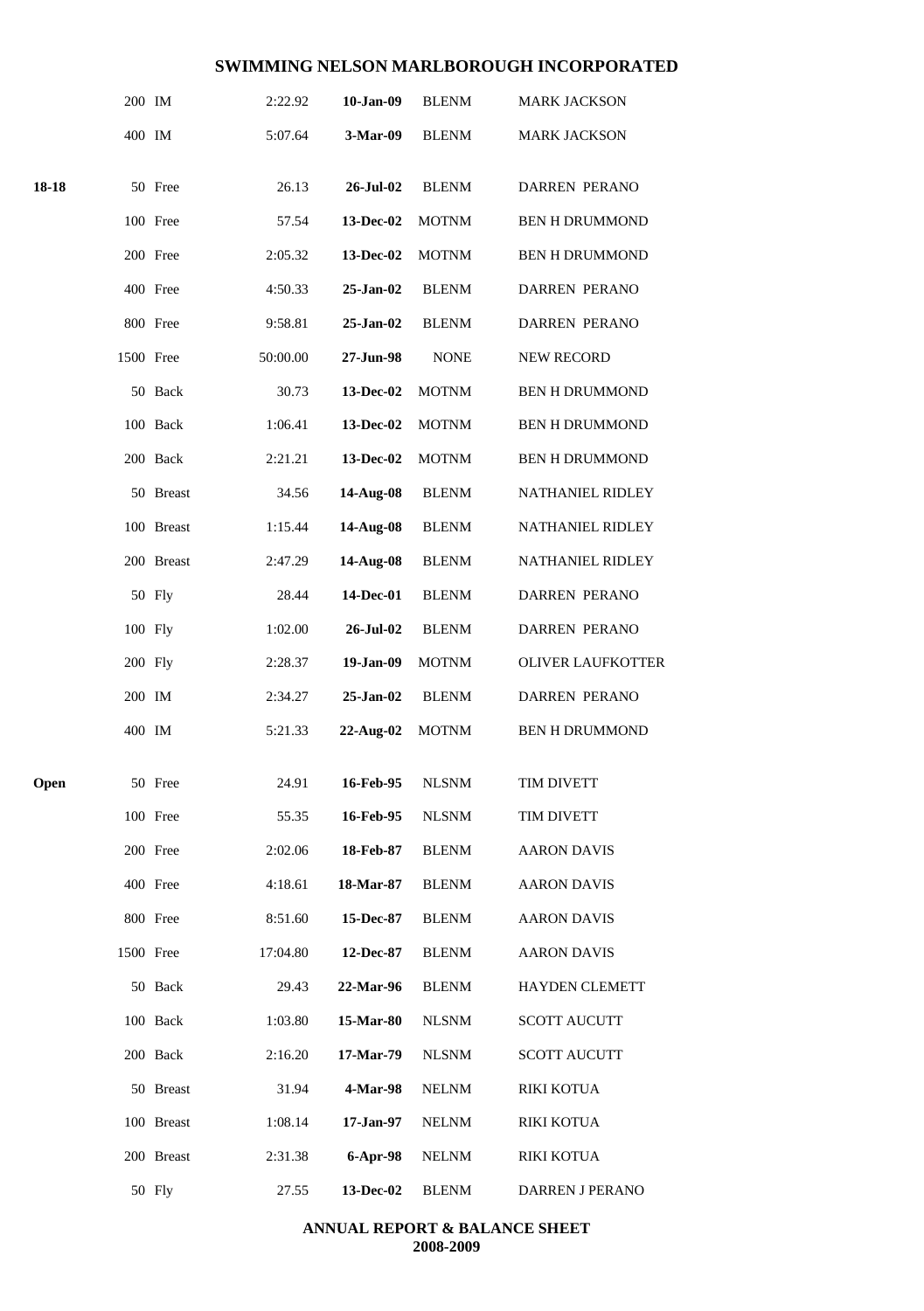|           | $100$ Fly | 1:00.98 | 19-Feb-95 BLENM |              | <b>CHRIS YORK</b>  |
|-----------|-----------|---------|-----------------|--------------|--------------------|
| $200$ Fly |           | 2:13.78 | 16-Feb-98       | BLENM        | <b>CHRIS YORK</b>  |
| 200 IM    |           | 2:18.09 | 18-Feb-87       | BLENM        | <b>AARON DAVIS</b> |
| 400 IM    |           | 4:56.77 | 16-Feb-95       | <b>BLENM</b> | <b>CHRIS YORK</b>  |

# **SC Meters-Female**

| 10 & U |         | 50 Free    | 32.42   | $24$ -Jun-00 |              | Standard                  |
|--------|---------|------------|---------|--------------|--------------|---------------------------|
|        |         | 100 Free   | 1:09.01 | 24-Jun-00    |              | Standard                  |
|        |         | 200 Free   | 2:36.23 | 24-Jun-00    |              | Standard                  |
|        |         | 50 Back    | 39.73   | 21-Sep-01    | <b>BLENM</b> | <b>ANNELIE PIETERSE</b>   |
|        |         | 100 Back   | 1:23.76 | 27-Sep-08    | <b>NLSNM</b> | ELLIE RUKAWAI             |
|        |         | 50 Breast  | 41.91   | 29-Non-08    | <b>NLSNM</b> | ELLIE RUKAWAI             |
|        |         | 100 Breast | 1:33.33 | 29-Nov-08    | <b>NLSNM</b> | ELLIE RUKAWAI             |
|        |         | 50 Fly     | 38.90   | 24-Jun-00    |              | Standard                  |
|        | 100 Fly |            | 1:30.08 | 17-Nov-01    | <b>BLENM</b> | <b>JESSICA DODD</b>       |
|        | 100 IM  |            | 1:25.02 | 11-Oct-08    | <b>BLENM</b> | <b>SARA GANE</b>          |
|        | 200 IM  |            | 2:54.77 | 24-Jun-00    |              | Standard                  |
| 11-11  |         |            |         | 24-Jun-00    |              | Standard                  |
|        |         | 50 Free    | 29.96   |              |              |                           |
|        |         | 100 Free   | 1:04.84 | 11-Nov-00    | <b>NELNM</b> | <b>EMMA THOMSON</b>       |
|        |         | 200 Free   | 2:19.30 | 24-Jun-00    |              | Standard                  |
|        |         | 400 Free   | 4:50.35 | 22-Sep-00    | <b>NELNM</b> | <b>EMMA THOMSON</b>       |
|        |         | 50 Back    | 38.22   | 20-Sep-02    | <b>NLSNM</b> | <b>JESSICA M ANDERSON</b> |
|        |         | 100 Back   | 1:18.64 | 22-Sep-00    | <b>NELNM</b> | <b>EMMA THOMSON</b>       |
|        |         | 200 Back   | 2:42.28 | $22-Sep-00$  | <b>NELNM</b> | <b>EMMA THOMSON</b>       |
|        |         | 50 Breast  | 39.21   | 15-Oct-04    | <b>BLENM</b> | EMMA K. MOORE             |
|        |         | 100 Breast | 1:24.45 | 24-Jun-00    |              | Standard                  |
|        |         | 200 Breast | 3:06.86 | 17-Sep-04    | <b>BLENM</b> | <b>EMMA MOORE</b>         |
|        |         | 50 Fly     | 33.66   | 24-Jun-00    |              | Standard                  |
|        | 100 Fly |            | 1:14.19 | 22-Sep-00    | <b>NELNM</b> | <b>EMMA THOMSON</b>       |
|        | 200 Fly |            | 3:04.02 | 8-Nov-08     | <b>BLENM</b> | <b>DIANNE TRAYLING</b>    |
|        | 100 IM  |            | 1:19.65 | 17-Sep-04    | <b>BLENM</b> | EMMA K. MOORE             |
|        | 200 IM  |            | 2:39.24 | 22-Sep-00    | <b>NELNM</b> | <b>EMMA THOMSON</b>       |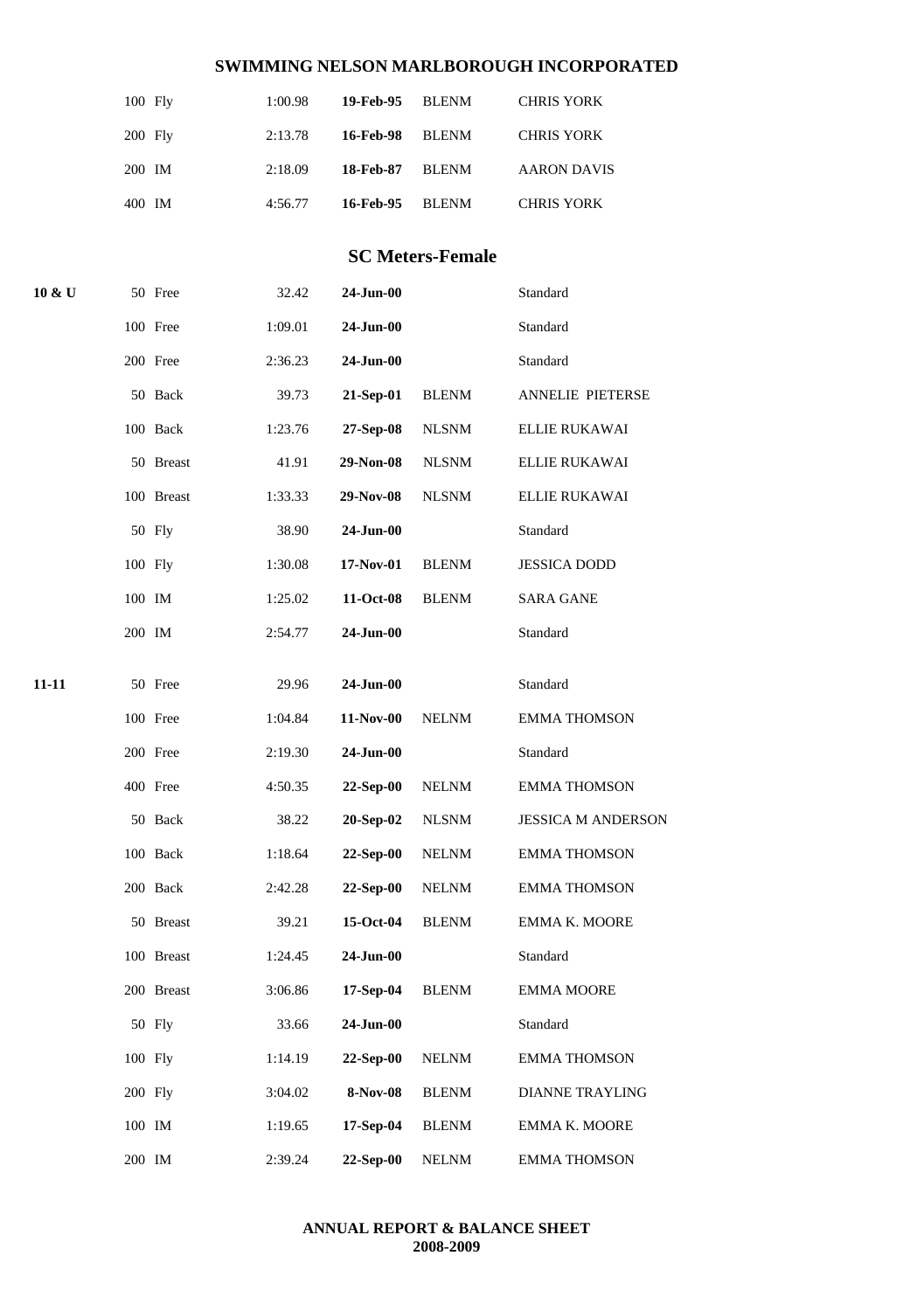| 12-12 |           | 50 Free    | 29.39    | 21-Sep-01    | <b>NELNM</b> | <b>EMMA THOMSON</b>    |
|-------|-----------|------------|----------|--------------|--------------|------------------------|
|       |           | 100 Free   | 1:05.03  | 7-Sep-07     | <b>BLENM</b> | <b>JOSIE KYDD</b>      |
|       |           | 200 Free   | 2:18.11  | 24-Nov-01    | <b>NELNM</b> | <b>EMMA THOMSON</b>    |
|       |           | 400 Free   | 4:48.87  | 21-Sep-01    | <b>NELNM</b> | <b>EMMA THOMSON</b>    |
|       |           | 800 Free   | 10:15.74 | 10-Nov-01    | <b>NELNM</b> | <b>EMMA THOMSON</b>    |
|       | 1500 Free |            | 20:15.80 | 30-Nov-07    | <b>BLENM</b> | <b>JOSIE KYDD</b>      |
|       |           | 50 Back    | 36.21    | 7-Sep-07     | <b>BLENM</b> | <b>JOSIE KYDD</b>      |
|       |           | 100 Back   | 1:15.82  | $24$ -Jun-00 |              | Standard               |
|       |           | 200 Back   | 2:41.60  | 10-Nov-01    | <b>NELNM</b> | <b>EMMA THOMSON</b>    |
|       |           | 50 Breast  | 38.25    | 24-Nov-01    | <b>NELNM</b> | <b>ANNABELLE CAREY</b> |
|       |           | 100 Breast | 1:21.22  | 30-Nov-01    | <b>NELNM</b> | <b>ANNABELLE CAREY</b> |
|       |           | 200 Breast | 2:56.35  | 24-Nov-01    | <b>NELNM</b> | ANNABELLE CAREY        |
|       |           | 50 Fly     | 31.15    | 7-Sep-07     | <b>BLENM</b> | <b>JOSIE KYDD</b>      |
|       | 100 Fly   |            | 1:11.20  | $24$ -Jun-00 |              | Standard               |
|       | 200 Fly   |            | 2:35.24  | 18-Mar-06    | <b>NLSNM</b> | ANDREA N. COPLAND      |
|       | 100 IM    |            | 1:14.24  | 21-Sep-01    | <b>NELNM</b> | <b>EMMA THOMSON</b>    |
|       | 200 IM    |            | 2:38.52  | 21-Sep-01    | <b>NELNM</b> | <b>EMMATHOMSON</b>     |
|       | 400 IM    |            | 5:28.66  | 10-Nov-01    | <b>NELNM</b> | <b>EMMA THOMSON</b>    |
| 13-13 |           | 50 Free    | 28.45    | 5-Sep-08     | <b>BLENM</b> | <b>JOSIE KYDD</b>      |
|       |           | 100 Free   | 1:01.56  | 21-Sep-02    | <b>MOTNM</b> | <b>EMMA THOMSON</b>    |
|       |           | 200 Free   | 2:15.32  | 21-Sep-02    | <b>MOTNM</b> | <b>EMMA THOMSON</b>    |
|       |           | 400 Free   | 4:46.97  | 21-Sep-02    | <b>MOTNM</b> | <b>EMMA THOMSON</b>    |
|       |           | 800 Free   | 9:57.61  | 24-Jun-00    |              | Standard               |
|       | 1500 Free |            | 18:59.54 | 24-Jun-00    |              | Standard               |
|       |           | 50 Back    | 33.69    | 26-May-06    | <b>NELNM</b> | <b>ALEX LAIDLAW</b>    |
|       |           | 100 Back   | 1:11.69  | 24-Jun-00    |              | Standard               |
|       |           | 200 Back   | 2:37.86  | 24-Jun-00    |              | Standard               |
|       |           | 50 Breast  | 37.99    | 22-Sep-06    | <b>BLENM</b> | <b>EMMA MOORE</b>      |
|       |           | 100 Breast | 1:20.92  | 24-Jun-00    |              | Standard               |
|       |           | 200 Breast | 2:53.62  | $24$ -Jun-00 |              | Standard               |
|       |           | 50 Fly     | 29.91    | 11-Dec-08    | <b>BLENM</b> | <b>JOSIE KYDD</b>      |
|       | 100 Fly   |            | 1:04.69  | 5-Sep-08     | <b>BLENM</b> | <b>JOSIE KYDD</b>      |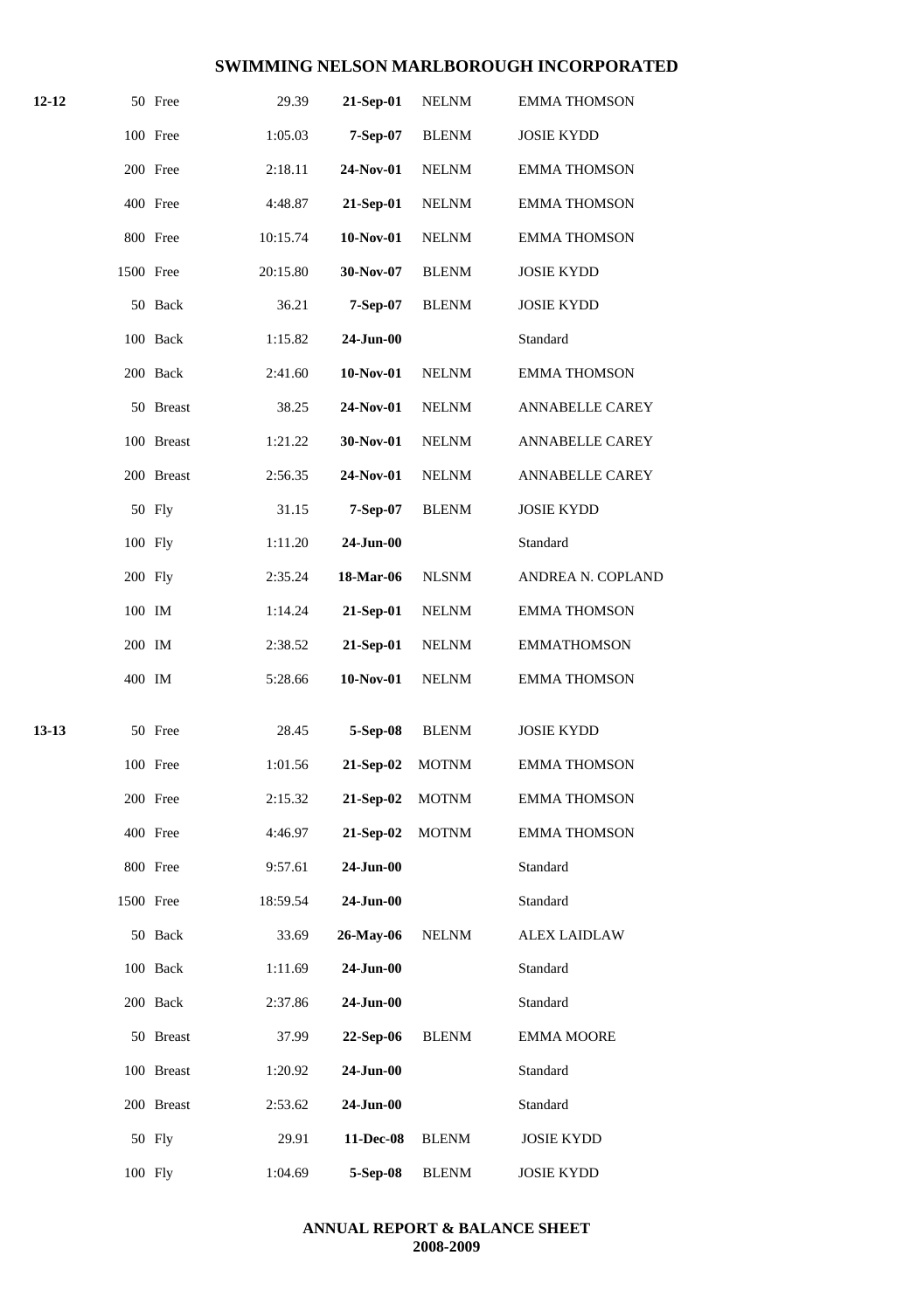|       | 200 Fly   |            | 2:30.52  | 24-Sep-06       | <b>NELNM</b> | <b>ALEX LAIDLAW</b>   |  |
|-------|-----------|------------|----------|-----------------|--------------|-----------------------|--|
|       | 100 IM    |            | 1:10.69  | 5-Sep-08        | <b>BLENM</b> | <b>JOSIE KYDD</b>     |  |
|       | 200 IM    |            | 2:31.06  | 21-Sep-02       | <b>MOTNM</b> | <b>EMMA THOMSON</b>   |  |
|       | 400 IM    |            | 5:32.17  | 22-Sep-06       | <b>BLENM</b> | <b>EMMA MOORE</b>     |  |
| 14-14 |           | 50 Free    | 28.90    | 19-Sep-03       | <b>MOTNM</b> | <b>EMMA THOMSON</b>   |  |
|       |           | 100 Free   | 1:02.20  | 24-Jun-00       |              | Standard              |  |
|       |           | 200 Free   | 2:14.88  | 8-Nov-03        | <b>MOTNM</b> | <b>EMMA THOMSON</b>   |  |
|       |           | 400 Free   | 4:42.41  | 24-Jun-00       |              | Standard              |  |
|       |           | 800 Free   | 9:46.83  | 24-Jun-00       |              | Standard              |  |
|       | 1500 Free |            | 18:34.84 | 24-Jun-00       |              | Standard              |  |
|       |           | 50 Back    | 34.13    | 19-Sep-03       | <b>MOTNM</b> | <b>EMMA THOMSON</b>   |  |
|       |           | 100 Back   | 1:10.14  | 18-Nov-05       | <b>MOTNM</b> | ANN BLACKBEARD        |  |
|       |           | 200 Back   | 2:35.66  | 24-Jun-00       |              | Standard              |  |
|       |           | 50 Breast  | 35.90    | 24-Jun-00       |              | Standard              |  |
|       |           | 100 Breast | 1:18.50  | 24-Jun-00       |              | Standard              |  |
|       |           | 200 Breast | 2:46.84  | 23-Aug-00       | <b>BLENM</b> | <b>KYLIE HUNTER</b>   |  |
|       |           | 50 Fly     | 30.43    | 25-Sep-06       | <b>NELNM</b> | <b>ALEX LAIDLAW</b>   |  |
|       | 100 Fly   |            | 1:07.38  | 28-Sep-00       |              | <b>ALEX LAIDLAW</b>   |  |
|       | 200 Fly   |            | 2:33.86  | 24-Jun-00       |              | Standard              |  |
|       | 100 IM    |            | 1:12.06  | 19-Sep-03       | <b>MOTNM</b> | <b>EMMA THOMSON</b>   |  |
|       | 200 IM    |            | 2:32.78  | $24$ -Jun- $00$ |              | Standard              |  |
|       | 400 IM    |            | 5:22.23  | 22-Sep-00       | <b>BLENM</b> | <b>KYLIE HUNTER</b>   |  |
| 15-15 |           | 50 Free    | 28.26    | 7-Apr-06        | <b>MOT</b>   | <b>AMAKA GESSLER</b>  |  |
|       |           | 100 Free   | 1:00.19  | 17-Sep-04       | <b>NELNM</b> | <b>EMMA THOMSON</b>   |  |
|       |           | 200 Free   | 2:14.64  | $24$ -Jun- $00$ |              | Standard              |  |
|       |           | 400 Free   | 4:38.95  | 24-Jun-00       |              | Standard              |  |
|       |           | 800 Free   | 9:51.50  | 24-Jun-00       |              | Standard              |  |
|       | 1500 Free |            | 18:40.05 | 24-Jun-00       |              | Standard              |  |
|       |           | 50 Back    | 32.44    | 7-Apr-06        | <b>MOTNM</b> | <b>AMAKA GESSLER</b>  |  |
|       |           | 100 Back   | 1:10.96  | 21-Sep-01       | <b>MOTNM</b> | HANNAH A SAUNDERS     |  |
|       |           | 200 Back   | 2:34.65  | 21-Sep-01       | <b>MOTNM</b> | HANNAH A SAUNDERS     |  |
|       |           | 50 Breast  | 34.69    | 28-Jul-07       | <b>NLSNM</b> | <b>JASMINE BEWLEY</b> |  |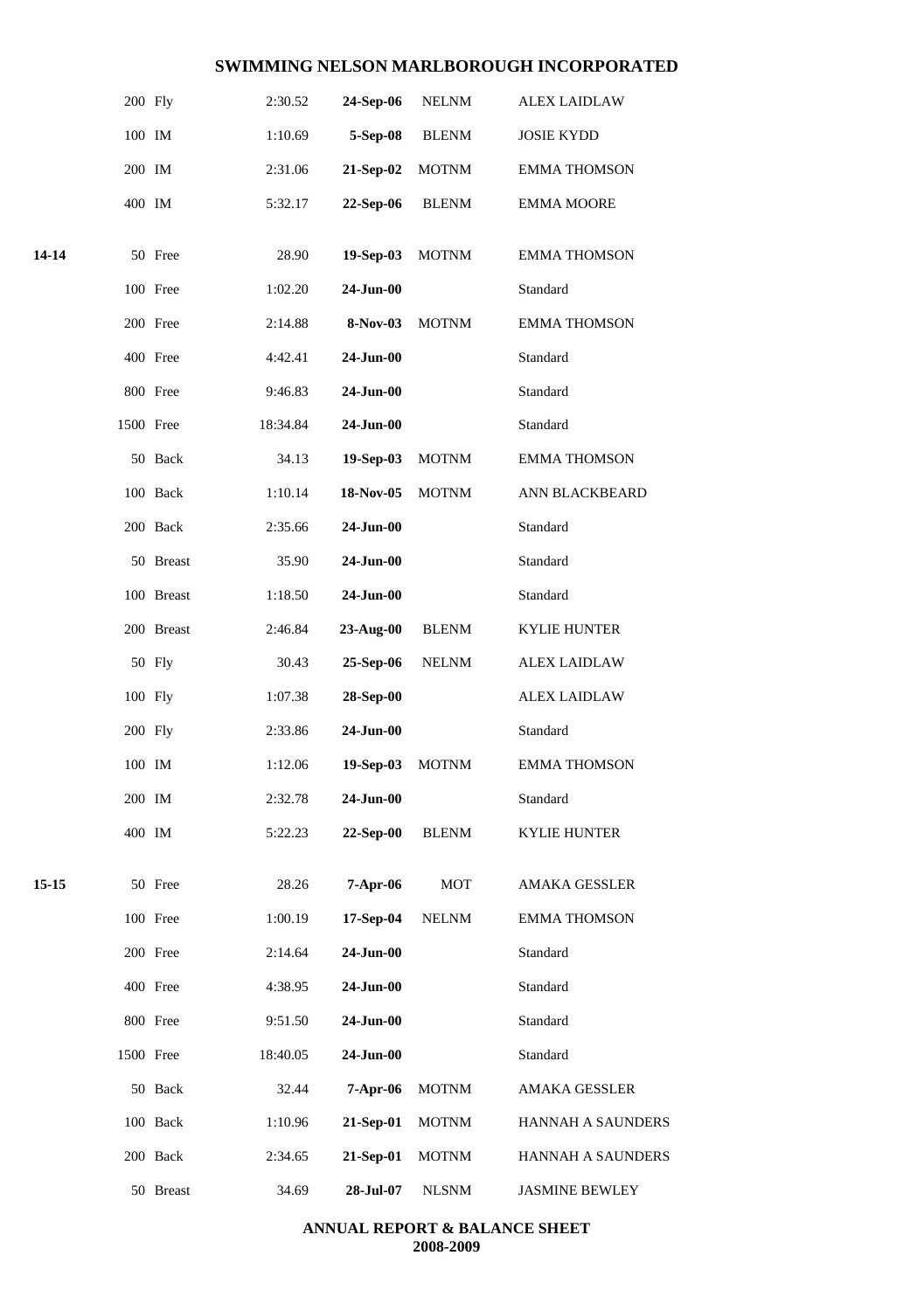|       |           | 100 Breast | 1:16.21  | 28-Jul-07     |              | Jasmine Bewley           |
|-------|-----------|------------|----------|---------------|--------------|--------------------------|
|       |           | 200 Breast | 2:44.91  | 24-Jun-00     |              | Standard                 |
|       |           | 50 Fly     | 31.68    | 24-Jun-00     |              | Standard                 |
|       | 100 Fly   |            | 1:07.88  | 24-Jun-00     |              | Standard                 |
|       | 200 Fly   |            | 2:29.06  | 24-Jun-00     |              | Standard                 |
|       | 100 IM    |            | 1:10.70  | 22-Jun-07     | <b>NLSNM</b> | <b>JASMINE BEWLEY</b>    |
|       | 200 IM    |            | 2:32.64  | 24-Jun-00     |              | Standard                 |
|       | 400 IM    |            | 5:15.35  | 23-Jan-04     | <b>MOTNM</b> | <b>EMMA THOMSON</b>      |
| 16-16 |           | 50 Free    | 27.83    | 24-Sep-06     | <b>MOTNM</b> | AMAKA GESSLER            |
|       |           | 100 Free   | 1:01.09  | 24-Sep-06     | <b>MOTNM</b> | <b>AMAKA GESSLER</b>     |
|       |           | 200 Free   | 2:14.83  | 24-Sep-06     | <b>MOTNM</b> | AMAKA GESSLER            |
|       |           | 400 Free   | 4:48.14  | 24-Jun-00     |              | Standard                 |
|       |           | 800 Free   | 10:09.58 | $24 - Jun-00$ |              | Standard                 |
|       | 1500 Free |            | 19:15.94 | 24-Jun-00     |              | Standard                 |
|       |           | 50 Back    | 32.81    | 20-Sep-02     | <b>MOTNM</b> | HANNAH A SAUNDERS        |
|       |           | 100 Back   | 1:12.59  | 2-Dec-06      | <b>MOTNM</b> | AMAKA GESSLER            |
|       |           | 200 Back   | 2:35.81  | 30-Jan-02     | <b>MOTNM</b> | <b>HANNAH A SAUNDERS</b> |
|       |           | 50 Breast  | 34.47    | 24-Nov-07     | <b>NLSNM</b> | <b>JASMINE BEWLEY</b>    |
|       |           | 100 Breast | 1:15.82  | 5-Sep-08      | <b>NLSNM</b> | <b>JASMINE BEWLEY</b>    |
|       |           | 200 Breast | 2:44.48  | 5-Sep-08      | <b>NLSNM</b> | <b>JASMINE BEWLEY</b>    |
|       |           | 50 Fly     | 30.68    | 24-Sep-06     | <b>MOTNM</b> | AMAKA GESSLER            |
|       | 100 Fly   |            | 1:09.35  | 24-Jun-00     |              | Standard                 |
|       | 200 Fly   |            | 2:36.23  | $24-Jun-00$   |              | Standard                 |
|       | 100 IM    |            | 1:09.40  | 24-Sep-06     | <b>MOTNM</b> | AMAKA GESSLER            |
|       | 200 IM    |            | 2:30.20  | 23-Sep-06     | <b>MOTNM</b> | AMAKA GESSLER            |
|       | 400 IM    |            | 5:34.59  | 24-Jun-00     |              | Standard                 |
| 17-17 |           | 50 Free    | 27.66    | 24-Sep-06     | <b>NELNM</b> | <b>EMMA THOMSON</b>      |
|       |           | 100 Free   | 1:01.32  | 24-Sep-06     | <b>NELNM</b> | <b>EMMA THOMSON</b>      |
|       |           | 200 Free   | 2:12.00  | 30-Jun-00     | <b>NELNM</b> | MEGAN RAMSAY             |
|       |           | 400 Free   | 4:46.09  | 24-Jun-00     |              | Standard                 |
|       |           | 800 Free   | 9:59.89  | 24-Jun-00     |              | Standard                 |
|       | 1500 Free |            | 18:52.45 | 24-Jun-00     |              | Standard                 |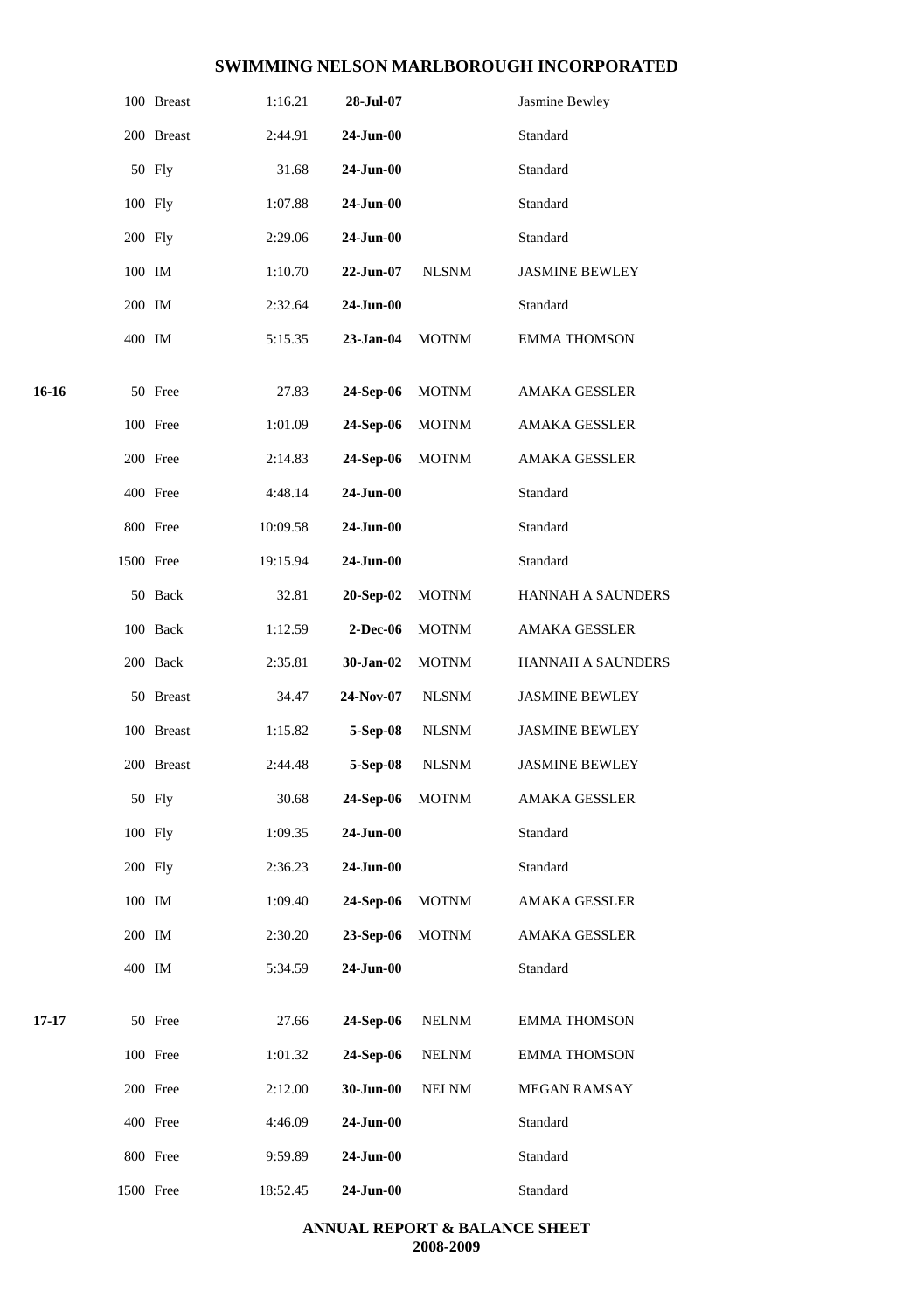|       |           | 50 Back    | 34.96    | $9-Nov-02$     | <b>MOTNM</b> | <b>HANNAH A SAUNDERS</b> |
|-------|-----------|------------|----------|----------------|--------------|--------------------------|
|       |           | 100 Back   | 1:15.28  | 17-Nov-02      | <b>MOTNM</b> | <b>HANNAH A SAUNDERS</b> |
|       |           | 200 Back   | 2:40.00  | 24-Jun-00      |              | Standard                 |
|       |           | 50 Breast  | 34.98    | 27-Sep-08      | <b>NLSNM</b> | <b>JASMINE BEWLEY</b>    |
|       |           | 100 Breast | 1:16.72  | 18-Oct-08      | <b>NLSNM</b> | <b>JASMINE BEWLEY</b>    |
|       |           | 200 Breast | 2.49.29  | 27-Sep-08      | <b>NLSNM</b> | <b>JASMINE BEWLEY</b>    |
|       |           | 50 Fly     | 30.67    | 24-Sep-06      | <b>NELNM</b> | <b>EMMA THOMSON</b>      |
|       | 100 Fly   |            | 1:07.56  | $24$ -Jun-00   |              | Standard                 |
|       | 200 Fly   |            | 2:29.83  | 30-Jun-00      | <b>NELNM</b> | <b>MEGAN RAMSAY</b>      |
|       | 100 IM    |            | 1:08.88  | 24-Sep-06      | <b>NELNM</b> | <b>EMMA THOMSON</b>      |
|       | 200 IM    |            | 2:29.73  | 24-Sep-06      | <b>NELNM</b> | <b>EMMA THOMSON</b>      |
|       | 400 IM    |            | 5:24.39  | 24-Jun-00      |              | Standard                 |
| 18-18 |           | 50 Free    | 28.69    | 23-Aug-00      | <b>NELNM</b> | <b>MEGAN RAMSAY</b>      |
|       |           | 100 Free   | 1:02.18  | 22-Sep-00      | <b>NELNM</b> | <b>MEGAN RAMSAY</b>      |
|       |           | 200 Free   | 2:12.74  | 23-Aug-00      | <b>NELNM</b> | MEGAN RAMSAY             |
|       |           | 400 Free   | 4:39.16  | 22-Sep-00      | <b>NELNM</b> | <b>MEGAN RAMSAY</b>      |
|       |           | 800 Free   | 10:05.78 | 11-Nov-00      | <b>NELNM</b> | <b>MEGAN RAMSAY</b>      |
|       | 1500 Free |            | 50:00.00 | 24-Jun-00      |              | <b>NEW</b>               |
|       |           | 50 Back    | 35.32    | $22-Sep-00$    | <b>BLENM</b> | FELICITY ORCHARD         |
|       |           | 100 Back   | 1:15.24  | $3$ -Feb- $01$ | <b>BLENM</b> | <b>FELICITY ORCHARD</b>  |
|       |           | 200 Back   | 2:37.90  | 22-Sep-00      | <b>BLENM</b> | FELICITY ORCHARD         |
|       |           | 50 Breast  | 37.43    | 29-Jan-03      | <b>NLSNM</b> | <b>MARLIES J KOEVOET</b> |
|       |           | 100 Breast | 1:22.28  | 24-Jan-03      | <b>NLSNM</b> | <b>MARLIES J KOEVOET</b> |
|       |           | 200 Breast | 2:55.80  | 29-Jan-03      | <b>NLSNM</b> | <b>MARLIES J KOEVOET</b> |
|       |           | 50 Fly     | 30.72    | 23-Aug-00      | <b>NELNM</b> | MEGAN RAMSAY             |
|       | 100 Fly   |            | 1:05.94  | 23-Aug-00      | <b>NELNM</b> | MEGAN RAMSAY             |
|       | 200 Fly   |            | 2:26.44  | 23-Aug-00      | <b>NELNM</b> | MEGAN RAMSAY             |
|       | 100 IM    |            | 1:11.91  | 22-Sep-00      | <b>NELNM</b> | MEGAN RAMSAY             |
|       | 200 IM    |            | 2:30.88  | 23-Aug-00      | <b>NELNM</b> | MEGAN RAMSAY             |
|       | 400 IM    |            | 5:19.57  | 22-Sep-00      | <b>NELNM</b> | <b>MEGAN RAMSAY</b>      |
| Open  |           | 50 Free    | 27.66    | 24-Sep-06      | <b>NELNM</b> | <b>EMMATHOMSON</b>       |
|       |           | 100 Free   | 1:00.19  | 17-Sep-04      | <b>NELNM</b> | <b>EMMA THOMSON</b>      |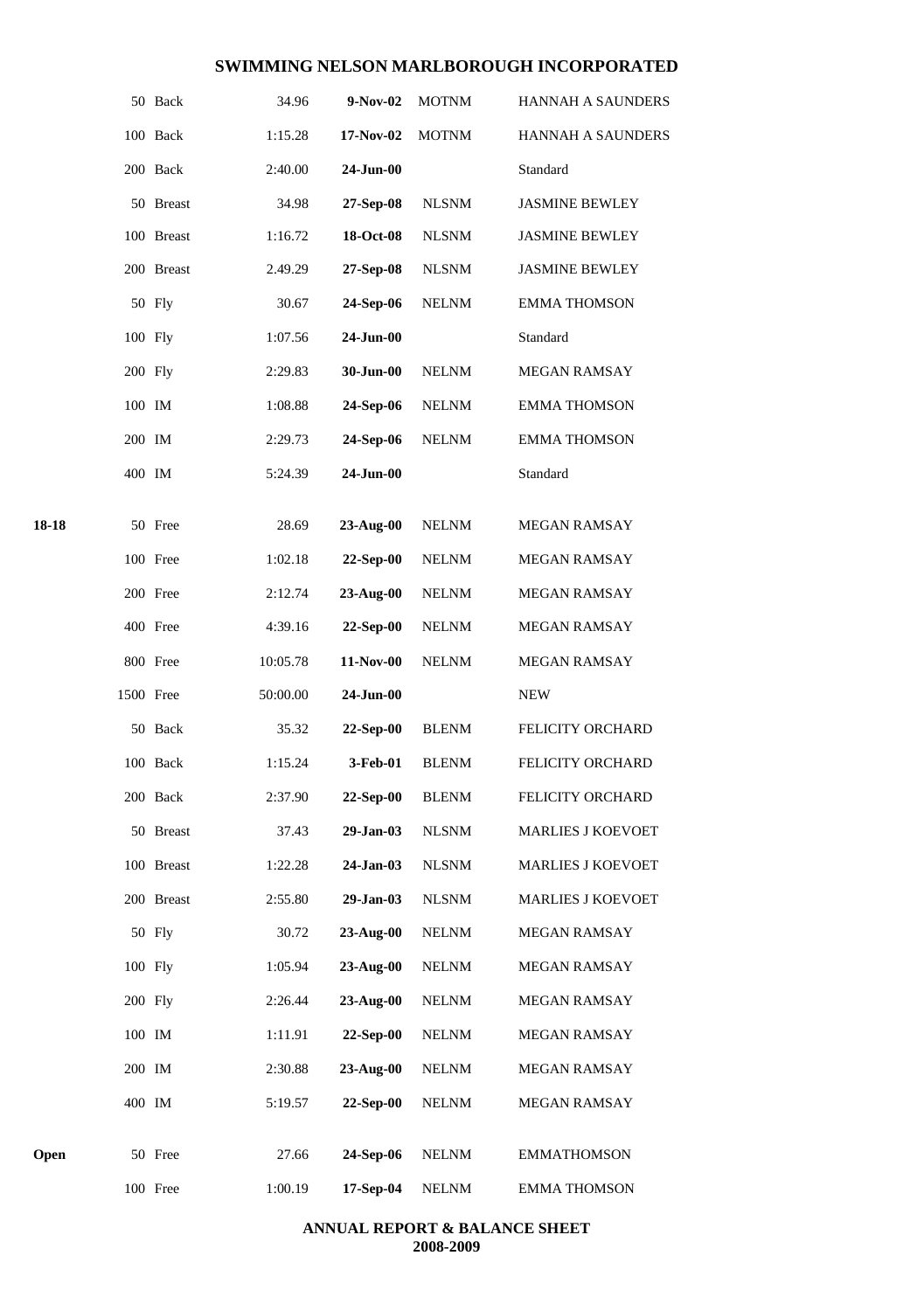|           | 200 Free      | 2:12.00  | 30-Jun-00    | <b>NELNM</b> | <b>MEGAN RAMSAY</b>   |
|-----------|---------------|----------|--------------|--------------|-----------------------|
|           | 400 Free      | 4:34.65  | 31-Oct-94    | <b>BLENM</b> | <b>LISA JEFCOATE</b>  |
|           | 800 Free      | 9:35.68  | 31-Oct-94    | <b>BLENM</b> | <b>LISA JEFCOATE</b>  |
| 1500 Free |               | 17:53.30 | 31-Aug-94    | <b>BLENM</b> | <b>LISA JEFCOATE</b>  |
|           | 50 Back       | 32.44    | $7-Apr-06$   | <b>MOTNM</b> | <b>AMAKA GESSLER</b>  |
|           | 100 Back      | 1:10.06  | 23-Nov-91    | <b>BLENM</b> | <b>TRACEY NORTON</b>  |
|           | 200 Back      | 2:27.97  | $4-Oct-98$   | <b>NELNM</b> | <b>CHER BLACK</b>     |
|           | 50 Breast     | 34.47    | 24-Nov-07    | <b>NLSNM</b> | <b>JASMINE BEWLEY</b> |
|           | 100 Breast    | 1:13.92  | 31-Aug-94    | <b>NELNM</b> | <b>KYLA STEENHART</b> |
| 200       | <b>Breast</b> | 2:37.57  | 31-Aug-94    | <b>NELNM</b> | <b>KYLA STEENHART</b> |
|           | 50 Fly        | 29.91    | 11-Dec-08    | <b>BLENM</b> | <b>JOSIE KYDD</b>     |
| 100 Fly   |               | 1:04.69  | 7-Sep-08     | <b>BLENM</b> | <b>JOSIE KYDD</b>     |
| 200 Fly   |               | 2:26.44  | $23-Au$ g-00 | <b>NELNM</b> | <b>MEGAN RAMSAY</b>   |
| 100 IM    |               | 1:08.88  | 24-Sep-06    | <b>NELNM</b> | <b>EMMA THOMSON</b>   |
| 200 IM    |               | 2:29.16  | 12-Sep-91    | <b>BLENM</b> | <b>TRACEY NORTON</b>  |
| 400 IM    |               | 5:12.91  | 31-Aug-94    | <b>BLENM</b> | <b>LISA JEFCOATE</b>  |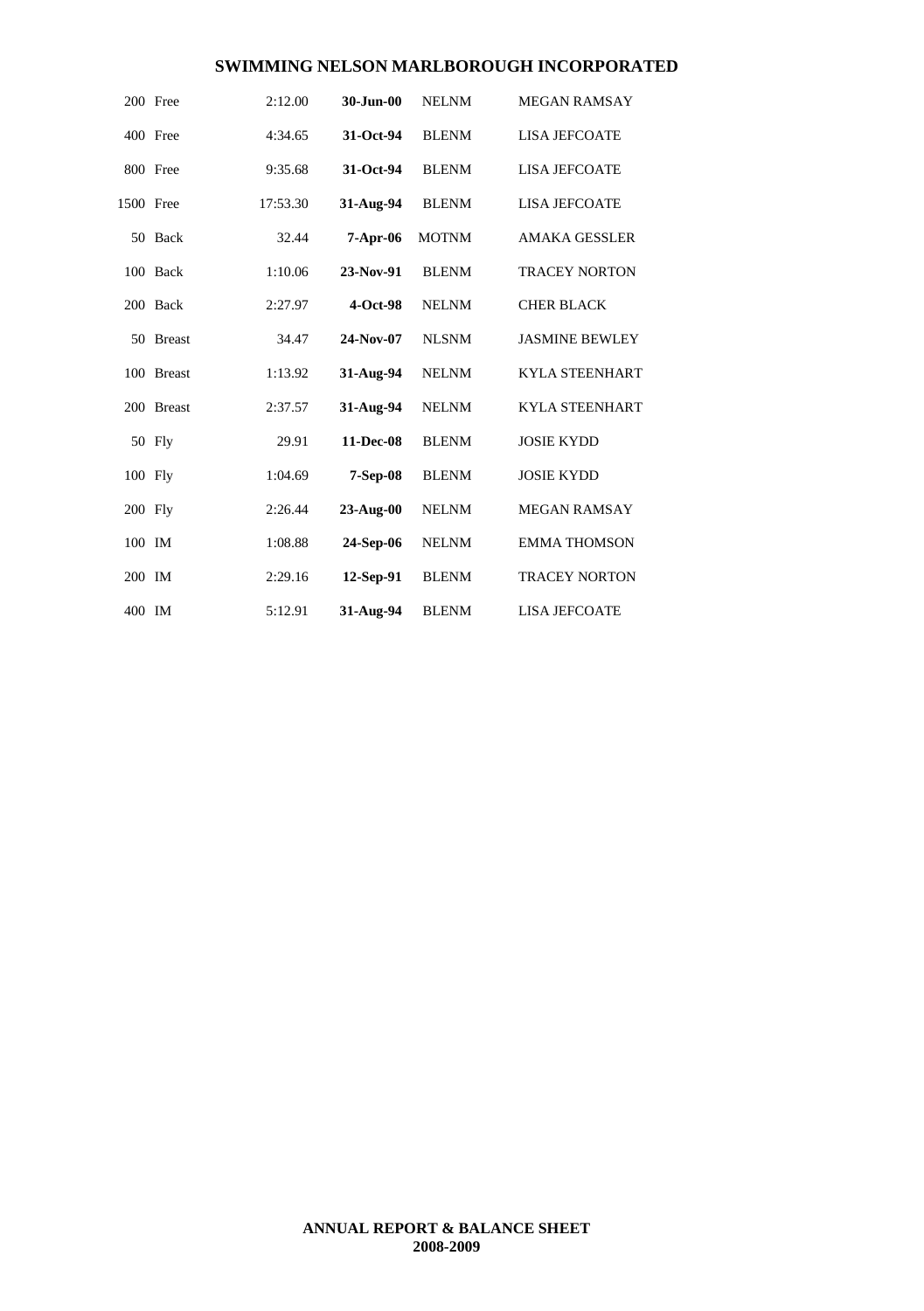# **SC Meters-Male**

| $10 \& U$ |         | 50 Free    | 32.33    | 24-Jun-00       |              | Standard                |
|-----------|---------|------------|----------|-----------------|--------------|-------------------------|
|           |         | 100 Free   | 1:10.80  | 24-Jun-00       |              | Standard                |
|           |         | 200 Free   | 2:33.42  | 24-Jun-00       |              | Standard                |
|           |         | 50 Back    | 40.16    | 20-Sep-02       | <b>BLENM</b> | <b>SCOTT D MCDONALD</b> |
|           |         | 100 Back   | 1:24.79  | 24-Jun-00       |              | Standard                |
|           |         | 50 Breast  | 43.20    | 24-Jun-00       |              | Standard                |
|           |         | 100 Breast | 1:30.41  | 24-Jun-00       |              | Standard                |
|           |         | 50 Fly     | 37.45    | 24-Jun-00       |              | Standard                |
|           | 100 Fly |            | 1:29.27  | 16-Sep-05       | <b>BLENM</b> | NICK KERRY              |
|           | 100 IM  |            | 1:25.57  | 16-Sep-05       | <b>BLENM</b> | NICK KERRY              |
|           | 200 IM  |            | 2:55.37  | 24-Jun-00       |              | Standard                |
| $11 - 11$ |         | 50 Free    | 30.77    | 19-Sep-03       | <b>BLENM</b> | <b>JONATHAN LEE</b>     |
|           |         | 100 Free   | 1:07.64  | 24-Jun-00       |              | Standard                |
|           |         | 200 Free   | 2:24.78  | 24-Jun-00       |              | Standard                |
|           |         | 400 Free   | 5:13.13  | $24$ -Jun-00    |              | Standard                |
|           |         | 50 Back    | 36.73    | 28-Mar-03       | <b>NELNM</b> | JOEL J WIECHERN         |
|           |         | 100 Back   | 1:18.38  | 24-Jun-00       |              | Standard                |
|           |         | 200 Back   | 2:50.33  | 24-Jun-00       |              | Standard                |
|           |         | 50 Breast  | 39.90    | 24-Jun-00       |              | Standard                |
|           |         | 100 Breast | 1:25.09  | 24-Jun-00       |              | Standard                |
|           |         | 200 Breast | 3:05.55  | 24-Jun-00       |              | Standard                |
|           |         | 50 Fly     | 34.66    | 9-Aug-08        | <b>NELNM</b> | WILLIAM BORRELL         |
|           | 100 Fly |            | 1:15.32  | 24-Jun-00       |              | Standard                |
|           | 200 Fly |            | 3:15.61  | 14-Feb-03       | <b>BLENM</b> | MARK W JACKSON          |
|           | 100 IM  |            | 1:19.50  | 19-Sep-03       | <b>BLENM</b> | <b>JONATHAN LEE</b>     |
|           | 200 IM  |            | 2:48.42  | 24-Jun-00       |              | Standard                |
| $12 - 12$ |         | 50 Free    | 29.39    | 24-Jun-00       |              | Standard                |
|           |         | 100 Free   | 1:03.64  | 24-Jun-00       |              | Standard                |
|           |         | 200 Free   | 2:16.88  | $24$ -Jun- $00$ |              | Standard                |
|           |         | 400 Free   | 4:53.54  | 24-Jun-00       |              | Standard                |
|           |         | 800 Free   | 10:18.52 | 24-Jun-00       |              | Standard                |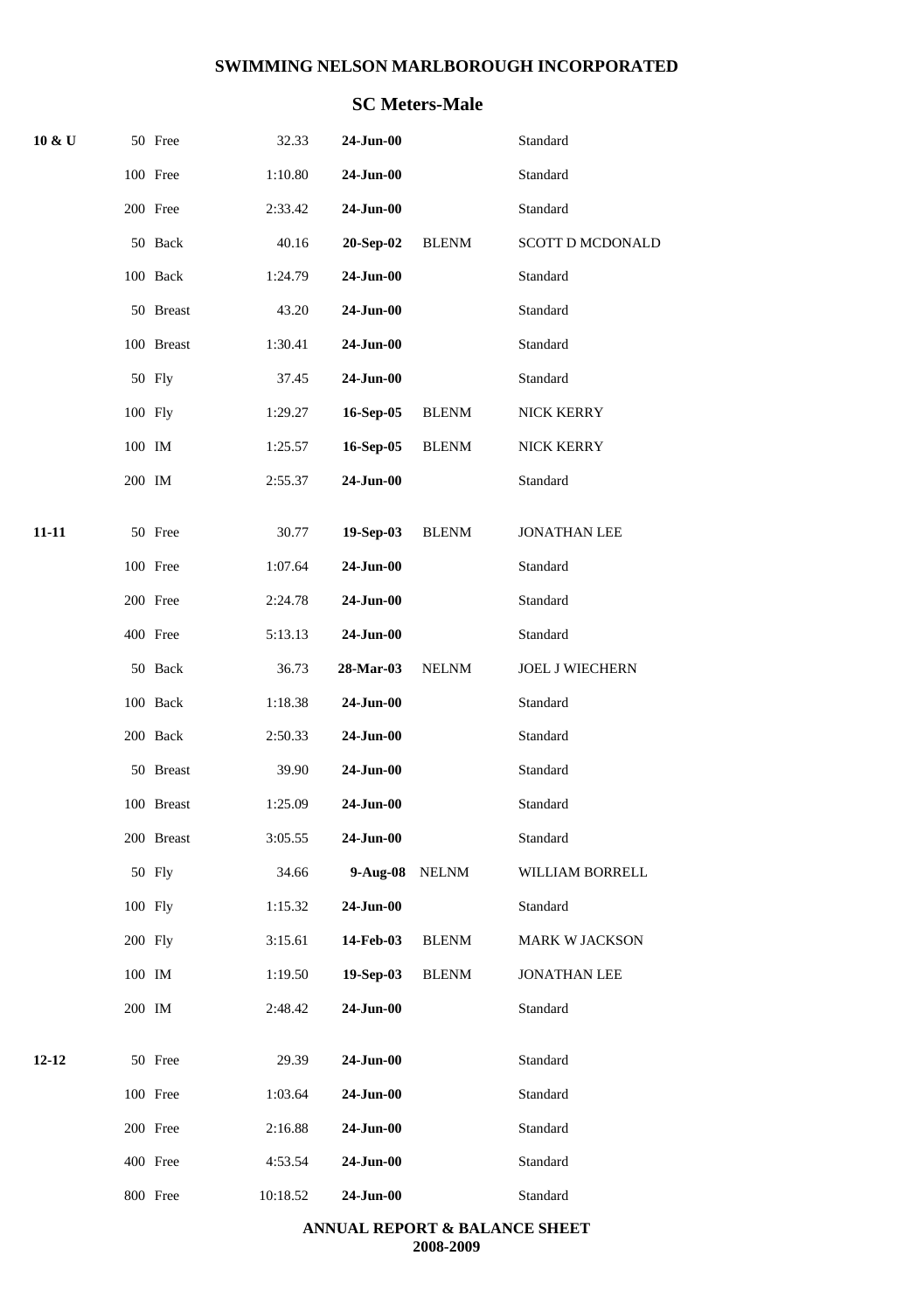|       | 1500 Free |            | 19:11.79 | 24-Jun-00    |              | Standard                 |
|-------|-----------|------------|----------|--------------|--------------|--------------------------|
|       |           | 50 Back    | 34.58    | 12-Mar-04    | $\it NELNM$  | <b>JOEL J. WIECHERN</b>  |
|       |           | 100 Back   | 1:12.69  | 24-Jun-00    |              | Standard                 |
|       |           | 200 Back   | 2:34.09  | 30-Jun-00    | NELNM        | THOMAS ARMSTRONG         |
|       |           | 50 Breast  | 37.23    | 24-Jun-00    |              | Standard                 |
|       |           | 100 Breast | 1:19.80  | 24-Jun-00    |              | Standard                 |
|       |           | 200 Breast | 2:53.38  | 24-Jun-00    |              | Standard                 |
|       |           | 50 Fly     | 32.17    | $15-Oct-04$  | <b>BLENM</b> | ANGUS J. BOYLE           |
|       | 100 Fly   |            | 1:10.78  | 24-Jun-00    |              | Standard                 |
|       | 200 Fly   |            | 2:41.81  | 24-Jun-00    |              | Standard                 |
|       | 100 IM    |            | 1:12.54  | 17-Sep-04    | <b>BLENM</b> | <b>JONATHAN LEE</b>      |
|       | 200 IM    |            | 2:39.81  | 17-Sep-04    | <b>BLENM</b> | <b>JONATHAN LEE</b>      |
|       | 400 IM    |            | 5:36.51  | 24-Jun-00    |              | Standard                 |
|       |           |            |          |              |              |                          |
| 13-13 |           | 50 Free    | 27.33    | 24-Jun-00    |              | Standard                 |
|       |           | 100 Free   | 59.49    | 21-Sep-01    | <b>MOTNM</b> | <b>MARCUS H SAUNDERS</b> |
|       |           | 200 Free   | 2:09.03  | 24-Jun-00    |              | Standard                 |
|       |           | 400 Free   | 4:38.30  | 24-Jun-00    |              | Standard                 |
|       |           | 800 Free   | 10:00.20 | $24$ -Jun-00 |              | Standard                 |
|       | 1500 Free |            | 18:35.33 | 24-Jun-00    |              | Standard                 |
|       |           | 50 Back    | 31.96    | 16-Sep-05    | <b>BLENM</b> | ANGUS J. BOYLE           |
|       |           | 100 Back   | 1:09.57  | 24-Jun-00    |              | Standard                 |
|       |           | 200 Back   | 2:29.54  | 22-Sep-00    | <b>NELNM</b> | THOMAS ARMSTRONG         |
|       |           | 50 Breast  | 35.47    | $24$ -Jun-00 |              | Standard                 |
|       |           | 100 Breast | 1:15.44  | 24-Jun-00    |              | Standard                 |
|       |           | 200 Breast | 2:44.99  | 24-Jun-00    |              | Standard                 |
|       |           | 50 Fly     | 29.74    | 24-Jun-00    |              | Standard                 |
|       | 100 Fly   |            | 1:06.11  | 24-Jun-00    |              | Standard                 |
|       | 200 Fly   |            | 2:27.96  | 24-Jun-00    |              | Standard                 |
|       | 100 IM    |            | 1:10.26  | 29-Oct-05    | <b>BLENM</b> | <b>JONATHAN LEE</b>      |
|       | 200 IM    |            | 2:25.81  | 24-Jun-00    |              | Standard                 |
|       | 400 IM    |            | 5:21.10  | 24-Jun-00    |              | Standard                 |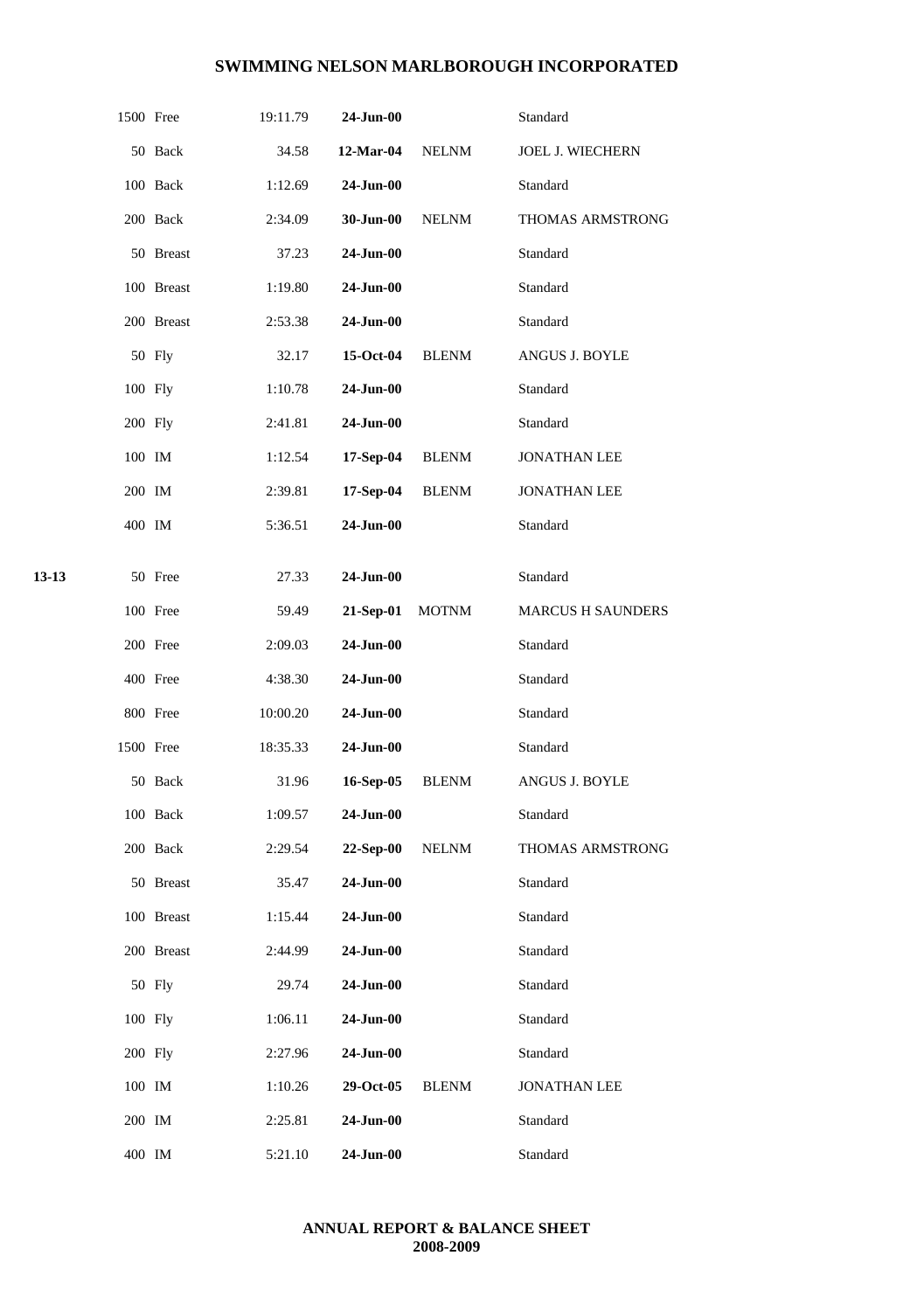| 14-14 |         | 50 Free    | 26.76    | 24-Jun-00       |              | Standard              |
|-------|---------|------------|----------|-----------------|--------------|-----------------------|
|       |         | 100 Free   | 57.73    | $7-Apr-06$      | <b>BLENM</b> | <b>MARK JACKSON</b>   |
|       |         | 200 Free   | 2:06.77  | 7-Apr-06        | <b>BLENM</b> | MARK JACKSON          |
|       |         | 400 Free   | 4:27.37  | $24-Jun-00$     |              | Standard              |
|       |         | 800 Free   | 9:24.12  | 24-Jun-00       |              | Standard              |
|       |         | 1500 Free  | 17:50.97 | 24-Jun-00       |              | Standard              |
|       |         | 50 Back    | 31.04    | 24-Jun-00       |              | Standard              |
|       |         | 100 Back   | 1:05.43  | 24-Jun-00       |              | Standard              |
|       |         | 200 Back   | 2:25.15  | 22-Sep-00       | <b>NELNM</b> | <b>CRAIG THOMSON</b>  |
|       |         | 50 Breast  | 32.94    | 24-Jun-00       |              | Standard              |
|       |         | 100 Breast | 1:11.73  | 24-Jun-00       |              | Standard              |
|       |         | 200 Breast | 2:36.36  | 24-Jun-00       |              | Standard              |
|       |         | 50 Fly     | 28.75    | 20-Sep-02       | <b>NELNM</b> | <b>LEIGHTON RILEY</b> |
|       | 100 Fly |            | 1:04.00  | 24-Sep-06       | <b>BLENM</b> | ANGUS BOYLE           |
|       | 200 Fly |            | 2:21.20  | 24-Jun-00       |              | Standard              |
|       | 100 IM  |            | 1:06.92  | 22-Sep-06       | <b>BLENM</b> | <b>JONATHAN LEE</b>   |
|       | 200 IM  |            | 2:20.87  | $24$ -Jun- $00$ |              | Standard              |
|       | 400 IM  |            | 4:56.80  | 24-Jun-00       |              | Standard              |
| 15-15 |         | 50 Free    | 26.12    | 24-Jun-00       |              | Standard              |
|       |         | 100 Free   | 56.43    | 24-Jun-00       |              | Standard              |
|       |         | 200 Free   | 2:05.18  | 24-Jun-00       |              | Standard              |
|       |         | 400 Free   | 4:23.84  | 23-Sep-07       | <b>BLENM</b> | ANGUS BOYLE           |
|       |         | 800 Free   | 9:11.38  | 24-Jun-00       |              | Standard              |
|       |         | 1500 Free  | 17:24.47 | 24-Jun-00       |              | Standard              |
|       |         | 50 Back    | 29.63    | 24-Jun-00       |              | Standard              |
|       |         | 100 Back   | 1:03.94  | 24-Jun-00       |              | Standard              |
|       |         | 200 Back   | 2:17.20  | 24-Jun-00       |              | Standard              |
|       |         | 50 Breast  | 32.39    | 22-Aug-03       | <b>NELNM</b> | <b>LEIGHTON RILEY</b> |
|       |         | 100 Breast | 1:13.03  | 18-Mar-09       | <b>NELNM</b> | <b>RYAN CHEYNE</b>    |
|       |         |            |          |                 |              |                       |
|       |         | 200 Breast | 2:33.67  | 21-Sep-03       | <b>NELNM</b> | <b>LEIGHTON RILEY</b> |
|       |         | 50 Fly     | 27.86    | 23-Sep-07       |              | ANGUS BOYLE           |
|       | 100 Fly |            | 1:01.21  | 23-Sep-07       | <b>BLENM</b> | ANGUS BOYLE           |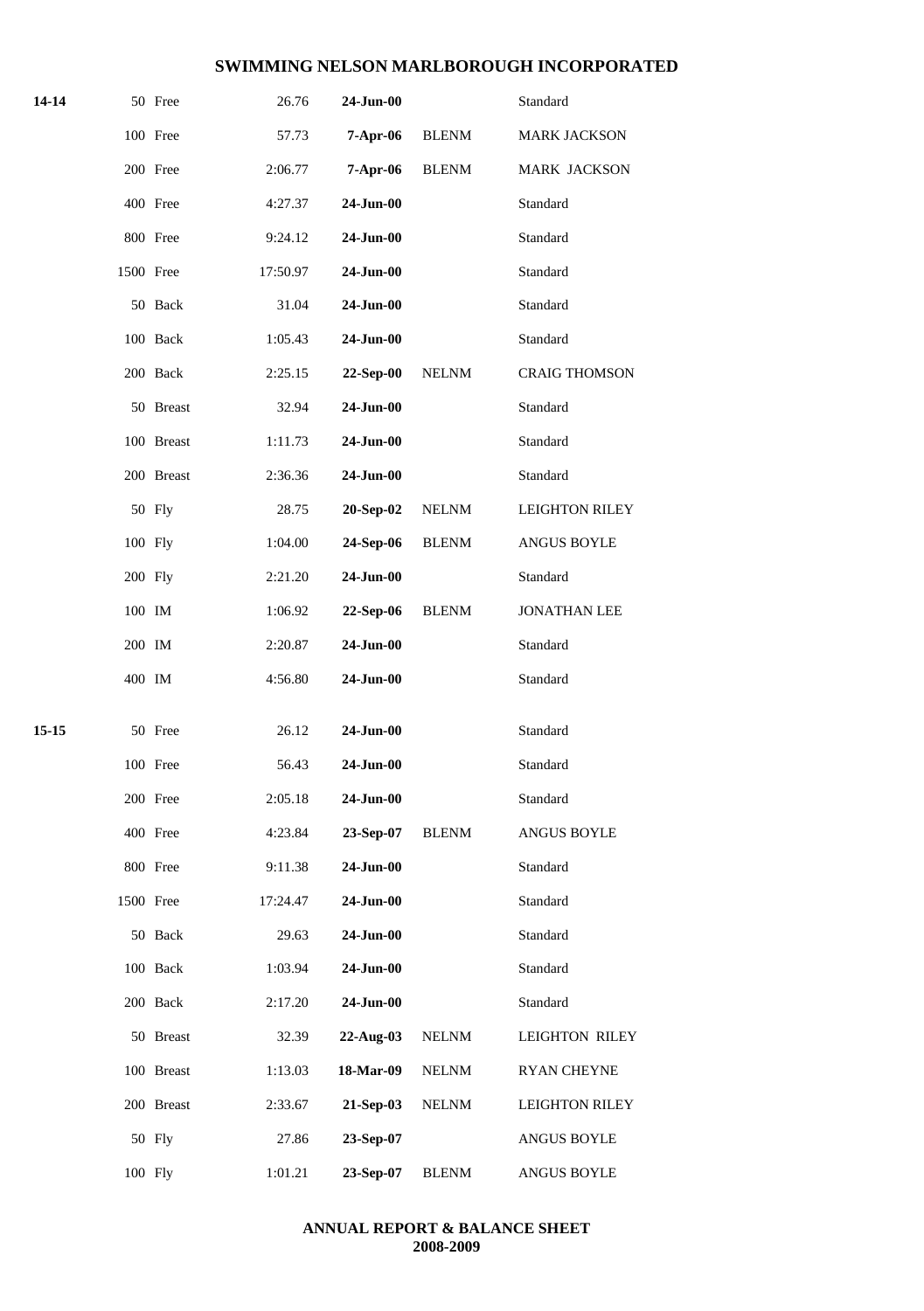|       | 200 Fly   |            | 2:17.10  | 21-Sep-03       | <b>NELNM</b> | <b>LEIGHTON RILEY</b>     |
|-------|-----------|------------|----------|-----------------|--------------|---------------------------|
|       | 100 IM    |            | 1:05.51  | 7-Sep-07        | <b>BLENM</b> | <b>ANGUS BOYLE</b>        |
|       | 200 IM    |            | 2:22.44  | 24-Jun-00       |              | Standard                  |
|       | 400 IM    |            | 5:01.39  | 24-Jun-00       |              | Standard                  |
| 16-16 |           | 50 Free    | 25.37    | $20$ -Jun- $08$ | <b>BLENM</b> | <b>SIMON LEACH</b>        |
|       |           | 100 Free   | 56.29    | 12-Mar-04       | <b>MOTNM</b> | <b>MARCUS H. SAUNDERS</b> |
|       |           |            |          |                 |              |                           |
|       |           | 200 Free   | 2:06.27  | 10-Nov-00       | <b>BLENM</b> | <b>MARK JACKSON</b>       |
|       |           | 400 Free   | 4:30.54  | 10-Nov-07       | <b>BLENM</b> | <b>MARK JACKSON</b>       |
|       |           | 800 Free   | 9:54.22  | 23-Nov-03       | <b>NELNM</b> | THOMAS H. ARMSTRONG       |
|       | 1500 Free |            | 18:29.44 | 30-Nov-07       | <b>BLENM</b> | <b>MARK JACKSON</b>       |
|       |           | 50 Back    | 29.81    | 10-Nov-07       | <b>BLENM</b> | <b>BRENDON FERGUSON</b>   |
|       |           | 100 Back   | 1:05.39  | 22-Sep-00       | <b>MOTNM</b> | <b>BEN DRUMMOND</b>       |
|       |           | 200 Back   | 2:22.61  | 22-Sep-00       | <b>MOTNM</b> | <b>BEN DRUMMOND</b>       |
|       |           | 50 Breast  | 33.05    | 22-Sep-06       | <b>BLENM</b> | <b>SEAN KERRY</b>         |
|       |           | 100 Breast | 1.09.50  | $20$ -Jun- $08$ | <b>BLENM</b> | <b>SIMON LEACH</b>        |
|       |           | 200 Breast | 2:34.29  | $20$ -Jun- $08$ | <b>BLENM</b> | <b>SIMON LEACH</b>        |
|       |           | 50 Fly     | 27.70    | 5-Sep-08        | <b>BLENM</b> | <b>ANGUS BOYLE</b>        |
|       | 100 Fly   |            | 1:01.54  | 5-Sep-08        | <b>BLENM</b> | ANGUS BOYLE               |
|       | 200 Fly   |            | 2:22.26  | 7-Dec-07        | <b>BLENM</b> | <b>ANGUS BOYLE</b>        |
|       | 100 IM    |            | 1:04.12  | 5-Sep-08        | <b>BLENM</b> | <b>ANGUS BOYLE</b>        |
|       | 200 IM    |            | 2:20.09  | 5-Sep-08        | <b>BLENM</b> | <b>ANGUS BOYLE</b>        |
|       | 400 IM    |            | 5:04.58  | 5-Sep-08        | <b>BLENM</b> | <b>ANGUS BOYLE</b>        |
| 17-17 |           | 50 Free    | 25.59    | 12-Mar-04       | <b>BLENM</b> | MICHAEL L. KENDRICK       |
|       |           | 100 Free   | 55.05    | 28-Oct-08       | <b>BLENM</b> | <b>MARK JACKSON</b>       |
|       |           | 200 Free   | 2:06.02  | 8-Nov-08        | <b>BLENM</b> | <b>DARREN PERANO</b>      |
|       |           | 400 Free   | 4:31.70  | 8-Nov-08        | <b>BLENM</b> | <b>MARK JACKSON</b>       |
|       |           | 800 Free   | 20:00.00 | 24-Jun-00       |              | <b>NEW</b>                |
|       | 1500 Free |            | 18.19.56 | 28-Nov-08       | <b>BLENM</b> | <b>MARK JACKSON</b>       |
|       |           | 50 Back    | 29.67    | 27-Sep-08       | <b>BLENM</b> | <b>BRENDON FERGUSON</b>   |
|       |           | 100 Back   | 1:04.75  | 27-Sep-08       | <b>BLENM</b> | <b>BRENDON FERGUSON</b>   |
|       |           | 200 Back   | 2:21.96  | 27-Sep-08       | <b>BLENM</b> | <b>BRENDON FERGUSON</b>   |
|       |           | 50 Breast  | 30.64    | 28-Sep-08       | <b>BLENM</b> | <b>SIMON LEACH</b>        |
|       |           |            |          |                 |              |                           |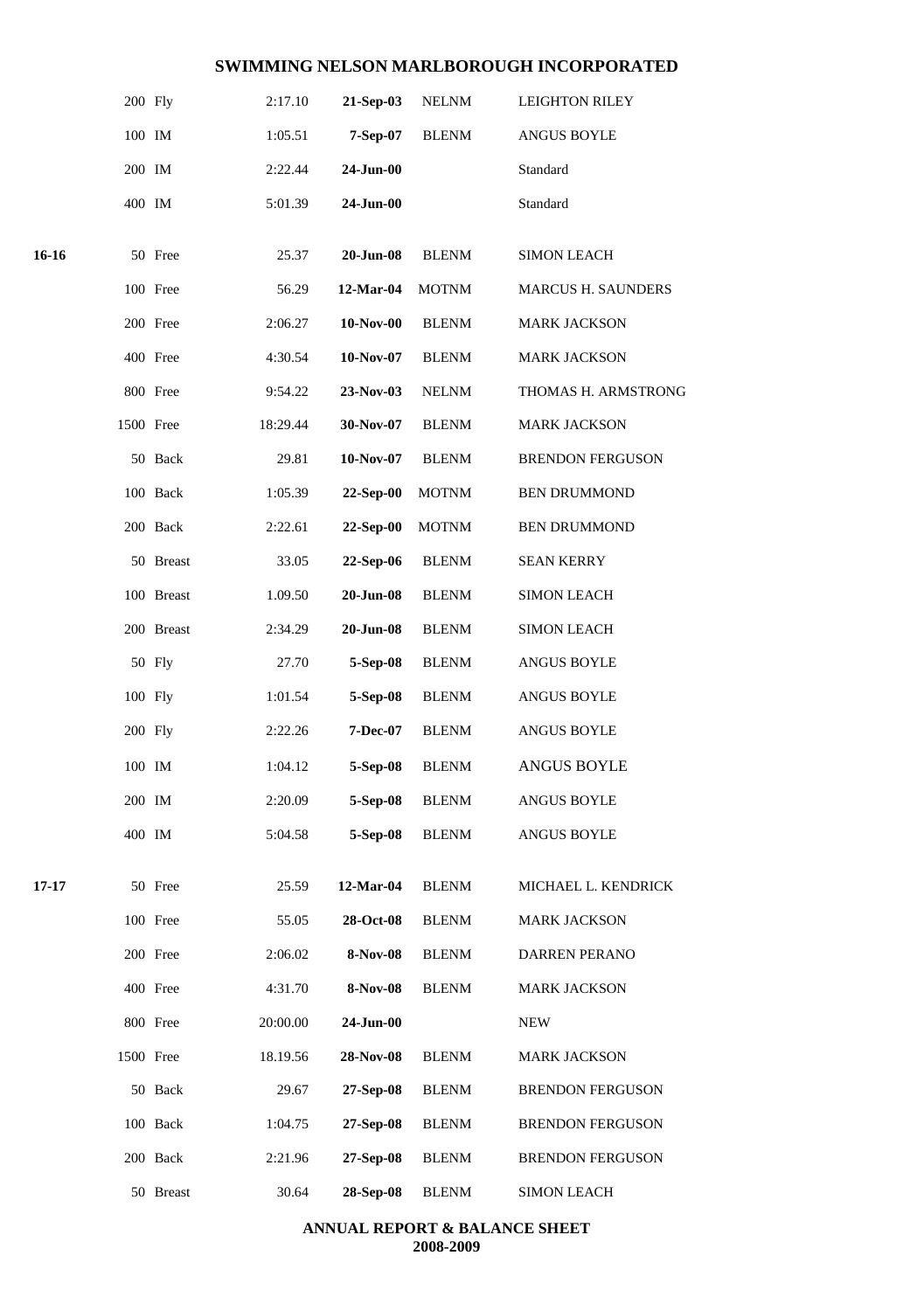|       |           | 100 Breast | 1:08.03  | $1-Aug-08$ | <b>BLENM</b> | <b>SIMON LEACH</b>                                            |
|-------|-----------|------------|----------|------------|--------------|---------------------------------------------------------------|
|       |           | 200 Breast | 2:29.35  | 28-Sep-08  | <b>BLENM</b> | <b>SIMON LEACH</b>                                            |
|       |           | 50 Fly     | 27.49    | $1-Aug-08$ | <b>BLENM</b> | <b>SIMON LEACH</b>                                            |
|       | 100 Fly   |            | 1:02.54  | 21-Sep-01  | <b>BLENM</b> | DARREN PERANO                                                 |
|       | 200 Fly   |            | 2:28.55  | 21-Sep-01  | <b>BLENM</b> | DARREN PERANO                                                 |
|       | 100 IM    |            | 1:03.97  | 18-Oct-08  | <b>BLENM</b> | <b>MARK JACKSON</b>                                           |
|       | 200 IM    |            | 2:22.77  | 27-Sep-08  | <b>BLENM</b> | <b>MARK JACKSON</b>                                           |
|       | 400 IM    |            | 4.57.52  | 28-Jan-09  | <b>BLENM</b> | <b>MARK JACKSON</b>                                           |
| 18-18 |           | 50 Free    | 25.77    | 20-Sep-02  | <b>MOTNM</b> | <b>BEN H DRUMMOND</b>                                         |
|       |           | 100 Free   | 56.93    | 20-Sep-02  | <b>MOTNM</b> | <b>BEN H DRUMMOND</b>                                         |
|       |           | 200 Free   | 2:04.92  | 20-Sep-02  | <b>MOTNM</b> | <b>BEN H DRUMMOND</b>                                         |
|       |           | 400 Free   | 4:52.24  | 20-Sep-02  | <b>BLENM</b> | DARREN J PERANO                                               |
|       |           | 800 Free   | 9:19.30  | 17-Nov-02  | <b>MOTNM</b> | <b>BEN H DRUMMOND</b>                                         |
|       | 1500 Free |            | 18:56.79 | 27-Sep-08  | <b>NELNM</b> | <b>HARRISON DEAN</b>                                          |
|       |           | 50 Back    | 29.83    | 20-Sep-02  | <b>MOTNM</b> | <b>BEN H DRUMMOND</b>                                         |
|       |           | 100 Back   | 1:03.74  | 20-Sep-02  | <b>MOTNM</b> | <b>BEN H DRUMMOND</b>                                         |
|       |           | 200 Back   | 2:17.38  | 20-Sep-02  | <b>MOTNM</b> | <b>BEN H DRUMMOND</b>                                         |
|       |           | 50 Breast  | 33.10    | 21-Nov-08  | <b>BLENM</b> | NATHANIEL RIDLEY                                              |
|       |           | 100 Breast | 1:12.81  | 21-Nov-08  | <b>BLENM</b> | NATHANIEL RIDLEY                                              |
|       |           | 200 Breast | 2:38.54  | 21-Nov-08  | <b>BLENM</b> | <b>NATHANIEL RIDLEY</b>                                       |
|       |           | 50 Fly     | 28.38    | 31-Aug-02  | <b>BLENM</b> | DARREN J PERANO                                               |
|       | 100 Fly   |            | 1:01.65  | 31-Aug-02  | <b>BLENM</b> | <b>DARREN J PERANO</b>                                        |
|       | 200 Fly   |            | 2:26.87  | 28-Jan-09  | <b>MOTNM</b> | <b>OLIVER LAUFKOTTER</b>                                      |
|       | 100 IM    |            | 1:05.83  | 20-Sep-02  | <b>MOTNM</b> | <b>BEN H DRUMMOND</b>                                         |
|       | 200 IM    |            | 2:23.89  | 20-Sep-02  | <b>MOTNM</b> | <b>BEN H DRUMMOND</b>                                         |
|       | 400 IM    |            | 5:06.38  | 20-Sep-02  | <b>MOTNM</b> | <b>BEN H DRUMMOND</b>                                         |
| Open  |           | 50 Free    | 24.81    | 21-Aug-94  | <b>NLSNM</b> | TIM DIVETT                                                    |
|       |           | 100 Free   | 55.05    | 18-Oct-08  | <b>BLENM</b> | <b>MARK JACKSON</b>                                           |
|       |           | 200 Free   | 1:59.84  | 23-Jul-87  | <b>BLENM</b> | <b>AARON DAVIS</b>                                            |
|       |           | 400 Free   | 4:09.01  | 23-Jul-87  | <b>BLENM</b> | <b>AARON DAVIS</b>                                            |
|       |           | 800 Free   | 8:51.60  |            |              | <b>STANDARD</b>                                               |
|       | 1500 Free |            | 16:48.98 | 31-Aug-94  | <b>BLENM</b> | <b>CHRIS YORK</b><br><b>ANNUAL REPORT &amp; BALANCE SHEET</b> |

**2008-2009**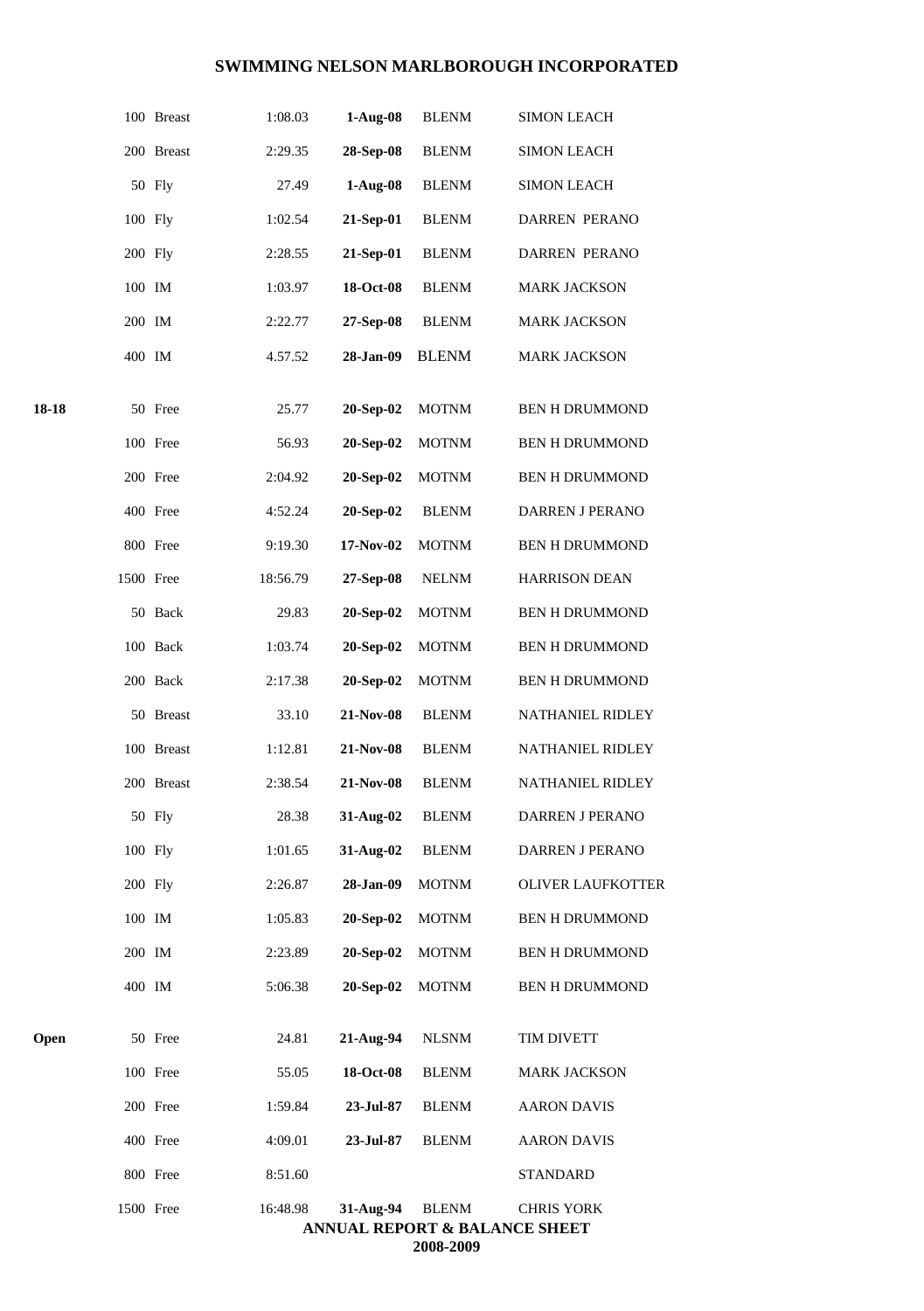|           | 50 Back       | 28.72   | 8-Sep-95   | <b>BLENM</b> | <b>HAYDEN CLEMETT</b> |
|-----------|---------------|---------|------------|--------------|-----------------------|
|           | 100 Back      | 1:00.77 | $7-Sep-95$ | <b>BLENM</b> | <b>HAYDEN CLEMETT</b> |
|           | 200 Back      | 2:14.50 | $6-Sep-80$ | <b>NLSNM</b> | <b>SCOTT AUCUTT</b>   |
| 50        | <b>Breast</b> | 30.64   | 28-Sep-08  | <b>BLENM</b> | <b>SIMON LEACH</b>    |
|           | 100 Breast    | 1:08.03 | $1-Aug-08$ | <b>BLENM</b> | <b>SIMON LEACH</b>    |
|           | 200 Breast    | 2:29.35 | 28-Sep-08  | <b>BLENM</b> | <b>SIMON LEACH</b>    |
|           | 50 Fly        | 27.49   | $1-Aug-08$ | <b>BLENM</b> | <b>SIMON LEACH</b>    |
| 100 Fly   |               | 1:00.37 | 31-Aug-94  | <b>BLENM</b> | <b>CHRIS YORK</b>     |
| $200$ Fly |               | 2:13.11 | 31-Aug-94  | <b>BLENM</b> | <b>CHRIS YORK</b>     |
| 100 IM    |               | 1:03.97 | 18-Oct-08  | <b>BLENM</b> | <b>MARK JACKSON</b>   |
| 200 IM    |               | 2:18.47 | 31-Aug-94  | <b>BLENM</b> | <b>CHRIS YORK</b>     |
| 400 IM    |               | 4:50.94 | 31-Aug-94  | <b>BLENM</b> | <b>CHRIS YORK</b>     |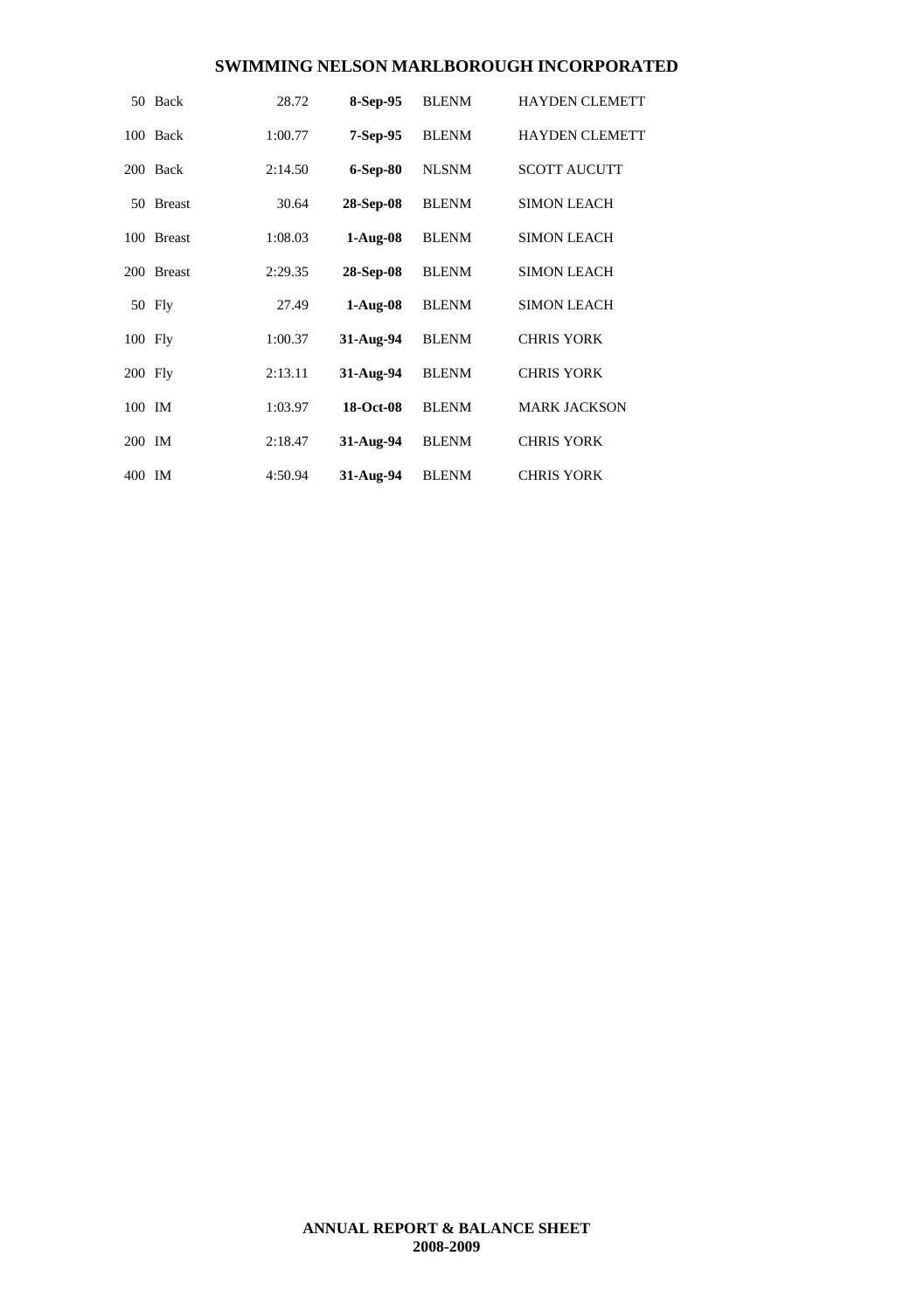#### **SNM COUNTRY AND TOWN RECORDS BETTERED IN THE 2008-2009 SEASON**

#### **SC Meters-Female**

| 25 Free    | 19.34                 | 9-Feb-08          | <b>MOTNM</b>          |                                                                                                             |
|------------|-----------------------|-------------------|-----------------------|-------------------------------------------------------------------------------------------------------------|
|            |                       |                   |                       | SAMANTHA TREVURZA                                                                                           |
| 25 Back    | 22.35                 | 9-Feb-08          | <b>NELNM</b>          | <b>CHARLOTTE HANDFORTH</b>                                                                                  |
| 25 Breast  | 27.20                 | 9-Feb-08          | <b>MOTNM</b>          | SAMANTHA TREVURZA                                                                                           |
| 25 Fly     | 26.70                 | 31-Jan-09         | <b>NELNM</b>          | <b>BROOKE MATHESON</b>                                                                                      |
| 50 Free    | 44.29                 | 9-Feb-08          | <b>MOTNM</b>          | PIP DWYER                                                                                                   |
| 50 Back    | 49.56                 | 9-Feb-08          | <b>MOTNM</b>          | <b>SAMANTHA TREVURZA</b>                                                                                    |
| 50 Breast  | 58.06                 | 9-Feb-08          | <b>MOTNM</b>          | PIP DWYER                                                                                                   |
| 50 Fly     | 10:00.00              | 9-Feb-08          |                       | No Standard                                                                                                 |
| 100 IM     | 10:00.00              | 9-Feb-08          |                       | No Standard                                                                                                 |
| 50 Free    | 37.44                 | 28-Feb-09         | <b>NLSNM</b>          | MEREKERA McGUINNIETY                                                                                        |
| 100 Free   | 1:23.44               | 28-Feb-09         | <b>NLSNM</b>          | MEREKERA McGUINNIETY                                                                                        |
| 200 Free   | 3:07.51               | 31-Jan-09         | <b>MOTNM</b>          | SAMANTHA TREVURZA                                                                                           |
| 50 Back    | 42.91                 | 28-Feb-09         | <b>NLSNM</b>          | MEREKERA McGUINNIETY                                                                                        |
| 100 Back   | 1:38.91               | 28-Feb-09         |                       | SAMANTHA TREVURZA                                                                                           |
|            |                       |                   |                       | No Standard                                                                                                 |
|            |                       |                   |                       | MEREKERA McGUINNIETY                                                                                        |
| 100 Breast | 1:42.18               | 28-Feb-09         | <b>NLSNM</b>          | <b>MEREKERA McGUINNIETY</b>                                                                                 |
| 200 Breast | 10:00.00              | 9-Feb-08          |                       | No Standard                                                                                                 |
| 50 Fly     | 45.18                 | 28-Feb-09         | <b>BLENM</b>          | ORIANA HOURA                                                                                                |
| 100 Fly    | 10:00.00              | 9-Feb-08          |                       | No Standard                                                                                                 |
| 100 IM     | 1:43.92               | 28-Feb-09         | <b>MOTNM</b>          | <b>SAMANTHA TREVURZA</b>                                                                                    |
| 200 IM     | 10:00.00              | 9-Feb-08          |                       | No Standard                                                                                                 |
| 50 Free    | 36.41                 | 9-Feb-08          | <b>NLSNM</b>          | <b>ANNIE EDEN</b>                                                                                           |
| 100 Free   | 1:17.27               |                   | <b>NLSNM</b>          | <b>JESSICA ROPER</b>                                                                                        |
| 200 Free   | 2:59.77               |                   | <b>NLSNM</b>          | PAIGE WOODALL                                                                                               |
|            | 200 Back<br>50 Breast | 10:00.00<br>47.64 | 9-Feb-08<br>28-Feb-08 | <b>MOTNM</b><br><b>NLSNM</b><br>28-Feb-09<br><b>28-Feb-09</b><br>ANNUAL REPORT & BALANCE SHEET<br>2008-2009 |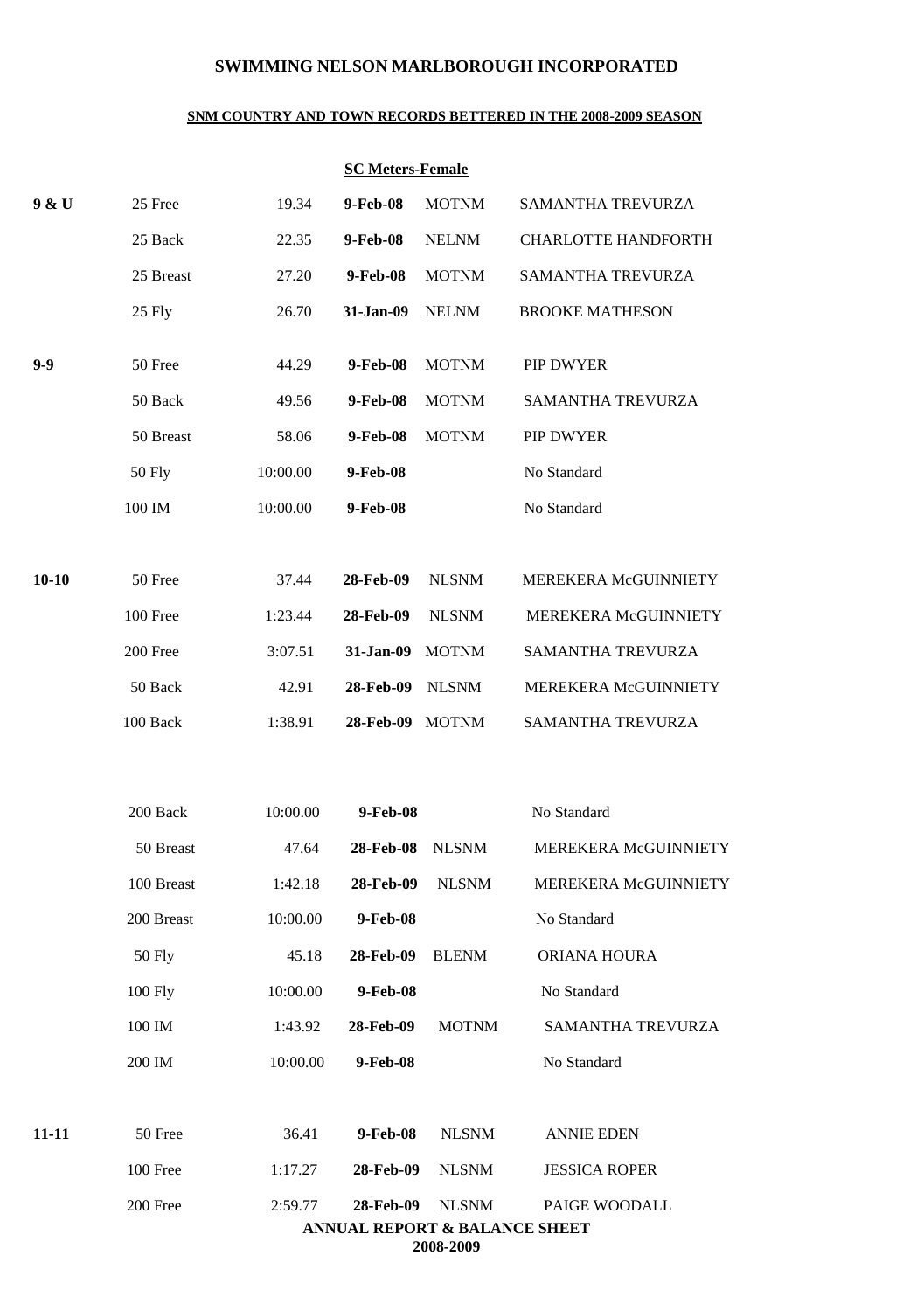|         | 50 Back        | 42.59    | 28-Feb-09 | <b>NLSNM</b> | <b>JESSICA ROPER</b>    |
|---------|----------------|----------|-----------|--------------|-------------------------|
|         | 100 Back       | 1:30.23  | 28-Feb-09 | <b>NLSNM</b> | <b>JESSICA ROPER</b>    |
|         | 200 Back       | 3:38.91  | 31-Jan-09 | <b>MOTNM</b> | <b>LIBBY GRAY</b>       |
|         | 50 Breast      | 46.11    | 31-Jan-09 | <b>BLENM</b> | <b>SHEREE HOURA</b>     |
|         | 100 Breast     | 1:39.12  | 31-Jan-09 | <b>BLENM</b> | <b>SHEREE HOURA</b>     |
|         | 200 Breast     | 3:30.02  | 31-Jan-09 | <b>BLENM</b> | <b>SHEREE HOURA</b>     |
|         | <b>50 Fly</b>  | 44.53    | 9-Feb-08  | <b>NLSNM</b> | <b>ANNIE EDEN</b>       |
|         | 100 Fly        | 1:53.30  | 9-Feb-08  | <b>NLSNM</b> | <b>ANNIE EDEN</b>       |
|         | 100 IM         | 1:30.91  | 31-Jan-09 | <b>BLENM</b> | <b>SHEREE HOURA</b>     |
|         | 200 IM         | 10:00.00 | 9-Feb-08  |              | No Standard             |
| 12-12   | 50 Free        | 33.03    | 31-Jan-09 | <b>NLSNM</b> | <b>KEA McGUINNIETY</b>  |
|         | 100 Free       | 1:15.79  | 28-Feb-09 | <b>NLSNM</b> | <b>HAZEL McCOLL</b>     |
|         | 200 Free       | 2:42.35  | 31-Jan-09 | <b>NLSNM</b> | <b>HAZEL McCOLL</b>     |
|         | 50 Back        | 39.67    | 31-Jan-09 | <b>NLSNM</b> | <b>KEA McGUINNIETY</b>  |
|         | 100 Back       | 1:31.67  | 31-Jan-09 | <b>NELNM</b> | <b>MADISEN STANLEY</b>  |
|         | 200 Back       | 3:08.24  | 9-Feb-08  | <b>NLSNM</b> | <b>GEORGIA ANDERSON</b> |
|         | 50 Breast      | 43.68    | 31-Jan-09 | <b>NELNM</b> | <b>MADISEN STANLEY</b>  |
|         | 100 Breast     | 1:36.29  | 31-Jan-09 | <b>NLSNM</b> | <b>HAZEL McCOLL</b>     |
|         | 200 Breast     | 3:21.20  | 31-Jan-09 | <b>NLSNM</b> | <b>HAZEL McCOLL</b>     |
|         | <b>50 Fly</b>  | 35.56    | 31-Jan-09 | <b>NLSNM</b> | <b>KEA McGUINNIETY</b>  |
|         | 100 Fly        | 10:00.00 | 9-Feb-08  |              | No Standard             |
|         | <b>200 Fly</b> | 10:00.00 | 9-Feb-08  |              | No Standard             |
|         | 100 IM         | 1:25.29  | 31-Jan-09 | <b>WMANM</b> | KAITLYN WEHNER          |
|         | 200 IM         | 3:11.74  | 28-Feb-09 | <b>NLSNM</b> | HAZEL McCOLL            |
| $13-13$ | 50 Free        | 32.36    | 28-Feb-09 | <b>NLSNM</b> | <b>MONICA NELSON</b>    |
|         | 100 Free       | 1:12.48  | 28-Feb-09 | <b>NELNM</b> | <b>ALICE TRENGROVE</b>  |
|         | 200 Free       | 2:39.46  | 9-Feb-08  | <b>MOTNM</b> | <b>CHRISSY BROWN</b>    |
|         | 50 Back        | 39.27    | 28-Feb-09 | <b>NLSNM</b> | <b>GRACE WOODALL</b>    |
|         | 100 Back       | 1:25.20  | 28-Feb-09 | <b>NLSNM</b> | C'AITLIN ABBOTT         |
|         | 200 Back       | 3:00.31  | 28-Feb-09 | <b>NLSNM</b> | C'AITLIN ABBOTT         |
|         |                |          |           |              |                         |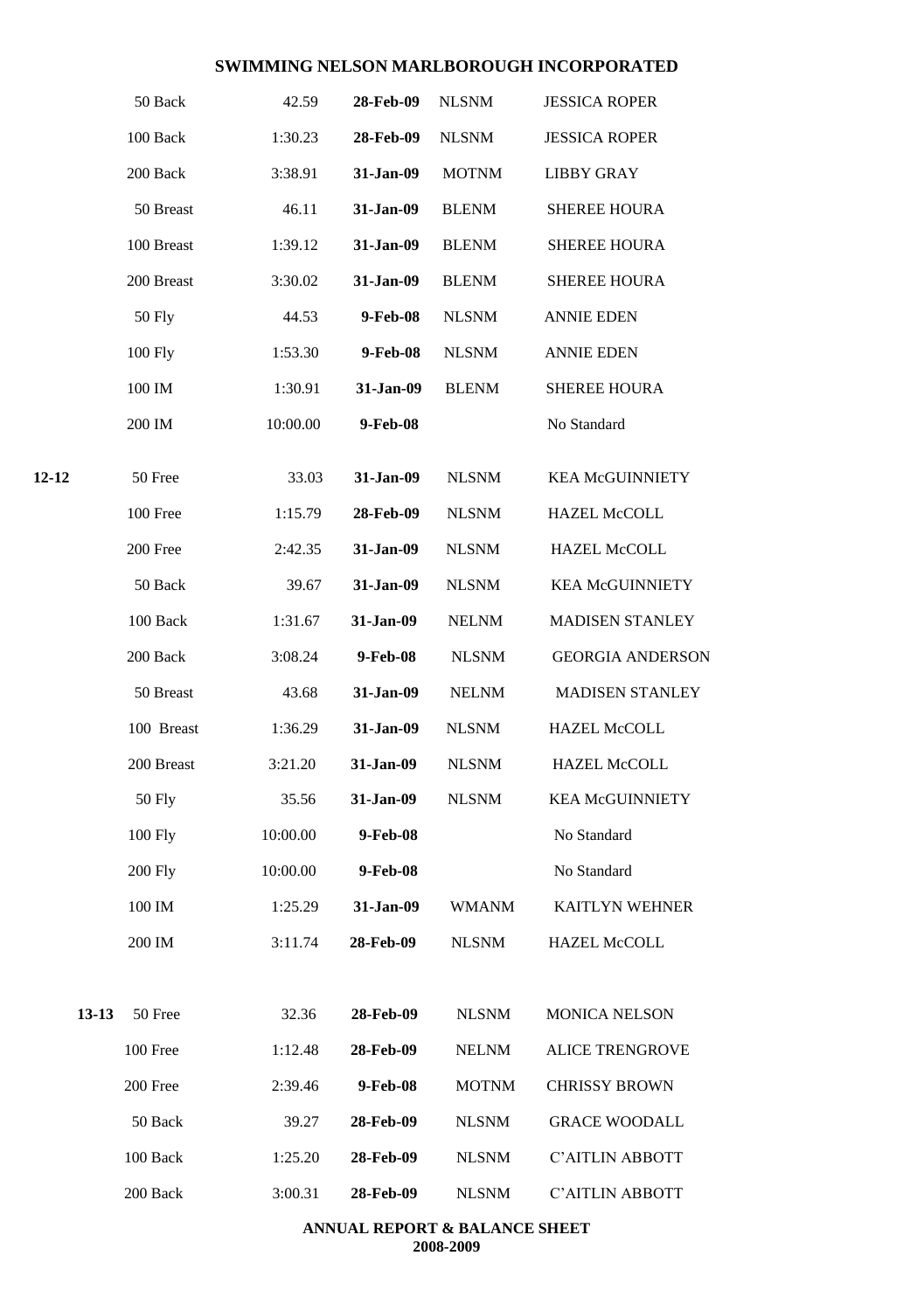|         | 50 Breast      | 42.43    | 28-Feb-09  | <b>NLSNM</b> | <b>MONICA NELSON</b>       |
|---------|----------------|----------|------------|--------------|----------------------------|
|         | 100 Breast     | 1:31.47  | 28-Feb-09  | <b>NLSNM</b> | <b>MONICA NELSON</b>       |
|         | 200 Breast     | 3:16.15  | 28-Feb-09  | <b>NLSNM</b> | <b>MONICA NELSON</b>       |
|         | <b>50 Fly</b>  | 35.71    | 28-Feb-09  | <b>NLSNM</b> | <b>MONICA NELSON</b>       |
|         | 100 Fly        | 1:43.10  | 9-Feb-08   | <b>NELNM</b> | ZOE BORRELL                |
|         | <b>200 Fly</b> | 10:00.00 | 9-Feb-08   |              | No Standard                |
|         | 100 IM         | 1:21.31  | 28-Feb-09  | <b>NLSNM</b> | <b>MONICA NELSON</b>       |
|         | 200 IM         | 2:59.51  | 28-Feb-09  | <b>NLSNM</b> | <b>MONICA NELSON</b>       |
| 14-14   | 50 Free        | 32.78    | 28-Feb-09  | <b>NLSNM</b> | <b>CLAIRE CADWALLADDER</b> |
|         | 100 Free       | 1:12.46  | 28-Feb-09  | <b>NLSNM</b> | <b>CLAIRE CADWALLADDER</b> |
|         | 200 Free       | 2:38.14  | 31-Jan-09  | <b>NELNM</b> | <b>VANESSA PRICE</b>       |
|         | 50 Back        | 37.95    | 28-Feb-09  | <b>NLSNM</b> | <b>CLAIRE CADWALLADER</b>  |
|         | 100 Back       | 1:23.72  | 28-Feb-09  | <b>NLSNM</b> | <b>CLAIRE CADWALLADER</b>  |
|         | 200 Back       | 2:51.27  | 31-Jan-09  | <b>NELNM</b> | <b>VANESSA PRICE</b>       |
|         |                |          |            |              |                            |
|         | 50 Breast      | 42.90    | 28-Feb-09  | <b>NLSNM</b> | <b>CLAIRE CADWALLADER</b>  |
|         | 100 Breast     | 1:34.38  | 28-Feb-09  | <b>NLSNM</b> | <b>CLAIRE CADWALLADER</b>  |
|         | 200 Breast     | 3:20.30  | 28-Feb-09  | <b>NLSNM</b> | <b>CLAIRE CADWALLADER</b>  |
|         | <b>50 Fly</b>  | 38.80    | 28-Feb-09  | <b>NLSNM</b> | <b>HAZEL DAVIDSEN</b>      |
|         | 100 Fly        | 1:30.77  | $9-Aug-02$ | <b>WMANM</b> | <b>AMY COOPER</b>          |
|         | <b>200 Fly</b> | 10:00.00 | 9-Feb-08   |              | No Standard                |
|         | 100 IM         | 1;24.79  | 29-Aug-02  | <b>NLSNM</b> | <b>CLAIRE CADWALLADER</b>  |
|         | 200 IM         | 3:05.04  | 9-Feb-08   | <b>NLSNM</b> | NICOLA BRITTEN             |
| $15-15$ | 50 Free        | 31.71    | 28-Feb-09  | <b>WMANM</b> | KATHERINE KEMPTHORNE       |
|         | 100 Free       | 1:16.37  | 28-Feb-09  | <b>NLSNM</b> | KATHERINE DAVIES           |
|         | 50 Back        | 39.32    | 9-Feb-08   | <b>TAKNM</b> | TUI KRAAL                  |
|         | 100 Back       | 1:26.10  | 28-Feb-09  | <b>NLSNM</b> | KATHERINE DAVIES           |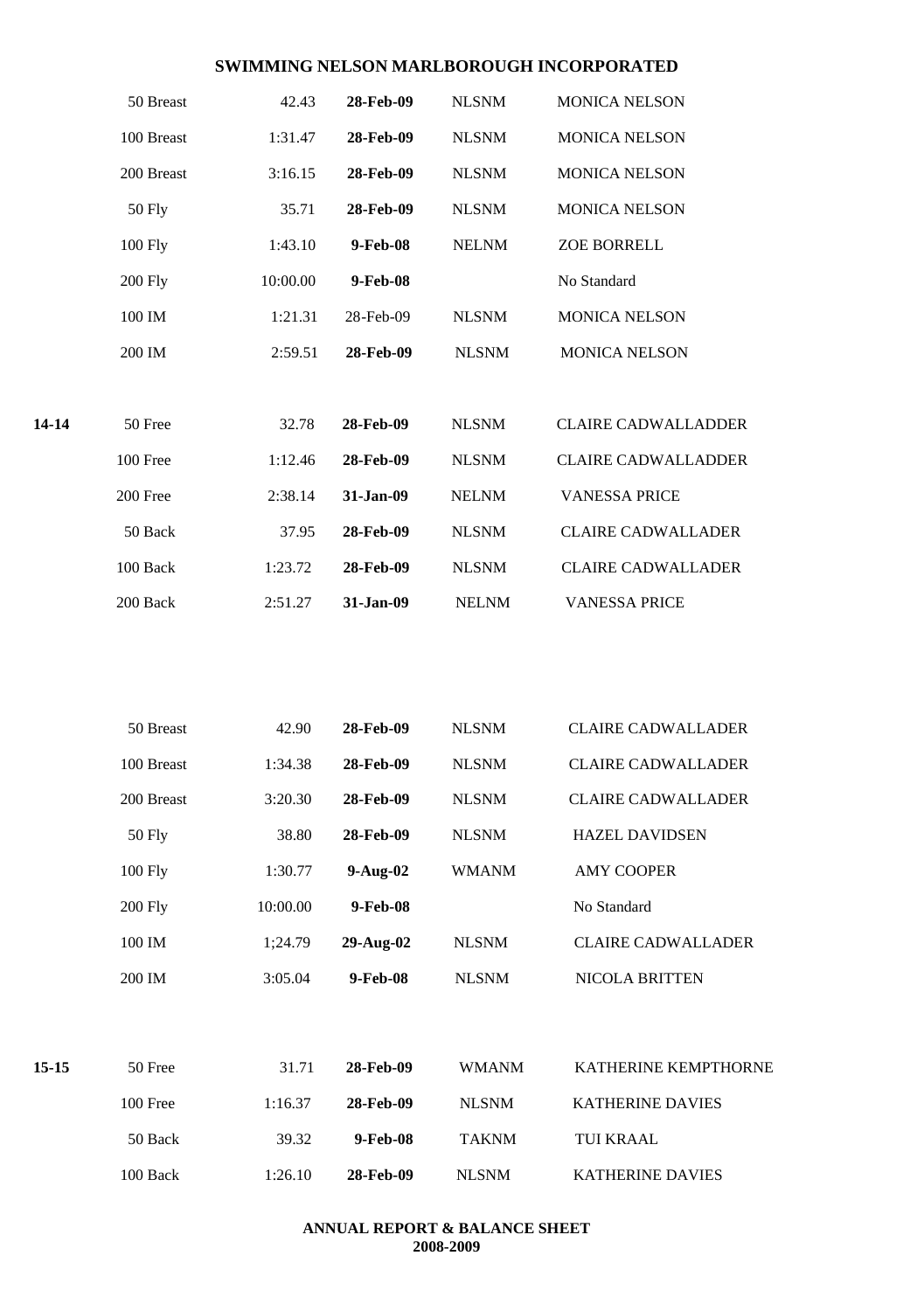|       | 200 Back       | 10:00.00 | 9-Feb-08  |              | No Standard          |
|-------|----------------|----------|-----------|--------------|----------------------|
|       | 50 Breast      | 45.50    | 9-Feb-08  | <b>TAKNM</b> | <b>IRIS EKMANIS</b>  |
|       | 100 Breast     | 1:38.10  | 9-Feb-08  | <b>TAKNM</b> | <b>IRIS EKMANIS</b>  |
|       | 200 Breast     | 3:31.28  | 28-Feb-09 | <b>NLSNM</b> | NICOLA BRITTEN       |
|       | <b>50 Fly</b>  | 40.05    | 9-Feb-08  | <b>TAKNM</b> | TUI KRAAL            |
|       | 100 Fly        | 1:37.25  | 9-Feb-08  | <b>TAKNM</b> | TUI KRAAL            |
|       | <b>200 Fly</b> | 10:00.00 | 9-Feb-08  |              | No Standard          |
|       | 100 IM         | 1:27.38  | 9-Feb-08  | <b>TAKNM</b> | TUI KRAAL            |
|       | 200 IM         | 3:10.86  | 28-Feb-09 | <b>NLSNM</b> | NICOLA BRITTEN       |
|       |                |          |           |              |                      |
| 16-16 | 50 Free        | 33.47    | 31-Jan-09 | <b>TAKNM</b> | TUI KRAAL            |
|       | 100 Free       | 1:18.54  | 9-Feb-08  | <b>TAKNM</b> | <b>MELISSA WELLS</b> |
|       | 200 Free       | 10:00.00 | 9-Feb-08  |              | No Standard          |
|       | 50 Back        | 40.15    | 31-Jan-09 | <b>TAKNM</b> | TUI KRAAL            |
|       | 100 Back       | 1:30.94  | 31-Jan-09 | <b>TAKNM</b> | TUI KRAAL            |
|       | 200 Back       | 10:00.00 | 9-Feb-08  |              | No Standard          |
|       |                |          |           |              |                      |
|       | 50 Breast      | 46.45    | 9-Feb-08  | <b>TAKNM</b> | <b>MELISSA WELLS</b> |
|       | 100 Breast     | 10:00.00 | 9-Feb-08  |              | No Standard          |
|       | 200 Breast     | 10:00.00 | 9-Feb-08  |              | No Standard          |
|       | <b>50 Fly</b>  | 35.92    | 28-Feb-09 | <b>TAKNM</b> | <b>TUI KRAAL</b>     |
|       | 100 Fly        | 1:32.63  | 31-Jan-09 | <b>TAKNM</b> | <b>TUI KRAAL</b>     |
|       | <b>200 Fly</b> | 10:00.00 | 9-Feb-08  |              | No Standard          |
|       | 100 IM         | 1:25.83  | 28-Feb-09 | <b>TAKNM</b> | <b>TUI KRAAL</b>     |
|       | 200 IM         | 10:00.00 | 9-Feb-08  |              | No Standard          |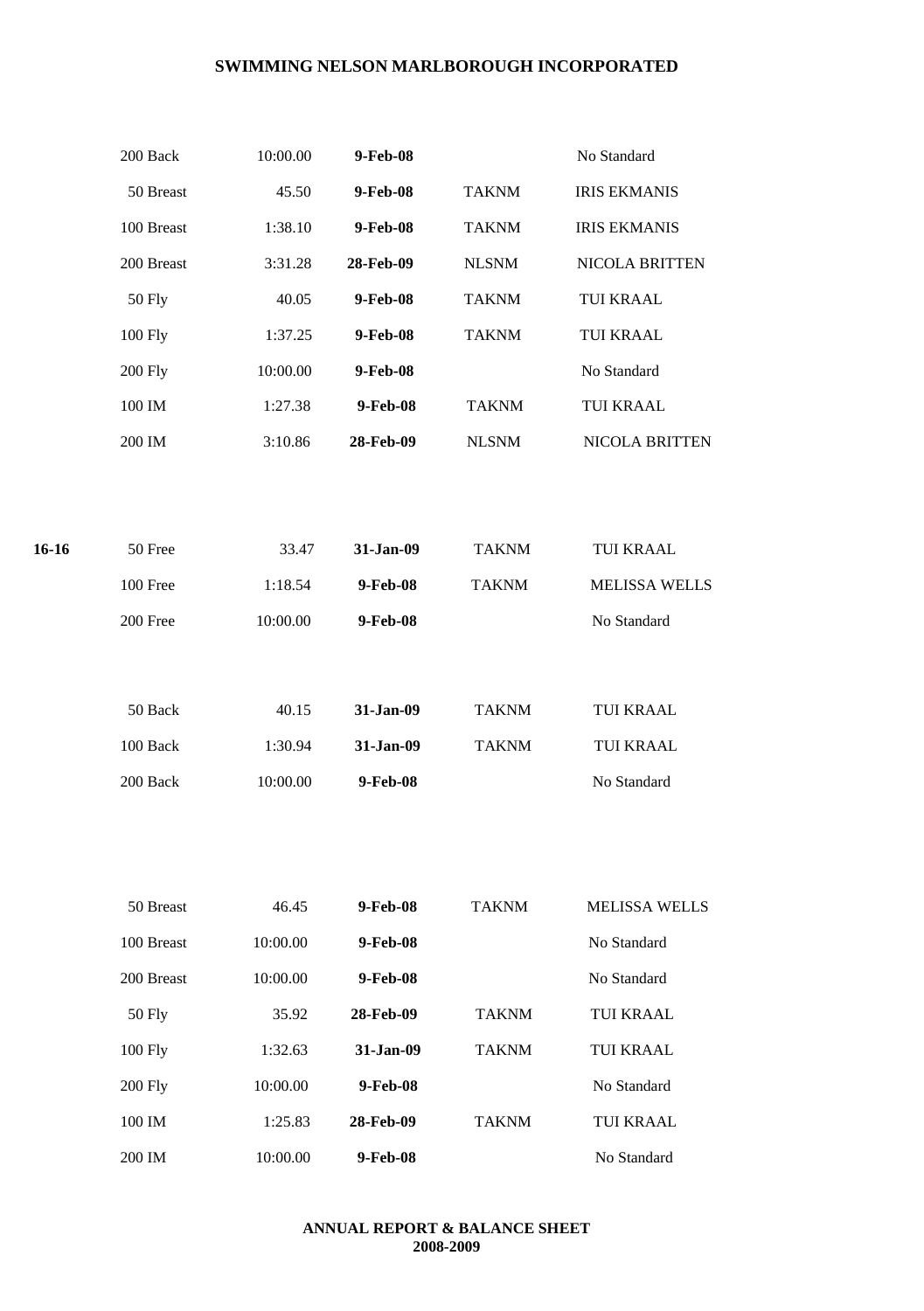| $17 - 17$ | 50 Free            | 34.38    | 31-Jan-09 | <b>NELNM</b> | <b>LAURA HOFMULLER</b> |
|-----------|--------------------|----------|-----------|--------------|------------------------|
|           | 100 Free           | 10:00.00 | 9-Feb-08  |              | No Standard            |
|           | 200 Free           | 10:00.00 | 9-Feb-08  |              | No Standard            |
|           | 50 Back            | 38.75    | 31-Jan-09 | <b>NELNM</b> | <b>LAURA HOFMULLER</b> |
|           | 100 Back           | 10:00.00 | 9-Feb-08  |              | No Standard            |
|           | 200 Back           | 10:00.00 | 9-Feb-08  |              | No Standard            |
|           | 50 Breast          | 10:00.00 | 9-Feb-08  |              | No Standard            |
|           | 100 Breast         | 10:00.00 | 9-Feb-08  |              | No Standard            |
|           | 200 Breast         | 10:00.00 | 9-Feb-08  |              | No Standard            |
|           | 50 Fly             | 36.07    | 31-Jan-09 | <b>NELNM</b> | <b>LAURA HOFMULLER</b> |
|           | 100 Fly            | 10:00.00 | 9-Feb-08  |              | No Standard            |
|           | <b>200 Fly</b>     | 10:00.00 | 9-Feb-08  |              | No Standard            |
|           | 100 IM             | 1:24.70  | 31-Jan-09 | <b>NELNM</b> | <b>LAURA HOFMULLER</b> |
|           | 200 IM             | 3:05.66  | 31-Jan-09 | <b>NELNM</b> | <b>LAURA HOFMULLER</b> |
|           |                    |          |           |              |                        |
| 18 & O    | 50 Free            | 10:00.00 | 9-Feb-08  |              | No Standard            |
|           | 100 Free           | 10:00.00 | 9-Feb-08  |              | No Standard            |
|           | 200 Free           | 10:00.00 | 9-Feb-08  |              | No Standard            |
|           | 50 Back            | 5:00.00  | 9-Feb-08  |              | No Standard            |
|           | 100 Back           | 10:00.00 | 9-Feb-08  |              | No Standard            |
|           | 200 Back           | 10:00.00 | 9-Feb-08  |              | No Standard            |
|           | 50 Breast          | 10:00.00 | 9-Feb-08  |              | No Standard            |
|           | 100 Breast         | 10:00.00 | 9-Feb-08  |              | No Standard            |
|           | 200 Breast         | 10:00.00 | 9-Feb-08  |              | No Standard            |
|           | <b>50 Fly</b>      | 10:00.00 | 9-Feb-08  |              | No Standard            |
|           | 100 Fly            | 10:00.00 | 9-Feb-08  |              | No Standard            |
|           | <b>200 Fly</b>     | 10:00.00 | 9-Feb-08  |              | No Standard            |
|           | 100 IM             | 10:00.00 | 9-Feb-08  |              | No Standard            |
|           | $200\ \mathrm{IM}$ | 10:00.00 | 9-Feb-08  |              | No Standard            |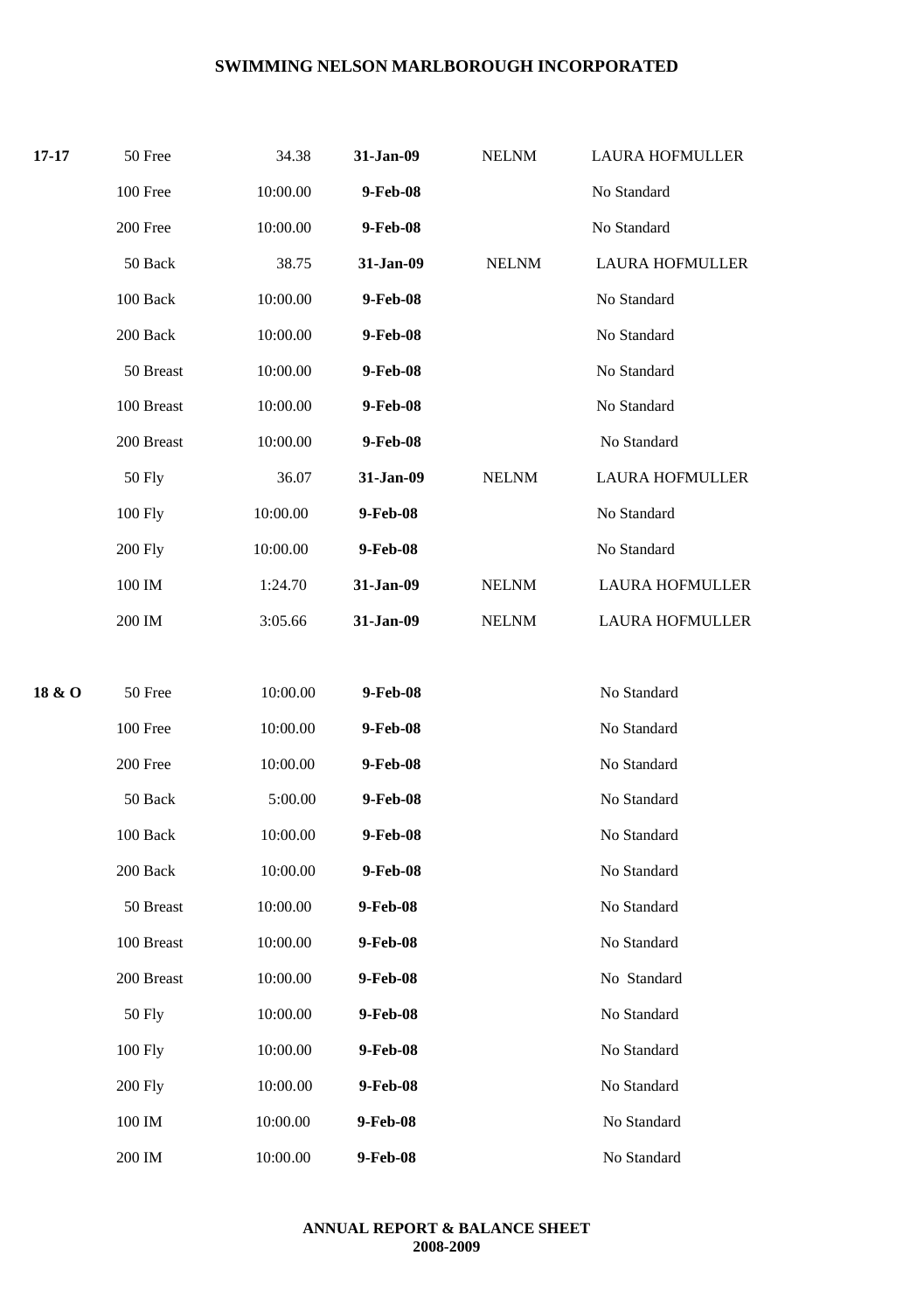#### **SNM COUNTRY AND TOWN RECORDS BETTERED IN THE 2008-2009 SEASON**

# **SC Meters – Male**

| 9 & U     | 25 Free            | 17.56    | 9-Feb-08   | <b>NLSNM</b> | <b>PATRICK HOWES</b>    |
|-----------|--------------------|----------|------------|--------------|-------------------------|
|           | 25 Back            | 22.40    | 9-Feb-08   | <b>MOTNM</b> | <b>JANNIS BADER</b>     |
|           | 25 Breast          | 25.37    | 9-Feb-08   | <b>NLSNM</b> | <b>PATRICK HOWES</b>    |
|           | 25 Fly             | 25.51    | 9-Feb-08   | <b>NLSNM</b> | <b>PATRICK HOWES</b>    |
|           |                    |          |            |              |                         |
| $9 - 9$   | 50 Free            | 39.08    | 9-Feb-08   | <b>NLSNM</b> | <b>PATRICK HOWES</b>    |
|           | 50 Back            | 49.54    | 9-Feb-08   | <b>MOTNM</b> | <b>JANNIS BADER</b>     |
|           | 50 Breast          | 10:00.00 | 9-Feb-08   |              | No Standard             |
|           | <b>50 Fly</b>      | 10:00.00 | 9-Feb-08   |              | No Standard             |
|           | $100\ \mathrm{IM}$ | 1:47.24  | 9-Feb-08   | <b>NLSNM</b> | <b>PATRICK HOWES</b>    |
| $10 - 10$ | 50 Free            | 37.99    | 31-Jan-09  | <b>NLSNM</b> | <b>PATRICK HOWES</b>    |
|           | 100 Free           | 1:20.64  | 28-Feb-09  | <b>NLSNM</b> | <b>PATRICK HOWES</b>    |
|           | 200 Free           | 3:35.11  | 9-Feb-09   | <b>NELNM</b> | LUKE KELLY              |
|           | 50 Back            | 48.07    | 28-Feb-09  | <b>NLSNM</b> | <b>PATRICK HOWES</b>    |
|           | 100 Back           | 10:00.00 | 9-Feb-08   |              | No Standard             |
|           | 200 Back           | 10:00.00 | 9-Feb-08   |              | No Standard             |
|           | 50 Breast          | 50.85    | 31-Jan-09  | <b>BLENM</b> | <b>ALEXANDER PEARCE</b> |
|           | 100 Breast         | 1:54.92  | 9-Feb-08   | <b>MOTNM</b> | MELLE VAN DUIJIN        |
|           | 200 Breast         | 4:07.30  | 31-Jan-09  | <b>BLENM</b> | <b>ALEXANDER PEARCE</b> |
|           | <b>50 Fly</b>      | 51.40    | 31-Jan-09  | <b>NLSNM</b> | <b>PATRICK HOWES</b>    |
|           | 100 Fly            | 10:00.00 | 9-Feb-08   |              | No Standard             |
|           | 100 IM             | 1:39.92  | 28-Feb-08  | <b>NLSNM</b> | <b>PATRICK HOWES</b>    |
|           | 200 IM             | 10:00.00 | $9-Aug-02$ |              | No Standard             |
|           |                    |          |            |              |                         |
| $11 - 11$ | 50 Free            | 34.32    | 28-Feb-09  | <b>NELNM</b> | <b>EDWARD NEILL</b>     |
|           | 100 Free           | 1:14.70  | 28-Feb-09  | <b>NELNM</b> | <b>EDWARD NEILL</b>     |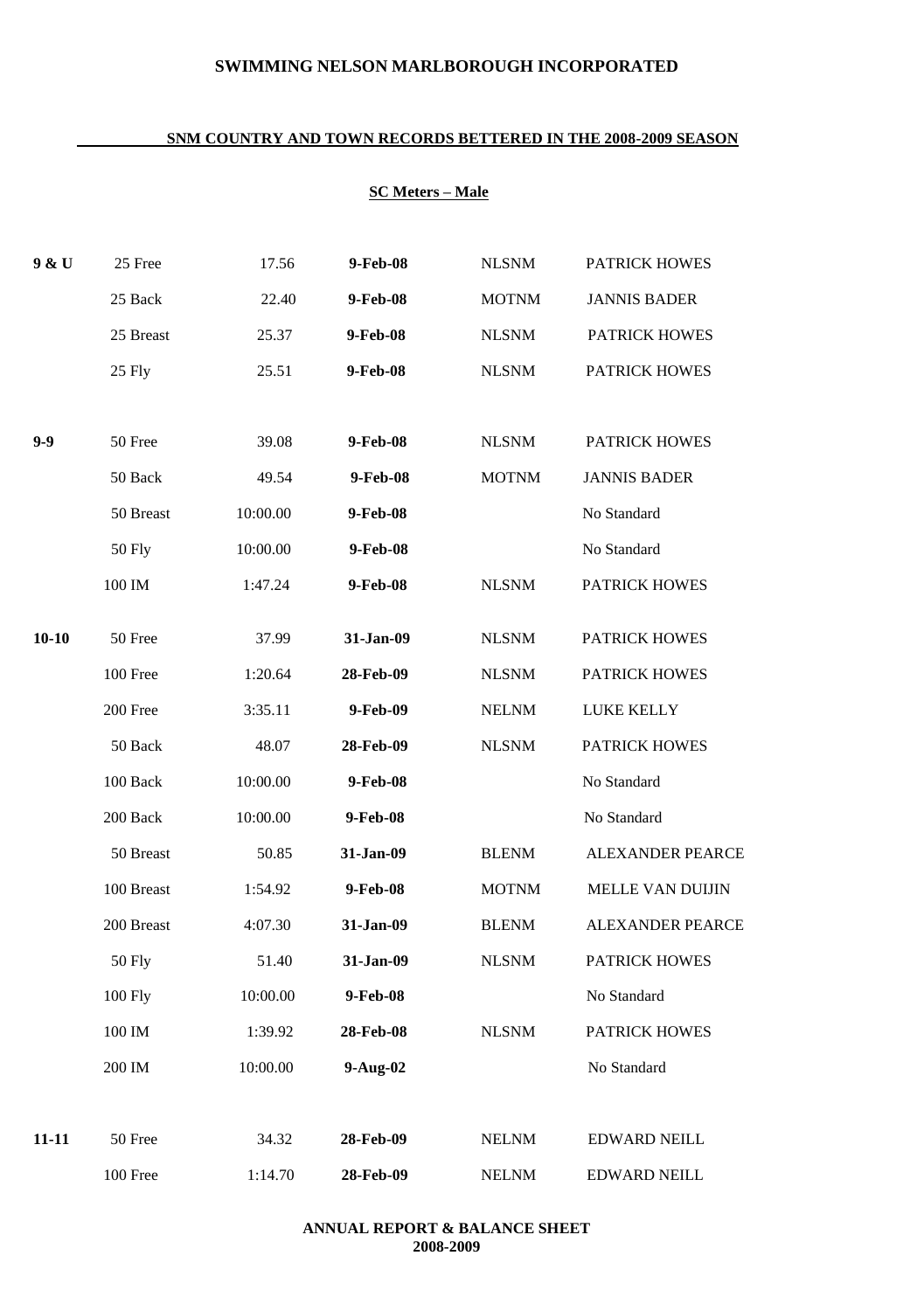|         | 200 Free       | 2:59.57  | 28-Feb-09 | <b>MOTNM</b> | <b>BRADLEY BROWN</b>  |
|---------|----------------|----------|-----------|--------------|-----------------------|
|         | 50 Back        | 41.75    | 9-Feb-08  | <b>NELNM</b> | WILLIAM BORRELL       |
|         | 100 Back       | 1:32.60  | 9-Feb-08  | <b>NELNM</b> | <b>NEILL FRASER</b>   |
|         | 200 Back       | 3:16.48  | 9-Feb-08  | <b>NELNM</b> | WILLIAM BORRELL       |
|         | 50 Breast      | 46.88    | 28-Feb-09 | <b>MOTNM</b> | <b>BRADLEY BROWN</b>  |
|         | 100 Breast     | 1:42.46  | 28-Feb-09 | <b>NELNM</b> | <b>EDWARD NEILL</b>   |
|         | 200 Breast     | 3:35.22  | 9-Feb-08  | <b>NLSNM</b> | <b>DAMIAN PAGE</b>    |
|         | 50 Fly         | 41.14    | 31-Jan-09 | <b>NLSNM</b> | <b>DANIEL DWYER</b>   |
|         | 100 Fly        | 1:36.97  | 28-Feb-08 | <b>MOTNM</b> | <b>DANIEL DWYER</b>   |
|         | 100 IM         | 1:29.05  | 28-Feb-09 | <b>NELNM</b> | <b>EDWARD NEILL</b>   |
|         | 200 IM         | 3:15.86  | 28-Feb-09 | <b>NELNM</b> | <b>EDWARD NEILL</b>   |
|         |                |          |           |              |                       |
| 12-12   | 50 Free        | 33.75    | 28-Feb-09 | <b>NLSNM</b> | THOMAS MILLS          |
|         | 100 Free       | 1:16.92  | 28-Feb-09 | <b>NLSNM</b> | THOMAS MILLS          |
|         | 200 Free       | 2:45.35  | 28-Feb-09 | <b>NLSNM</b> | <b>THOMAS MILLS</b>   |
|         | 50 Back        | 44.37    | 28-Feb-09 | <b>NLSNM</b> | <b>THOMAS MILLS</b>   |
|         | 100 Back       | 1:32.99  | 28-Feb-09 | <b>NLSNM</b> | <b>THOMAS MILLS</b>   |
|         | 200 Back       | 10:00.00 | 9-Feb-08  |              | No Standard           |
|         | 50 Breast      | 44.96    | 28-Feb-09 | <b>NLSNM</b> | <b>MITCHELL RAINE</b> |
|         | 100 Breast     | 1:34.86  | 28-Feb-09 | <b>TAKNM</b> | <b>ZAK GIBBS</b>      |
|         | 200 Breast     | 3:19.00  | 31-Jan-09 | <b>NLSNM</b> | <b>DAMIAN PAGE</b>    |
|         | <b>50 Fly</b>  | 39.83    | 31-Jan-09 | <b>NLSNM</b> | <b>DAMIAN PAGE</b>    |
|         | 100 Fly        | 1:36.68  | 31-Jan-09 | <b>NLSNM</b> | <b>DAMIAN PAGE</b>    |
|         | <b>200 Fly</b> | 10:00.00 | 9-Feb-08  |              | No Standard           |
|         | 100 IM         | 1:28.07  | 31-Jan-09 | <b>NLSNM</b> | <b>DAMIAN PAGE</b>    |
|         | 200 IM         | 3:10.04  | 28-Feb-09 | <b>NLSNM</b> | <b>DAMIAN PAGE</b>    |
|         |                |          |           |              |                       |
| $13-13$ | 50 Free        | 30.51    | 9-Feb-08  | <b>MOTNM</b> | <b>AEDAN FENEMOR</b>  |
|         | 100 Free       | 1:08.63  | 9-Feb-08  | <b>MOTNM</b> | <b>AEDAN FENEMOR</b>  |
|         | 200 Free       | 2:39.14  | 31-Jan-09 | <b>NLSNM</b> | KAIORI McGUINNIETY    |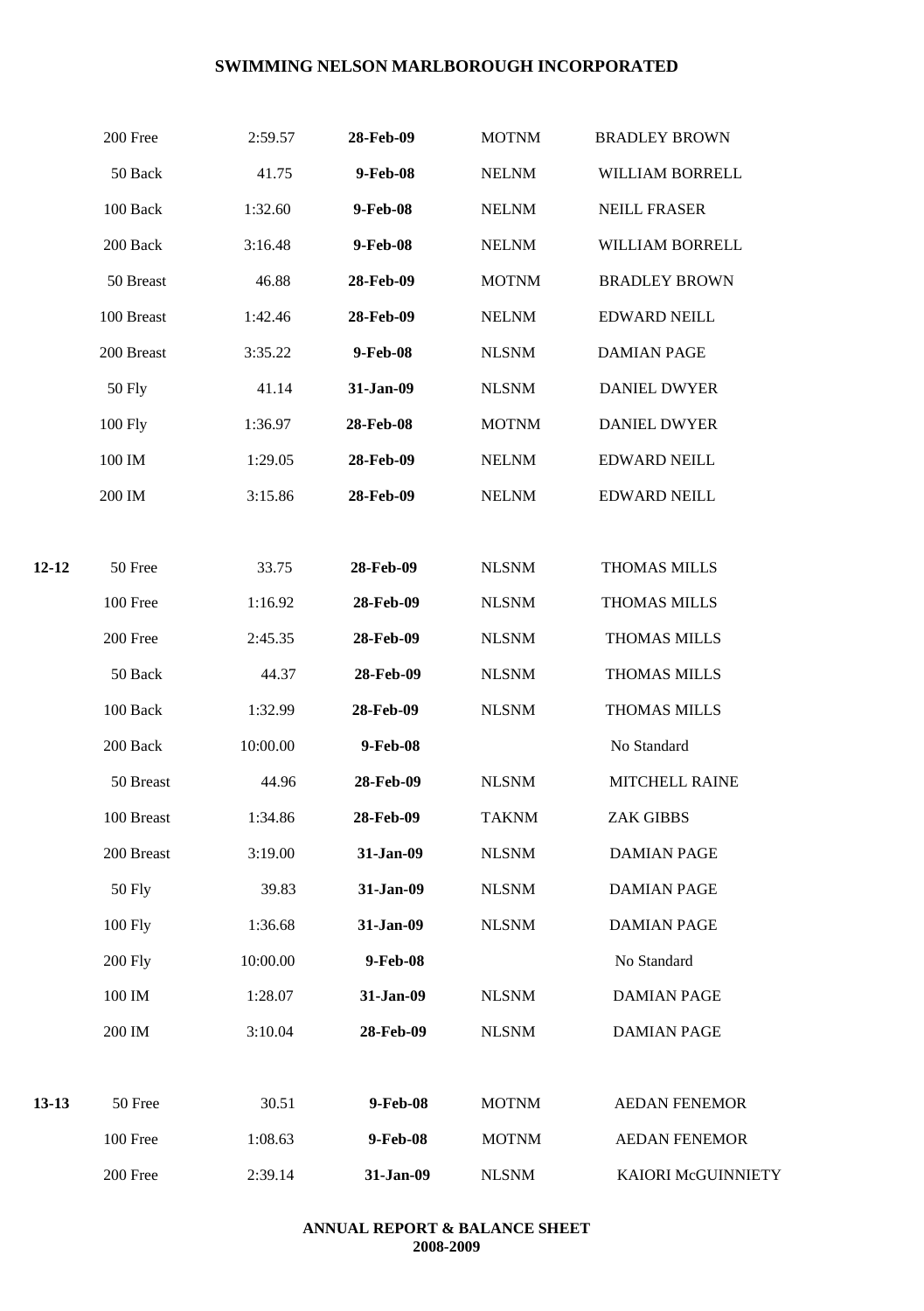| 200 Back<br>50 Breast<br>100 Breast<br>200 Breast<br><b>50 Fly</b> | 10:00.00<br>41.12<br>1:35.80<br>3:06.96 | 9-Feb-08<br>9-Feb-08<br>28-Feb-09 | <b>NLSNM</b><br><b>NLSNM</b> | No Standard<br><b>GERARD PAGE</b> |
|--------------------------------------------------------------------|-----------------------------------------|-----------------------------------|------------------------------|-----------------------------------|
|                                                                    |                                         |                                   |                              |                                   |
|                                                                    |                                         |                                   |                              |                                   |
|                                                                    |                                         |                                   |                              | FRANCESCO CHERUSEO                |
|                                                                    |                                         |                                   | <b>NLSNM</b>                 | <b>GERARD PAGE</b>                |
|                                                                    | 34.81                                   | 9-Feb-08                          | <b>MOTNM</b>                 | <b>AEDAN FENEMOR</b>              |
|                                                                    | 10:00.00                                | 9-Feb-08                          |                              | No Standard                       |
| <b>200 Fly</b>                                                     | 10:00.00                                | 9-Feb-08                          |                              | No Standard                       |
| 100 IM                                                             | 1:17.38                                 | 9-Feb-08                          | <b>MOTNM</b>                 | <b>AEDAN FENEMOR</b>              |
| 200 IM                                                             | 2:59.68                                 | 9-Feb-08                          | <b>NLSNM</b>                 | <b>GERARD PAGE</b>                |
|                                                                    |                                         |                                   |                              |                                   |
| 50 Free                                                            | 30.12                                   | 9-Feb-08                          | <b>NLSNM</b>                 | <b>MISHA SINNER</b>               |
| 100 Free                                                           | 1:06.57                                 | 9-Feb-08                          | <b>BLENM</b>                 | <b>LACHLAN RIDLEY</b>             |
| 200 Free                                                           | 2:30.34                                 | 28-Feb-09                         | <b>NLSNM</b>                 | <b>GERARD PAGE</b>                |
| 50 Back                                                            | 36.48                                   | 9-Feb-08                          | <b>NLSNM</b>                 | <b>AARON OLSON</b>                |
| 100 Back                                                           | 1:30.40                                 | 28-Feb-09                         | <b>NLSNM</b>                 | KAIORI McGUINNIETY                |
| 200 Back                                                           | 10:00.00                                | 9-Feb-08                          |                              | No Standard                       |
| 50 Breast                                                          | 39.30                                   | 28-Feb-09                         | <b>NLSNM</b>                 | <b>GERARD PAGE</b>                |
| 100 Breast                                                         | 1:24.58                                 | 28-Feb-09                         | <b>NLSNM</b>                 | <b>GERARD PAGE</b>                |
| 200 Breast                                                         | 3:02.01                                 | 31-Jan-09                         | <b>NLSNM</b>                 | <b>GERARD PAGE</b>                |
| <b>50 Fly</b>                                                      | 34.51                                   | 9-Feb-08                          | <b>NLSNM</b>                 | <b>AARON OLSON</b>                |
| 100 Fly                                                            | 1:20.82                                 | 28-Feb-09                         | <b>NLSNM</b>                 | <b>GERARD PAGE</b>                |
| <b>200 Fly</b>                                                     | 10:00.00                                | 9-Feb-08                          |                              | No Standard                       |
| $100\ \mathrm{IM}$                                                 | 1:19.68                                 | 9-Feb-08                          | <b>NLSNM</b>                 | <b>MISHA SINNER</b>               |
| 200 IM                                                             | 2:49.94                                 | 28-Feb-09                         | <b>NLSNM</b>                 | <b>GERARD PAGE</b>                |
|                                                                    |                                         |                                   |                              |                                   |
| 50 Free                                                            | 29.94                                   | 28-Feb-09                         | <b>NLSNM</b>                 | <b>MISHA SINNER</b>               |
| 100 Free                                                           | 1:06.58                                 | 28-Feb-09                         | <b>NLSNM</b>                 | <b>MISHA SINNER</b>               |
| 200 Free                                                           | 2:36.61                                 | 28-Feb-09                         | <b>NLSNM</b>                 | <b>MISHA SINNER</b>               |
|                                                                    | 100 Fly                                 |                                   | 9-Feb-08                     |                                   |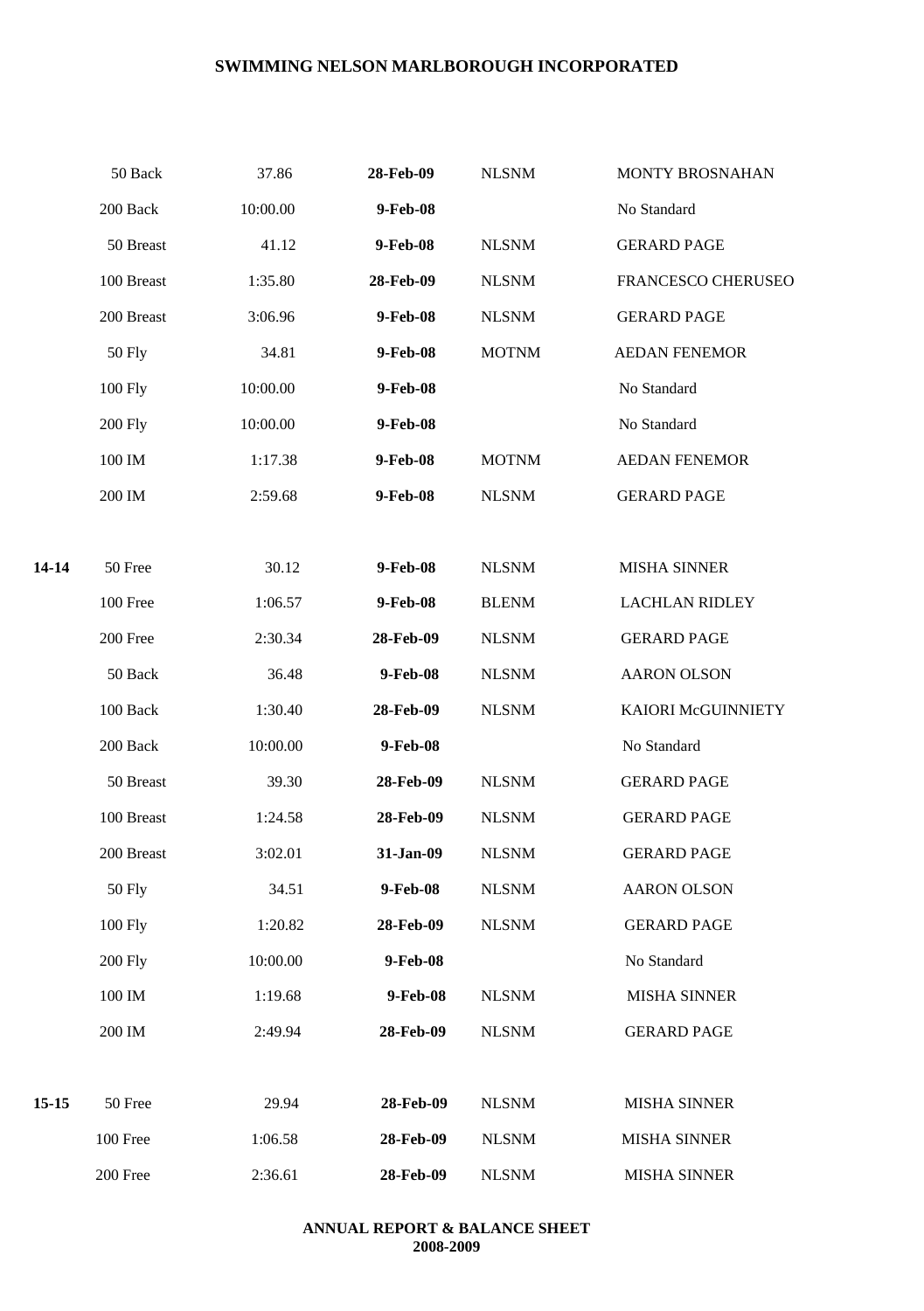|       | 50 Back        | 5:00.00  | 9-Feb-08  |              | No Standard         |
|-------|----------------|----------|-----------|--------------|---------------------|
|       | 100 Back       | 10:00.00 | 9-Aug-02  |              | No Standard         |
|       | 200 Back       | 10:00.00 | 9-Feb-08  |              | No Standard         |
|       | 50 Breast      | 39.12    | 28-Feb-09 | <b>NLSNM</b> | <b>MISHA SINNER</b> |
|       | 100 Breast     | 1:25.71  | 28-Feb-09 | <b>NLSNM</b> | <b>MISHA SINNER</b> |
|       | 200 Breast     | 3:12.56  | 28-Feb-09 | <b>NLSNM</b> | <b>MISHA SINNER</b> |
|       | <b>50 Fly</b>  | 33.71    | 28-Feb-09 | <b>NLSNM</b> | <b>MISHA SINNER</b> |
|       | 100 Fly        | 1:31.41  | 28-Feb-09 | <b>NLSNM</b> | <b>MISHA SINNER</b> |
|       | <b>200 Fly</b> | 10:00.00 | 9-Feb-08  |              | No Standard         |
|       | 100 IM         | 1:18.97  | 28-Feb-09 | <b>NLSNM</b> | <b>MISHA SINNER</b> |
|       | 200 IM         | 2:58.20  | 28-Feb-09 | <b>NLSNM</b> | <b>MISHA SINNER</b> |
|       |                |          |           |              |                     |
| 16-16 | 50 Free        | 10:00.00 | 9-Feb-08  |              | No Standard         |
|       | 100 Free       | 10:00.00 | 9-Feb-08  |              | No Standard         |
|       | 200 Free       | 10:00.00 | 9-Feb-08  |              | No Standard         |
|       | 50 Back        | 5:00.00  | 9-Feb-08  |              | No Standard         |
|       | 200 Back       | 10:00.00 | 9-Feb-08  |              | No Standard         |
|       | 50 Breast      | 10:00.00 | 9-Feb-08  |              | No Standard         |
|       | 100 Breast     | 10:00.00 | 9-Feb-08  |              | No Standard         |
|       | 200 Breast     | 10:00.00 | 9-Feb-08  |              | No Standard         |
|       | <b>50 Fly</b>  | 10:00.00 | 9-Feb-08  |              | No Standard         |
|       | 100 Fly        | 10:00.00 | 9-Feb-08  |              | No Standard         |
|       | <b>200 Fly</b> | 10:00.00 | 9-Feb-08  |              | No Standard         |
|       | 100 IM         | 10:00.00 | 9-Feb-08  |              | No Standard         |
|       | 200 IM         | 10:00.00 | 9-Feb-08  |              | No Standard         |
|       | 50 Free        | 10:00.00 | 9-Feb-08  |              | No Standard         |
|       | 100 Free       | 10:00.00 | 9-Feb-08  |              | No Standard         |
|       | 200 Free       | 10:00.00 | 9-Feb-08  |              | No Standard         |
|       | 50 Back        | 5:00.00  | 9-Feb-08  |              | No Standard         |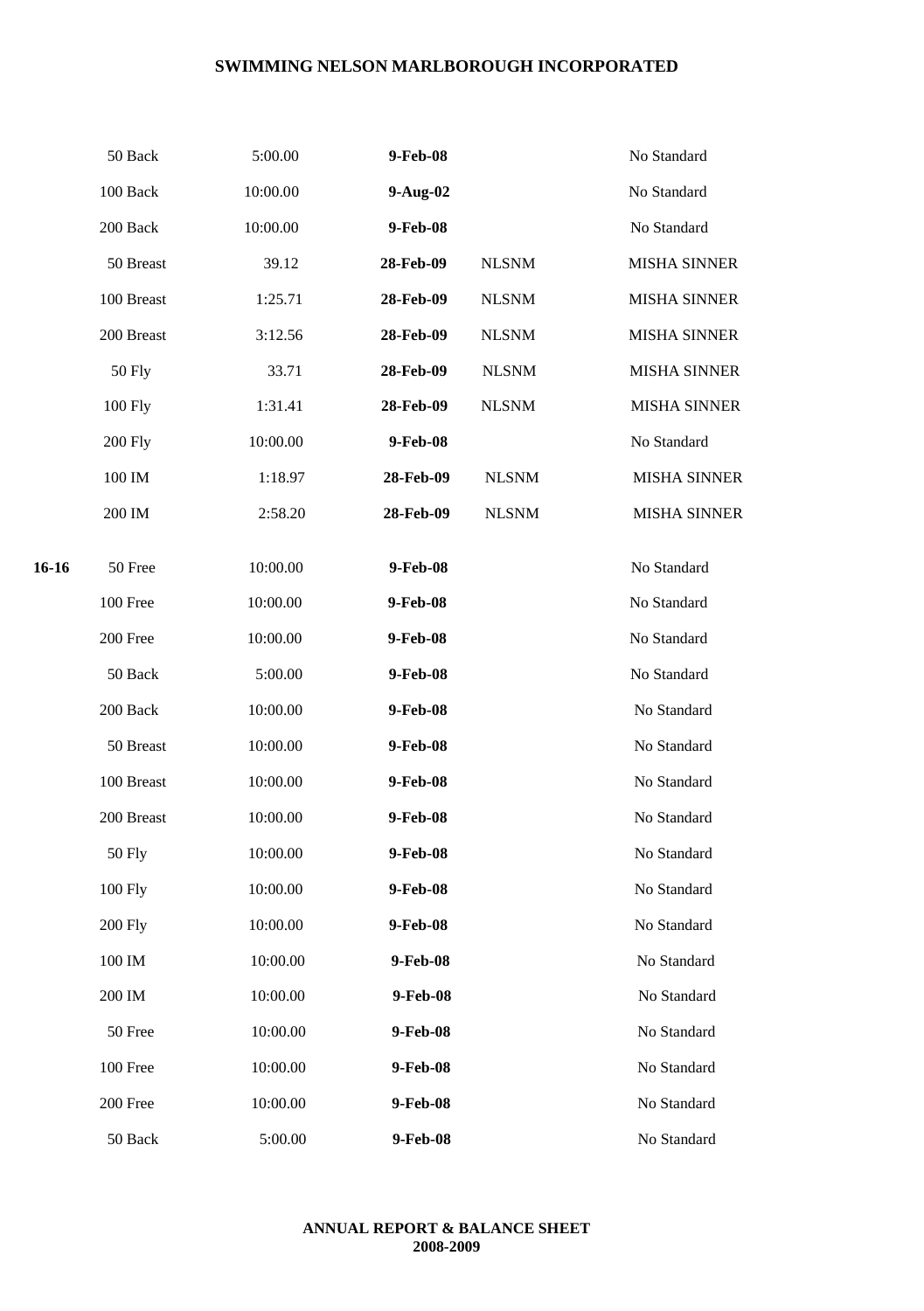| 100 Back   | 10:00.00 | 9-Feb-08 | No Standard |
|------------|----------|----------|-------------|
| 200 Back   | 10:00.00 | 9-Feb-08 | No Standard |
| 50 Breast  | 10:00.00 | 9-Feb-08 | No Standard |
| 100 Breast | 10:00.00 | 9-Feb-08 | No Standard |
| 200 Breast | 10:00.00 | 9-Feb-08 | No Standard |
| 50 Fly     | 10:00.00 | 9-Feb-08 | No Standard |
| $100$ Fly  | 10:00.00 | 9-Feb-08 | No Standard |
| $200$ Fly  | 10:00.00 | 9-Feb-08 | No Standard |
| 100 IM     | 10:00.00 | 9-Feb-08 | No Standard |
| 200 IM     | 10:00.00 | 9-Feb-08 | No Standard |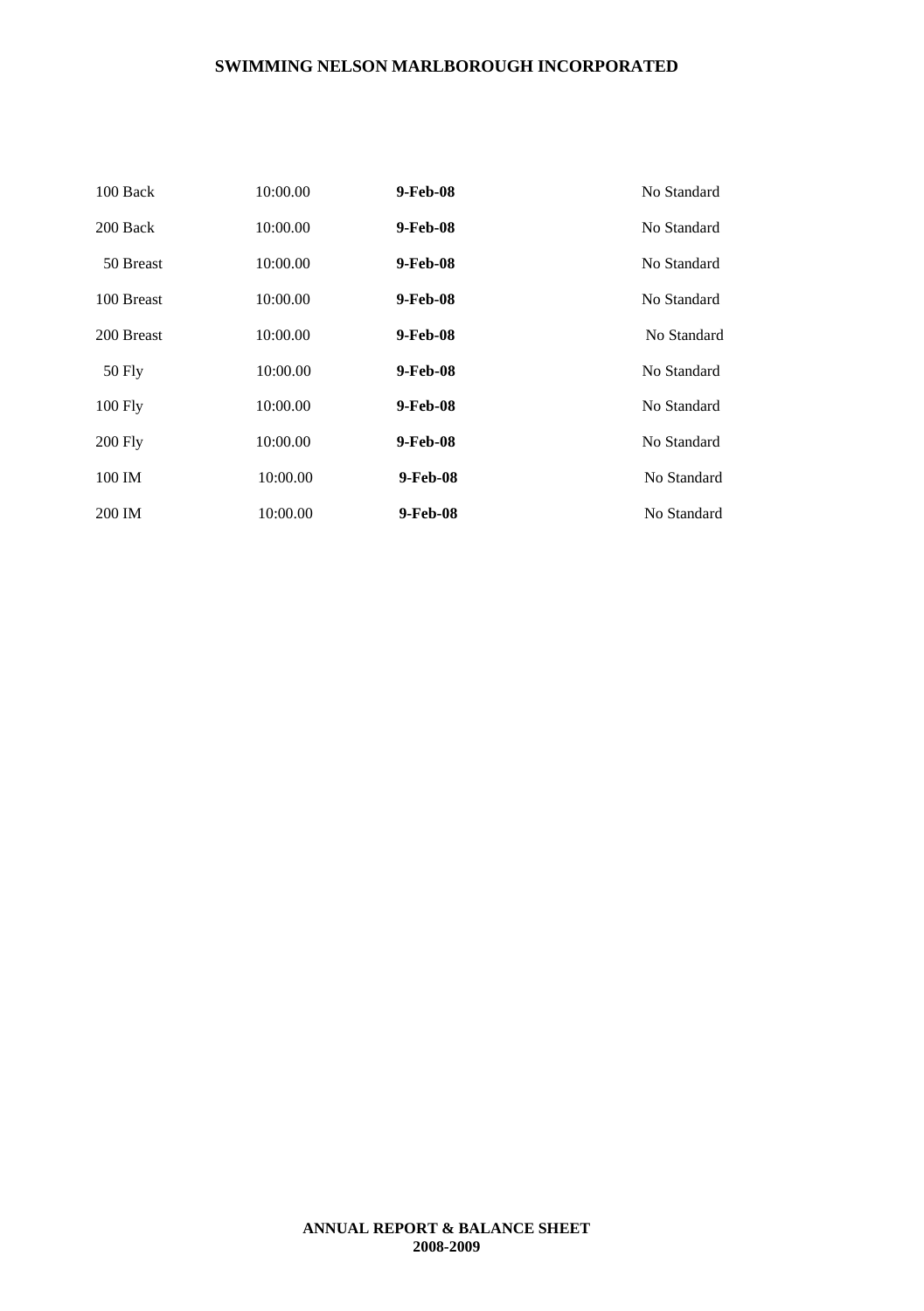# **CLUB REPORTS**

**2008-2009**

**SEASON**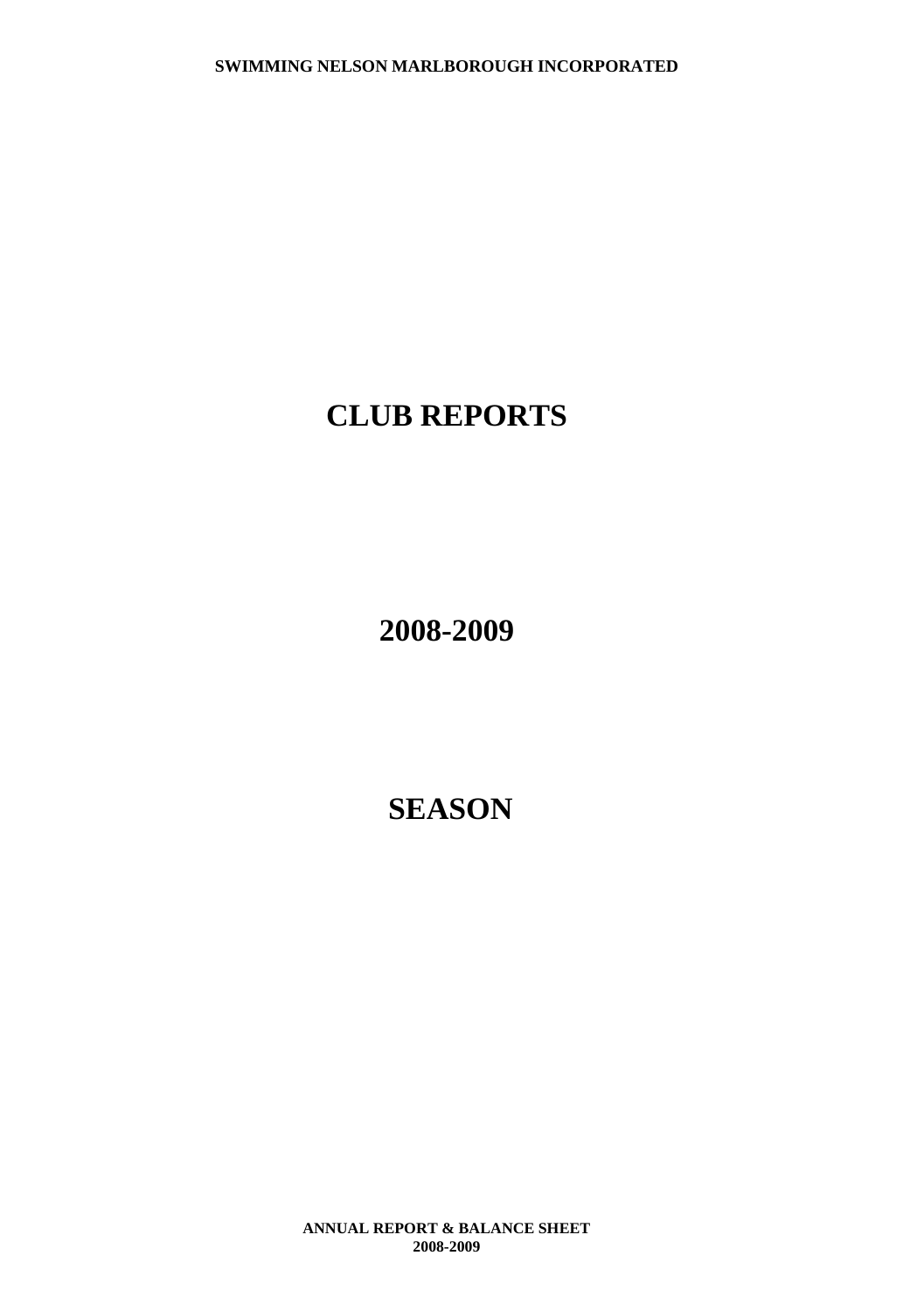# **CLUB REPORTS**

#### **Nelson South Swim Club**

#### **President's Report 2008/09**

The Nelson South Club has faced some challenges this past season with some successes and work remaining in some areas. First to the positive:

- Winners again of the Buchanan Cup and Laurie Crabb Relay Cup at the Nelson Marlborough Age Group Championships. These cups reflect strength in depth at a club and Nelson South has been the winner for several years now.
- Jasmine Bewley swimming in an A final at the NZ Open Swimming Championships, and Ellie Rukawai not only making a final at the NZ Junior Championships, but also coming home with a bronze medal.
- Literally hundreds of personal best times swum by swimmers during the season.
- Several club swimming records broken during the season.
- Installation of a solar system for heating the big pool at Hampden St. Our thanks to the New Zealand Community Trust and Canterbury Community Trust for significant grants to help us with this.
- A stable financial position in what are difficult economic times.
- Securing a head coach (though final details are still to be confirmed, we are delighted to have Tim Loach on board and he has been working with the swimmers since the beginning of May).
- A successful relationship with the new Learn to Swim operator, Melissa Keen. Melissa continues to trade as Pattison Swimming, and we have established a good working relationship. This is documented through a sub-license agreement that clarifies the responsibility of the LTS Operator, the swimming club and the school.
- Evidence that the club is in good heart, demonstrated by the great turn-out for the start of summer working bee at Hampden Street, the support for swimmers at events, and the fun at the end of season prize-giving.

Reflecting on the areas that need work:

- We continue to be without access to the clubrooms as the installation of new changing sheds at the Eastern end of the pool left us with no stairs. The final plans approved by the Nelson City Council did not show stairs after the sheds had been completed, meaning we have to submit new plans and apply for a new consent to have the stairs reinstated. We are working with the school on this issue, as the plans we saw still had the stairs and therefore we were unaware that new consent etc could be needed.
- The cost of winter swimming in particular, and swimming in general, is becoming an issue and we are exploring ways of increasing our income to reduce the cost to swimmers and families. In the past we have only applied for financial support (grants etc.) for specific projects, but we are now of the view that we should seek grants on an annual basis to cover running costs.
- Succession planning for the administrative tasks at the club. I feel I go on about this quite a lot, but it is important so that we don't have a situation where the incumbent stands down and the person who (often reluctantly) takes up the post has limited knowledge when starting. I would love to see a situation where every position (President, Secretary, Treasurer, Club Captain and Recorder) has a deputy who is expecting to take up the role at some point in the future.

I acknowledge the work of the 2008/09 Committee and office bearers, and thank them for their efforts. The club has been fortunate to have a stable leadership group for three years now, but people are indicating this will be their final year in administrative roles, highlighting the need to plan for replacements. We had a change in Recorder during the season with Graeme Troman standing down after several years as Recorder, and Deborah Page agreeing to take on this role for the rest of the season. My thanks to Graeme and Deborah on behalf of the club and swimmers.

Finally, thanks to Jos Pattison for his continuing support of the club. Despite retiring from his active pool-side roles, Jos continues to support the club in many unseen ways, and will be a member of the 09/10 committee. We are of course proud to have a Nelsonian of the Year involved with the club.

Martin Anderson President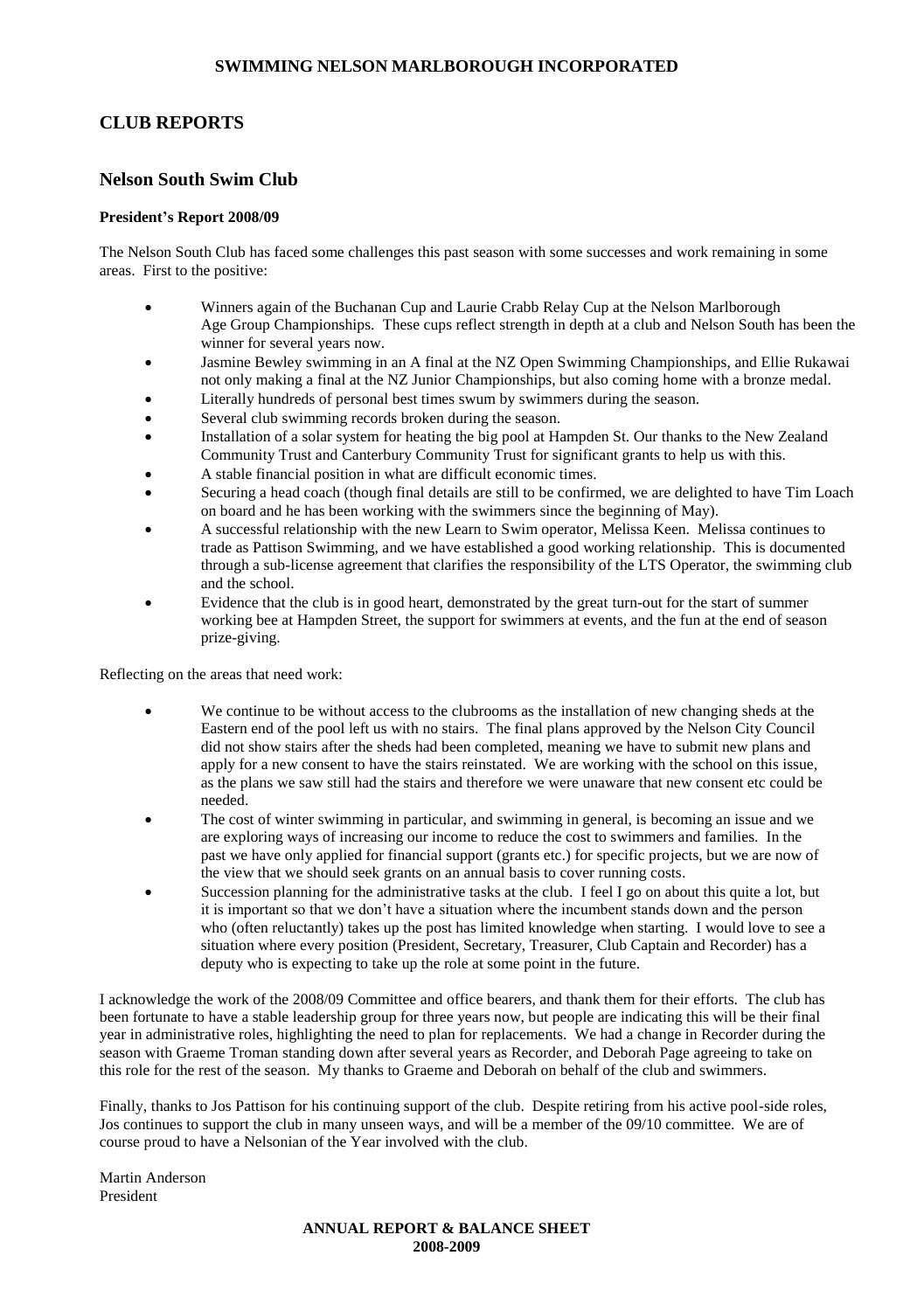#### **NELSON SWIMMING CLUB**

#### **President's Report 2008/2009**

The 2008/09 season has been a successful one for the swimming club, both in the pool in terms of swimmers results, and also in terms of building up club numbers and on-going stability.

#### **SWIMMING (POOL)**

Of particular note has been the performance of Ryan Cheyne who has been the outstanding senior club swimmer for the season. He has recorded nationally competitive times for Freestyle at all distances from 50 through to 400m. Of the younger swimmers William Borrell performed brilliantly at the Junior Nationals with his performances in the butterfly. In the girls, Zoe Borrell has continued to swim well despite having some health setbacks early in the season and Madison Stanley did very well in the Interschool competition breaking some longstanding records. We also have some great young talent coming up through Caitlin Abbott, Luke Kelly, Amy Coulton and Fraser and Eddie Neill.

#### **SWIMMING (SEA)**

The club supported the competition this season with a big turn out at each race. We dominated the short distance events and made a real impression on the front of both long and short distance races. Tim Corbett and Austen Dean were often up with the leaders and the second part of the season saw some amazing performances from Fraser Neill showing that he is going to be a real force to be reckoned with in the future.

We would all like to say a big goodbye and good luck to Jack Armstrong who went to University earlier this year after 10 years with the club, having joined when he was eight.

#### **CLUB STRUCTURE**

The last 12 months has seen a concerted effort to get the club onto a stable and secure basis for the future. This has largely been achieved through the efforts of individual committee members.

The club has turned around a small deficit in its yearly accounts to a strong financial position through attention to detail in collecting fees and accounting. The club has also raised its profile locally through fundraising at local swim competitions and sea swims. I would like to give a particular thanks to Tony McMaster who did the club proud with his mobile barbeque and chef skills.

Later in the season the club took possession of a new computer along with software to run events. I would like to thank Wayne and Louise Corbett for the hard work they have put in with the recorder's job; a high pressure job that provides the backbone of the club.

I would also like to thank the other members of the committee, Richard and Karen Borrell for getting the finances sorted out, Liz McMaster for her Secretarial skills and Graham Price for his constant support.

I would also like to thank our coach, Dan for his unfailing enthusiasm and energy in creating a vibrant and happy club. His is the face of the club that the swimmers see and he is a great asset.

In the next year we will be developing our relationship with ASB Aquatic Centre as our coaching and pool facility providers. We are in the process of negotiating an arrangement which gives us the ability to grow and expand from a solid base. Our numbers have grown steadily over the last year in some degree from the efforts of the ASB staff and this relationship is now on a more formal basis with mutual benefits.

Paul Thornton Club President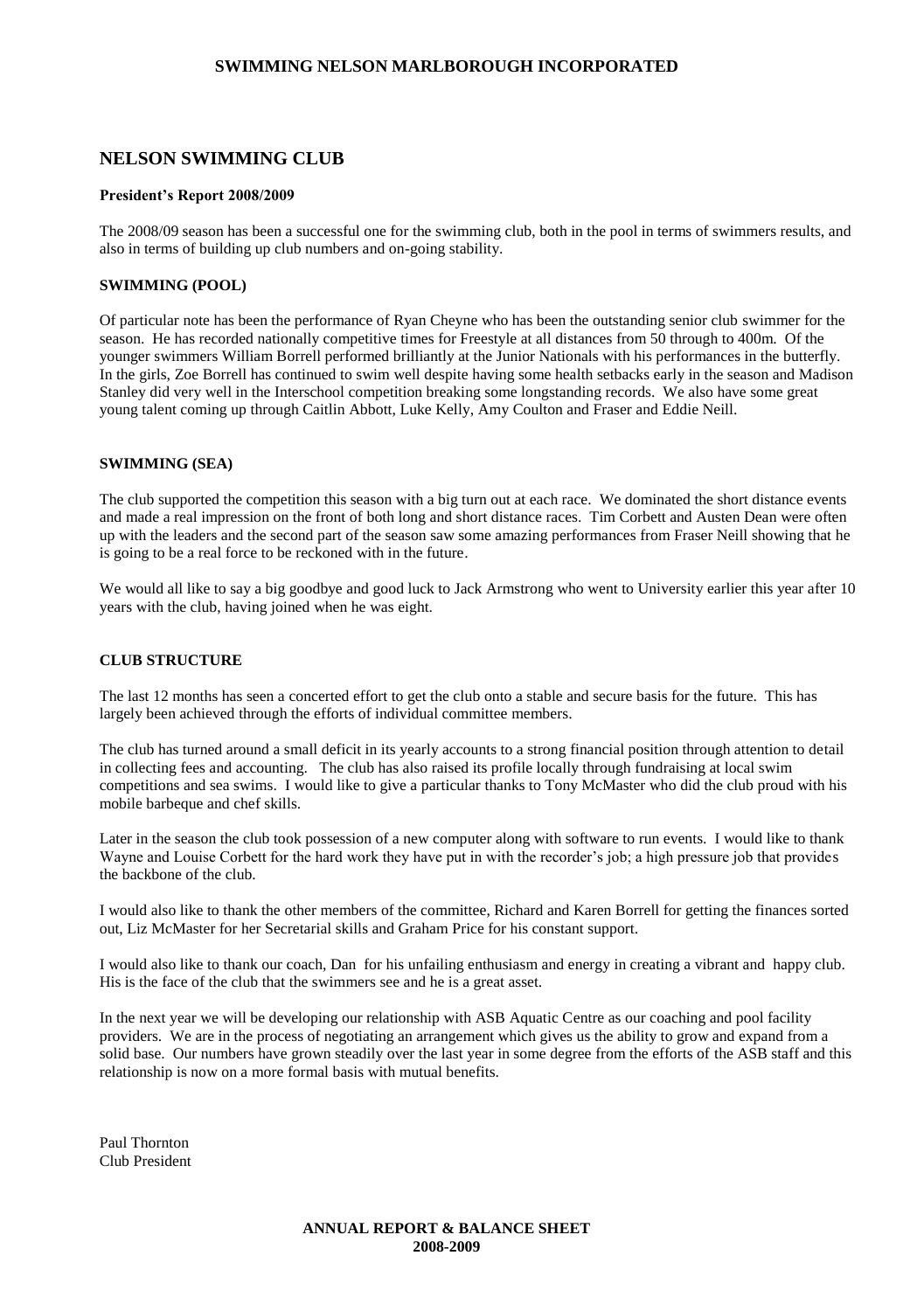#### **Blenheim Swimming Club**

#### **President's Report 2008/2009**

Another great year for swimmers in the Blenheim Swimming Club. It was terrific to see new swimmers and parents coming into the club.

A big thank- you to all coaches and the committee who put time and effort into the swimmers and the club.

Many thanks to parents for all their support and help throughout the season (keep it up).

The season was exciting as all swimmers performed well. More particularly at the away meets, including NZ Junior, Div 1 & 2, and the Opens.

I am excited to see the potential in the swimmers for the upcoming season and look forward to the challenges.

All the best.

Ian Kerry PRESIDENT

#### **MURCHISON AREA SWIMMING CLUB**

#### **President's Report 2008/2009**

What a season we had this year, with 7 groups with around 6 pupils in each group. We had enough coaches put their hands up this year without having to do much arm twisting. Two coaches were retired women, and sadly one pulled out halfway through the season, but we found another coach to step in with the promise of chocolate!!

Our lessons and times were all over the show with most of the coaches working fulltime, but parents were very supportive and worked with us to get kids to lessons on time, on the right day. We had 4 of our pupils get selected for inter-school swimming sports where they all performed really well, getting  $1<sup>st</sup>$ , 2nds and 3rds.

We are all sad to announce that Paula Pointon has now stood down from coaching after about 12 years at our club. She has been a bundle of knowledge and just kept the club going. Luckily she reassures us she's only a phone call away and I'm sure we'll be ringing her frequently!!

The season ended in early March when we handed out awards, medals and trophies to the kids (including Easter eggs and drinks) and the coaches all got chocolate. Treats were kindly donated by local businesses. After Prizegiving, a few brave kids jumped in the pool for a free swim.

Christina Penman President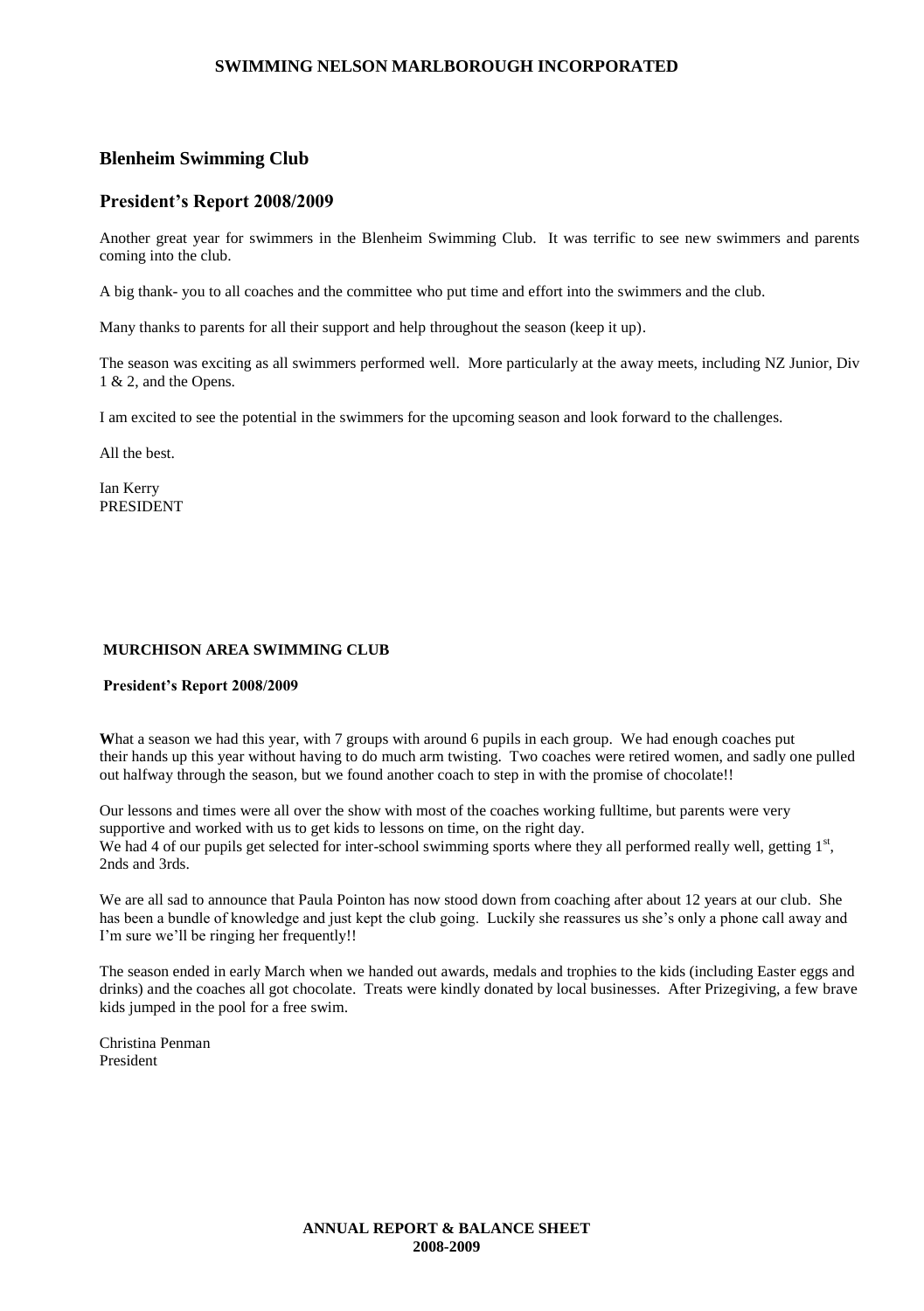#### **MOTUEKA SWIMMING CLUB**

#### **President's Report 2008/009**

It's been an awesome year with many competitions leading up to the highlight and completion of the 2008-2009 swimming season, our Jubilee, and Club Championships. It was great to see a good participation by past and present swim club members competing over the two day meet.

Thank you to all parents who put in an effort to time keep, not only at the club champs., but also at the ribbon carnival and at club nights. Your input into these tasks makes the club successful. Thank you for your support for the club and thank you for supporting your children.

Thank you to the team of committee members who supported me for the part I have played as President in the latter part of the season taking over from Lisa Brown. Thanks team, you've been an awesome group to work with and I've appreciated everything you've done to make my job easier.

We look forward to another great year next year.

Ian Fenemor President

#### **NAYLAND SWIM CLUB**

#### **President's Report 2008/2009**

Another swimming season has come to an end, and I would like to thank all of the club's members for making it an exciting and enjoyable season.

Thank you to the committee for all the hard work that they have put in and a very big thank you to our swimming coaches, Steve, Jasmine, Sarah and Anna, without them there would have been no swimming lessons, or helpful instructions for our fitness swimmers.

The Mouse House had a bit of a fix up during the off season, and we still have to get a new lock for the door and have the bars put on the windows which will hopefully be done before the next season.

Our swimming carnival was a fantastic success even though we had to change the day due to the weather, hopefully next year the weather will be on our side. Thanks to all the parents and swimmers that made it a successful and enjoyable evening.

Gail Pope President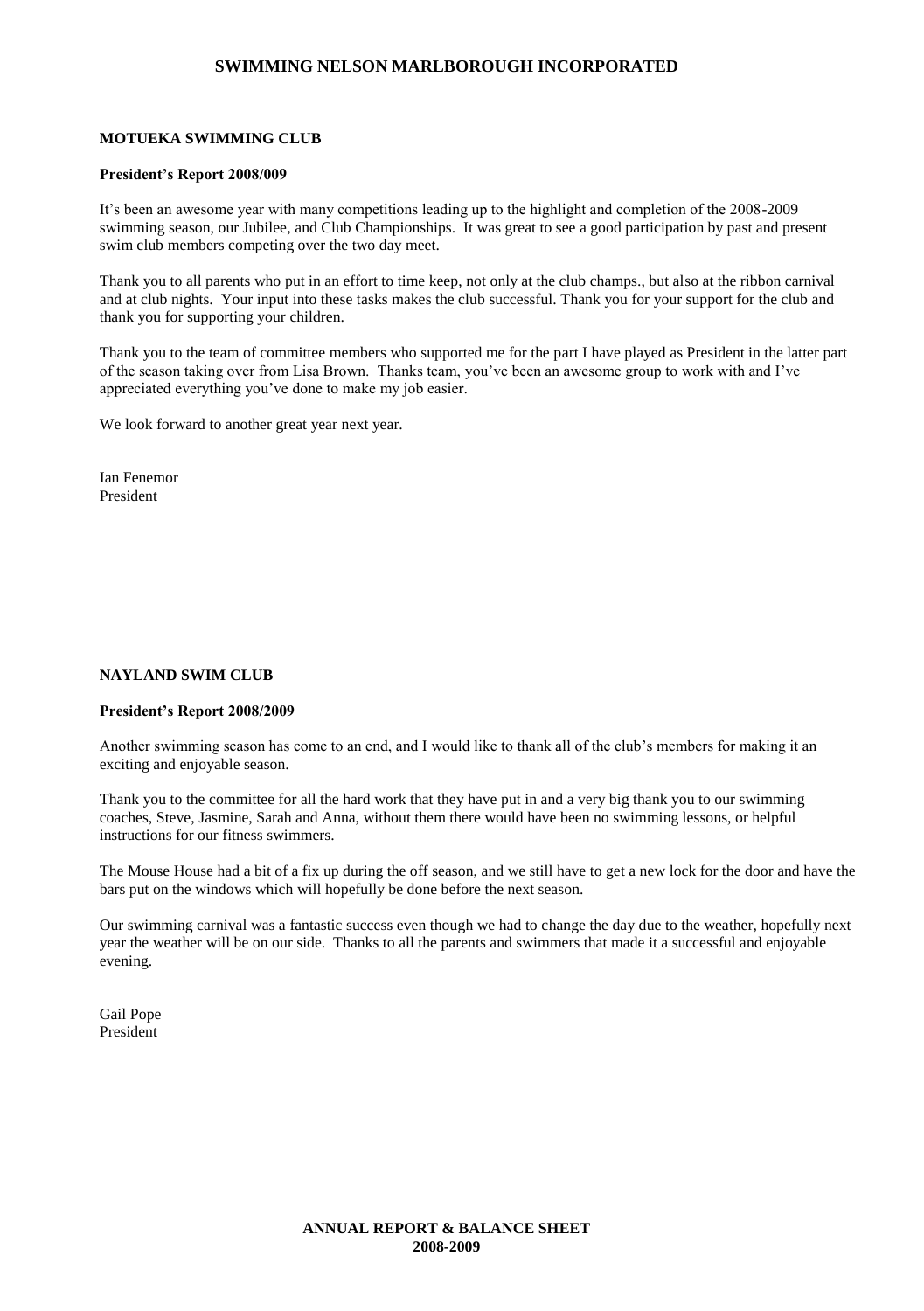#### **KAIKOURA AMATEUR SWIMMING CLUB**

**Presidents Report 2008/09 Season**

**Numbers for the Year:**

#### **Coaches: 9 (Karen Stephan, Mike, Leah, Rebecca, Marlene, Jo, Kath and Carrie) Swimmers: 93 plus the enrolments in the two week Learn to Swim Programme Administrators: 2 (Linda, Judy)**

This year we had a total of 9 coaches. Two new coaches - Carrie Bittle and Kath Pacy - both taking groups in the Kaikoura Primary School Pool along with Karen and Leah Te Moananui. In the Lions Pool we had Rebecca Mullaly, Mike Judd, Stephan, Marlene, Jo Willett and Karen.

I believe that we will not be able to cater for many more children than what we had this year unless we gain the assistance of more coaching staff. An advertisement should be placed in the local newspaper and school newsletters in August or September to try and gain some interest from the community.

It would be of great assistance if we could use the swimming pool earlier in the day and have some lanes blocked off for our use. I believe this could be achieved easily as the pool does not have huge numbers of patrons and this in fact could increase numbers at the pool as parents would take other family members swimming while older children are training.

The relationship with the Pool Manager, Mr Peter Wallace, was strained at best, with the club not receiving any assistance from Mr Wallace in our endeavours to train children earlier or at different times. His insistence with only dealing with the President and not any of the other coaching staff was difficult and unnecessary. At times, his attitude toward coaching staff was very rude and aggressive. I did suggest that Mr Wallace could increase numbers at the pool by having an evening session as many families would take advantage of this, but his reply was that he could not be bothered and was not interested in doing anything outside of 10a.m. to 5p.m. Next season, I would suggest on meeting with the pool manager and setting out what we need in the way of pool time to function well. Other community pools run public swimming and coaching classes at the same time and there is no reason why it cannot be done in Kaikoura.

We had seven groups at the Primary School pool. This is an increase of three groups on last year. At the Lions Pool, we had four groups. Stephan encountered difficulty running his group on alternate days to the other coaches and I would suggest that all the Lions Pool groups do their training on the same night. Rebecca took her senior group 4-5 nights a week. Marlene and Jo had the two week Learn to Swim Programme at the Primary Pool and this again received great support from families in the community.

No carnivals were held during the season but this can be avoided next season if there is someone willing to take on the organisation of them, or if there are more coaches to help with the workload. Rebecca took some of her senior group to Blenheim for a ribbon carnival. The experience was good and it might be possible for other children to attend these sessions in Blenheim next year.

In last year's report it was noted that the Kaikoura District Council said that it was their wish to have an indoor pool in Kaikoura within the next two years (2010). This looks unlikely now with the Council wanting to set up a trust to manage the new pool facility. It doesn't look like anything will happen until 2014!

There has been a lot of discussion about keeping the selling of raffle tickets going at Robbies Bar. There is a lack of willing helpers to do this job and with Judy and Brian Allison leaving town, we will lose their support. It is likely that if we stop selling the tickets, we will not get this opportunity back again, so unless we can drum up some support from members, we will not be able to keep this going.

I am resigning as President and Coach as I have not been able to do the position justice. I would like to thank Judy and Linda for their continued efforts behind the scenes and thank all the coaches who gave up their free time to help teach the youngsters in our community the valuable lesson of how to swim. I wish the new President and the club all the best for next season.

Karen Schroder President Kaikoura Amateur Swimming Club.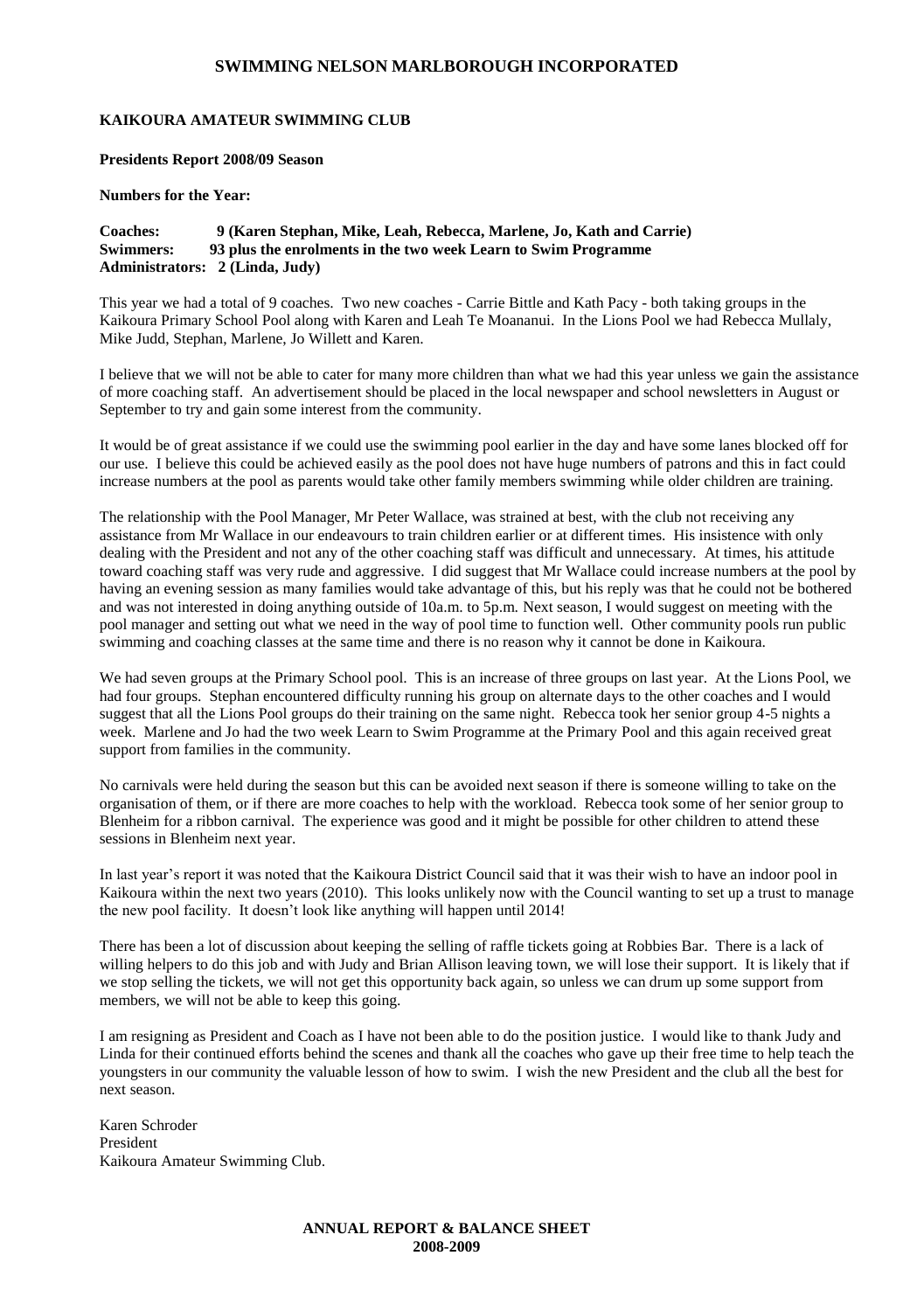# **FINANCIAL REPORTS**

**2008-2009**

**SEASON**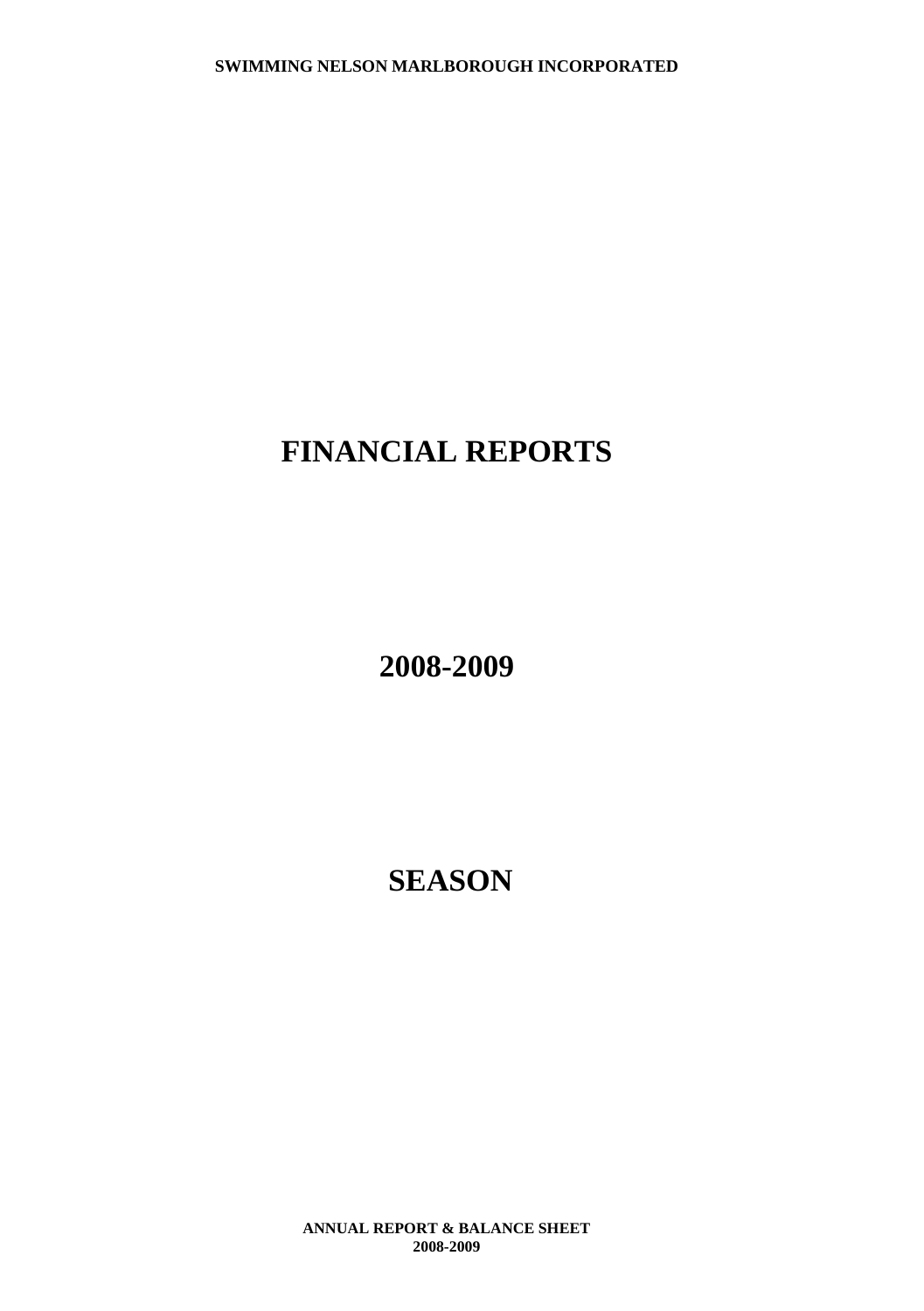### *Swimming Nelson Marlborough*

#### *Income and Expenditure Year Ended 30 April 2009*

|                       |                                       | <u>2009</u>    | <u>2008</u>    |
|-----------------------|---------------------------------------|----------------|----------------|
| Income                | <b>Entry Fees</b>                     | 16417          | $\overline{7}$ |
|                       | <b>Grants and Donations</b>           | 4517           | 7267           |
|                       | Sponsorship                           |                |                |
|                       | <b>Interest Received</b>              | 3683           | 3552           |
|                       | Registration                          | 11447          | 11862          |
|                       | <b>National Entries</b>               | 2101           | 2808           |
|                       | <b>SNM Age Champs Surplus</b>         |                | 1471           |
|                       | <b>SNM Winter Meet Surplus</b>        |                | 988            |
|                       | <b>Sundry Recoveries</b>              | 738            | 3337           |
|                       |                                       | 38903          | 31292          |
|                       | <b>Less Expenditure</b>               |                |                |
|                       | <b>Accountancy and Audit Fees</b>     | 895            | 895            |
|                       | <b>Administration Costs</b>           | 2537           | 5200           |
|                       | <b>AGM Costs</b>                      | 477            | 700            |
|                       | <b>Bank Charges</b>                   | 21             |                |
|                       | <b>Coach Training Costs</b>           | ٠              | 3819           |
|                       | <b>Computer Expenses</b>              | 1288           | 901            |
|                       | Computer Software - Hytech annual Fee | 576            | 482            |
|                       | <b>Event Management Expenses</b>      | 7041           | 332            |
|                       | <b>General Expenses</b>               | 150            | 499            |
|                       | Grants                                | 500            |                |
|                       | Insurance                             | 1194           | 1193           |
|                       | <b>Medals and Engraving</b>           | 5125           | 105            |
|                       | <b>National Entries Expenses</b>      | 2296           | 3194           |
|                       | <b>SNZ AGM Costs</b>                  | 690            |                |
|                       | <b>SNZ Registration</b>               | 7448           | 7685           |
|                       | NZSCAT Membership                     | 222            |                |
|                       | Out of Pocket Expenses                | 600            |                |
|                       | Photocopying                          |                | 6              |
|                       | Pool Hire                             | 2800           |                |
|                       | Presentations                         | 205            | 96             |
|                       | <b>Printing Stamps and Stationery</b> | 569            | 321            |
|                       | Repairs and Maintenance               | $\overline{a}$ | 269            |
|                       | <b>Sundry Expenses</b>                | 296            | 935            |
|                       | <b>Team Expenses</b>                  | 2895           | 6658           |
|                       | <b>Website Costs</b>                  |                | 220            |
|                       |                                       | 37825          | 33510          |
|                       | <b>Add Depreciation</b>               | 2056           | 1882           |
| <b>Total Expenses</b> |                                       | 39881          | 35392          |
|                       |                                       |                |                |

*Net Surplus/(Deficit)* **-978 -4100**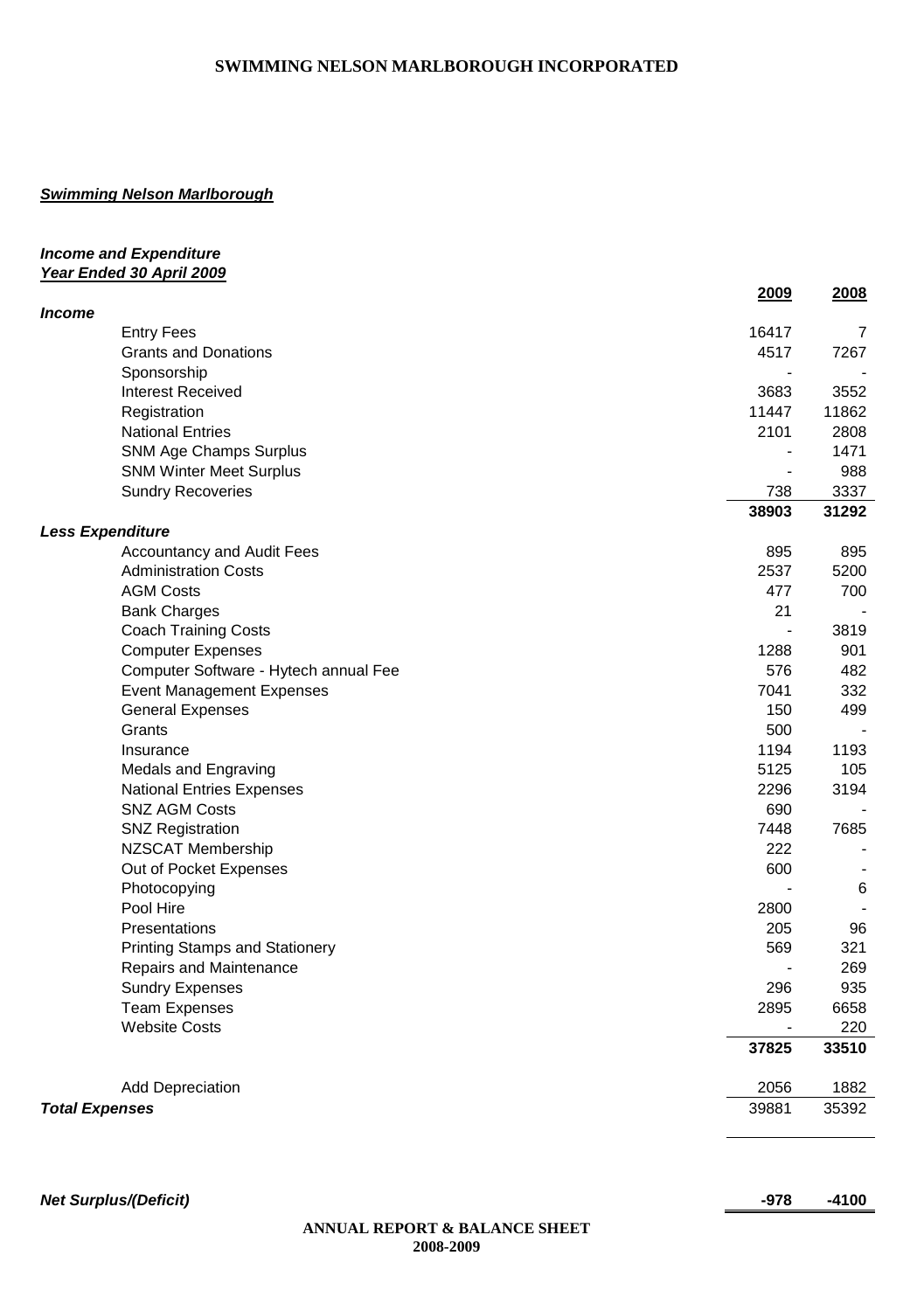#### *Statement of Financial Position AS AT 30 APRIL 2009*

| <b>Fixed Assets</b>                         |        |         |
|---------------------------------------------|--------|---------|
| Plant and Equipment                         | 24294  | 26350   |
|                                             |        |         |
| <i><b>Investments</b></i>                   |        |         |
| <b>ANZ Bank Term Deposit</b>                | 12429  | 11703   |
| NBS Term Deposit 42                         | 16857  | 17949   |
| NBS Term Deposit 44 (NM Swimming Trust)     | 18728  | 17457   |
| <b>Current Assets</b>                       |        |         |
| National Bank Account 500                   | 14457  | 20273   |
| NBS Club Account 16 (NM Swimming Trust)     | 494    | 999     |
| National Bank Country Club Account          | 899    | 891     |
| <b>Sundry Debtors</b>                       | 290    | 2265    |
| <b>GST Receivable</b>                       | 796    | 44      |
| <b>Total Assets</b>                         | 89244  | 97931   |
| <b>Current Liabilities</b>                  |        |         |
| <b>Accounts Payable</b>                     | 1193   | 2043    |
| <b>Grant Money Held</b>                     | 7689   | 14548   |
| <b>NM Swimming Trust</b>                    | 19222  | 18456   |
| <b>Total Liabilities</b>                    | 28104  | 35047   |
| <b>Excess Assets over Liabilities</b>       | 61140  | 62884   |
|                                             |        |         |
| Equity as at 1 May 2008                     | 62884  | 68245   |
| <b>Net Surplus/(Deficit)</b><br><b>Plus</b> | $-978$ | $-4100$ |
| <b>Less Transfer to NM Swimming Trust</b>   | -766   | $-1261$ |
| Equity as at 30 April 2009                  | 61140  | 62884   |